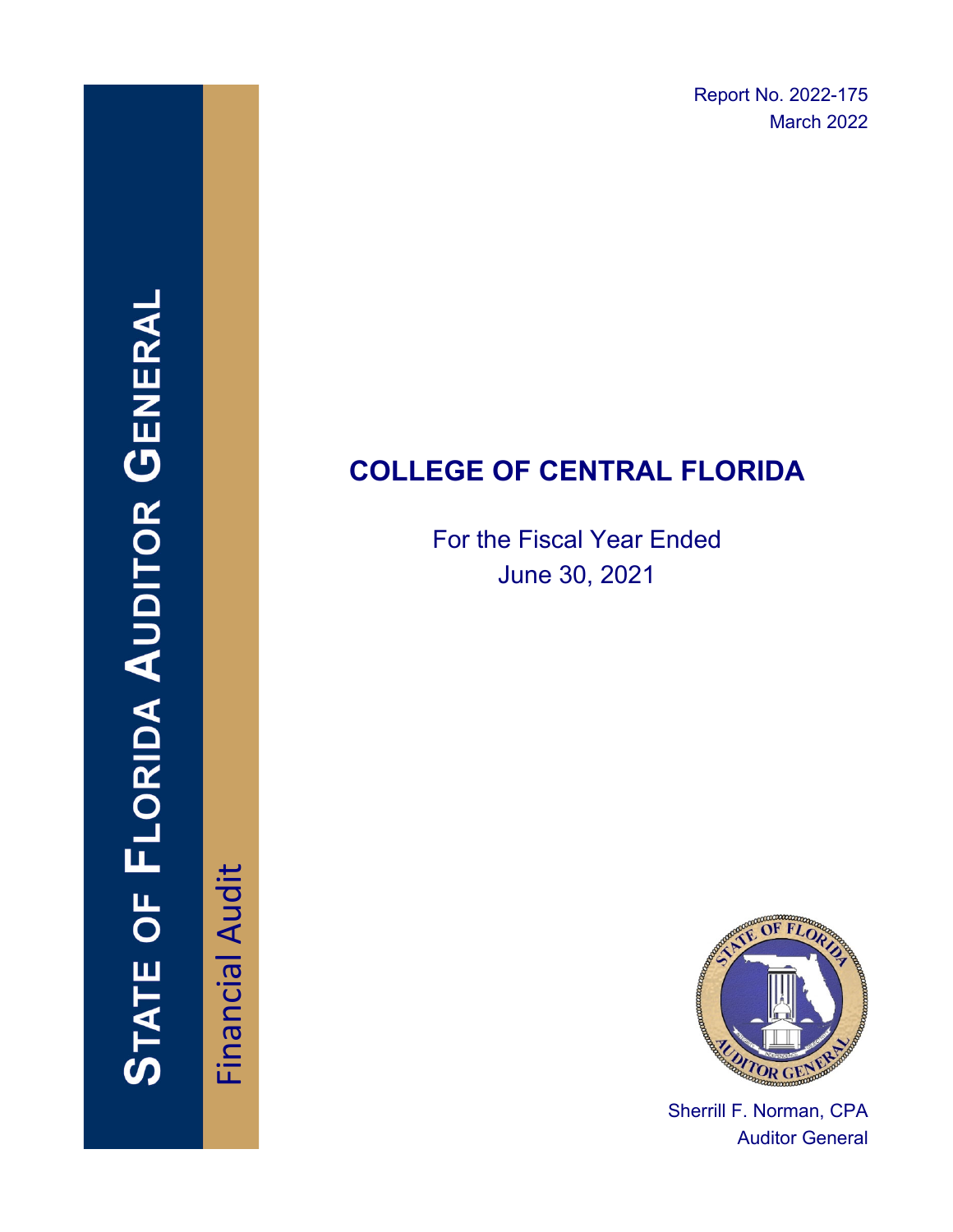### **Board of Trustees and President**

During the 2020-21 fiscal year, Dr. James D. Henningsen served as President of the College of Central Florida and the following individuals served as Members of the Board of Trustees:

|                                                                     | County        |
|---------------------------------------------------------------------|---------------|
| William "Bill" Edgar, Chair from 6-23-21,                           | Levy          |
| Vice Chair through 6-22-21                                          |               |
| Russell "Rusty" Branson, Vice Chair from 6-23-21 Marion             |               |
| Robert "Bobby" Durrance, Chair through 6-22-21 Levy                 |               |
| Joyce Brancato                                                      | Levy          |
| Gabriel "Gabe" Bullaro II from 1-12-21 <sup>a</sup>                 | <b>Marion</b> |
| <sup>a</sup> Trustee position vacant 7-1-20, through 1-11-21.       |               |
| Note: Two Trustee positions were vacant for the entire fiscal year. |               |

The Auditor General conducts audits of governmental entities to provide the Legislature, Florida's citizens, public entity management, and other stakeholders unbiased, timely, and relevant information for use in promoting government accountability and stewardship and improving government operations.

The team leader was Karalee M. Cain, and the audit was supervised by Denita K. Tyre, CPA.

Please address inquiries regarding this report to Jaime N. Hoelscher, CPA, Audit Manager, by e-mail at jaimehoelscher@aud.state.fl.us or by telephone at (850) 412-2868.

This report and other reports prepared by the Auditor General are available at:

[FLAuditor.gov](http://flauditor.gov/) 

Printed copies of our reports may be requested by contacting us at:

**State of Florida Auditor General** 

**Claude Pepper Building, Suite G74 · 111 West Madison Street · Tallahassee, FL 32399-1450 · (850) 412-2722**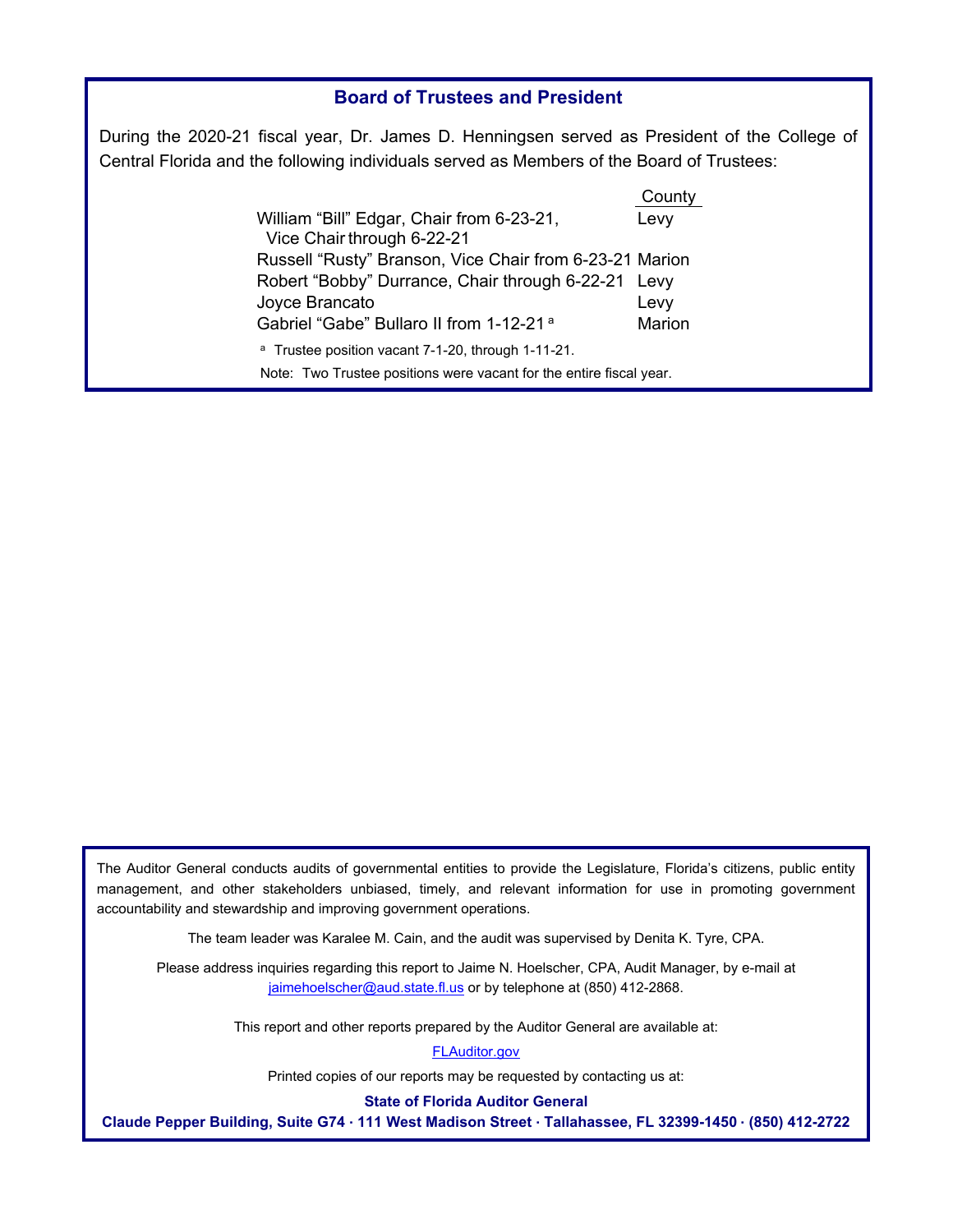### **COLLEGE OF CENTRAL FLORIDA TABLE OF CONTENTS**

Page

|                                                                                                                                                                         | No. |
|-------------------------------------------------------------------------------------------------------------------------------------------------------------------------|-----|
|                                                                                                                                                                         |     |
|                                                                                                                                                                         |     |
|                                                                                                                                                                         |     |
|                                                                                                                                                                         |     |
|                                                                                                                                                                         |     |
| <b>BASIC FINANCIAL STATEMENTS</b>                                                                                                                                       |     |
|                                                                                                                                                                         |     |
|                                                                                                                                                                         |     |
|                                                                                                                                                                         |     |
|                                                                                                                                                                         |     |
| OTHER REQUIRED SUPPLEMENTARY INFORMATION                                                                                                                                |     |
| Schedule of Changes in the College's Total Other Postemployment Benefits Liability                                                                                      |     |
| Schedule of the College's Proportionate Share of the Net Pension Liability - Florida                                                                                    |     |
| Schedule of College Contributions - Florida Retirement System Pension Plan  48                                                                                          |     |
| Schedule of the College's Proportionate Share of the Net Pension Liability - Health                                                                                     |     |
| Schedule of College Contributions - Health Insurance Subsidy Pension Plan 50                                                                                            |     |
|                                                                                                                                                                         |     |
| INDEPENDENT AUDITOR'S REPORT ON INTERNAL CONTROL OVER<br>FINANCIAL REPORTING AND ON COMPLIANCE AND OTHER MATTERS<br>BASED ON AN AUDIT OF FINANCIAL STATEMENTS PERFORMED |     |
|                                                                                                                                                                         |     |
|                                                                                                                                                                         |     |
|                                                                                                                                                                         |     |
|                                                                                                                                                                         |     |
|                                                                                                                                                                         |     |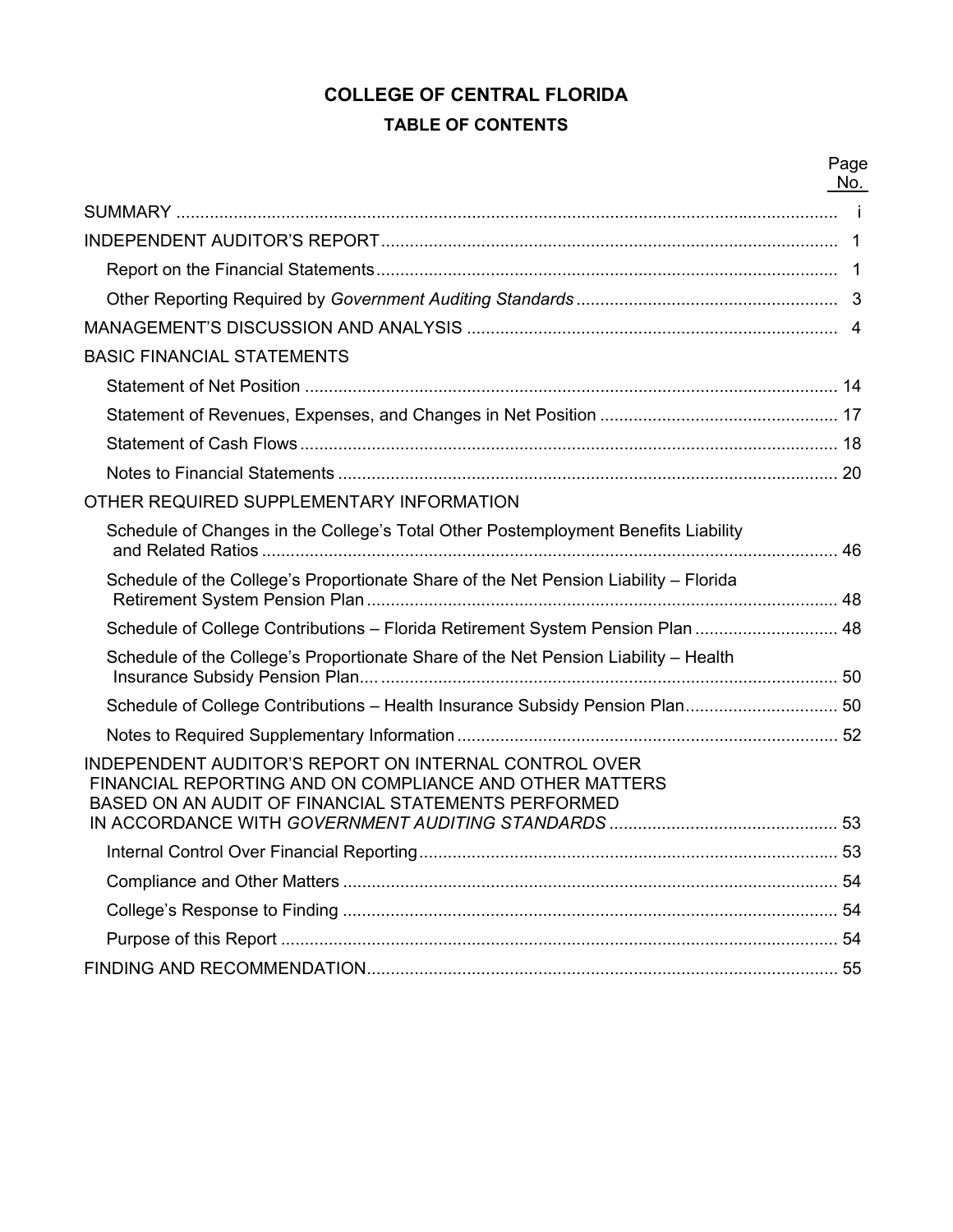### SUMMARY OF REPORT ON FINANCIAL STATEMENTS

<span id="page-3-0"></span>Our audit disclosed that the basic financial statements of the College of Central Florida (a component unit of the State of Florida) were presented fairly, in all material respects, in accordance with prescribed financial reporting standards.

SUMMARY OF REPORT ON INTERNAL CONTROL AND COMPLIANCE

We noted a certain matter involving the College's internal control over financial reporting and its operation that we consider to be a significant deficiency, as summarized below. However, this significant deficiency is not considered to be a material weakness.

### **Significant Deficiency**

Finding No. 2021-001: College financial reporting procedures did not always ensure that construction contracting and related activities are properly recorded in College accounting records and reported in the annual financial report submitted to the Florida Department of Education.

The results of our tests disclosed no instances of noncompliance or other matters that are required to be reported under *Government Auditing Standards*, issued by the Comptroller General of the United States.

### AUDIT OBJECTIVES AND SCOPE

Our audit objectives were to determine whether the College of Central Florida and its officers with administrative and stewardship responsibilities for College operations had:

- Presented the College's basic financial statements in accordance with generally accepted accounting principles;
- Established and implemented internal control over financial reporting and compliance with requirements that could have a direct and material effect on the financial statements; and
- Complied with the various provisions of laws, rules, regulations, contracts, and grant agreements that are material to the financial statements.

The scope of this audit included an examination of the College's basic financial statements as of and for the fiscal year ended June 30, 2021. We obtained an understanding of the College's environment, including its internal control, and assessed the risk of material misstatement necessary to plan the audit of the basic financial statements. We also examined various transactions to determine whether they were executed, in both manner and substance, in accordance with governing provisions of laws, rules, regulations, contracts, and grant agreements.

An examination of Federal awards administered by the College is included within the scope of our Statewide audit of Federal awards administered by the State of Florida.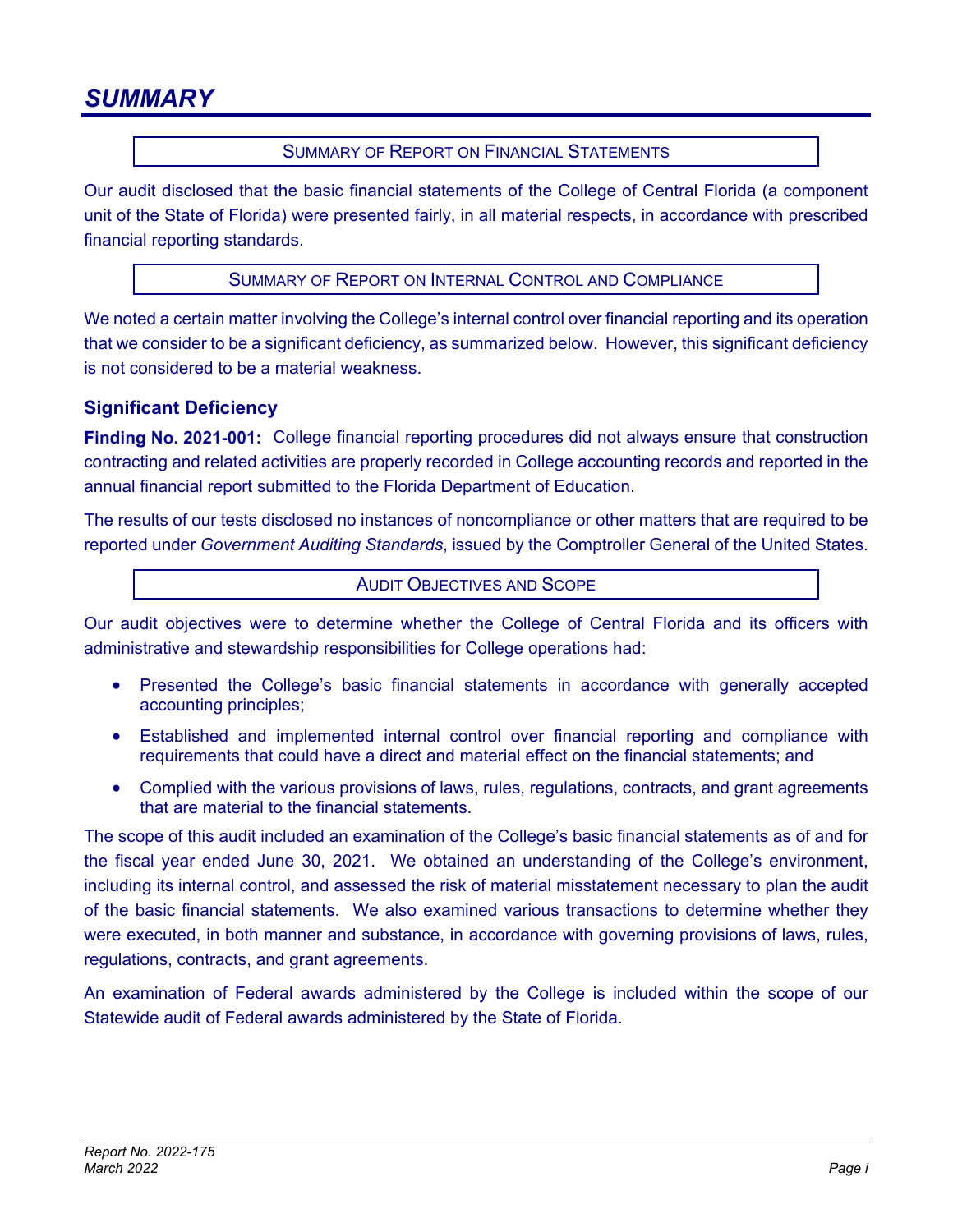### AUDIT METHODOLOGY

The methodology used to develop the finding in this report included the examination of pertinent College records in connection with the application of procedures required by auditing standards generally accepted in the United States of America and applicable standards contained in *Government Auditing Standards*, issued by the Comptroller General of the United States.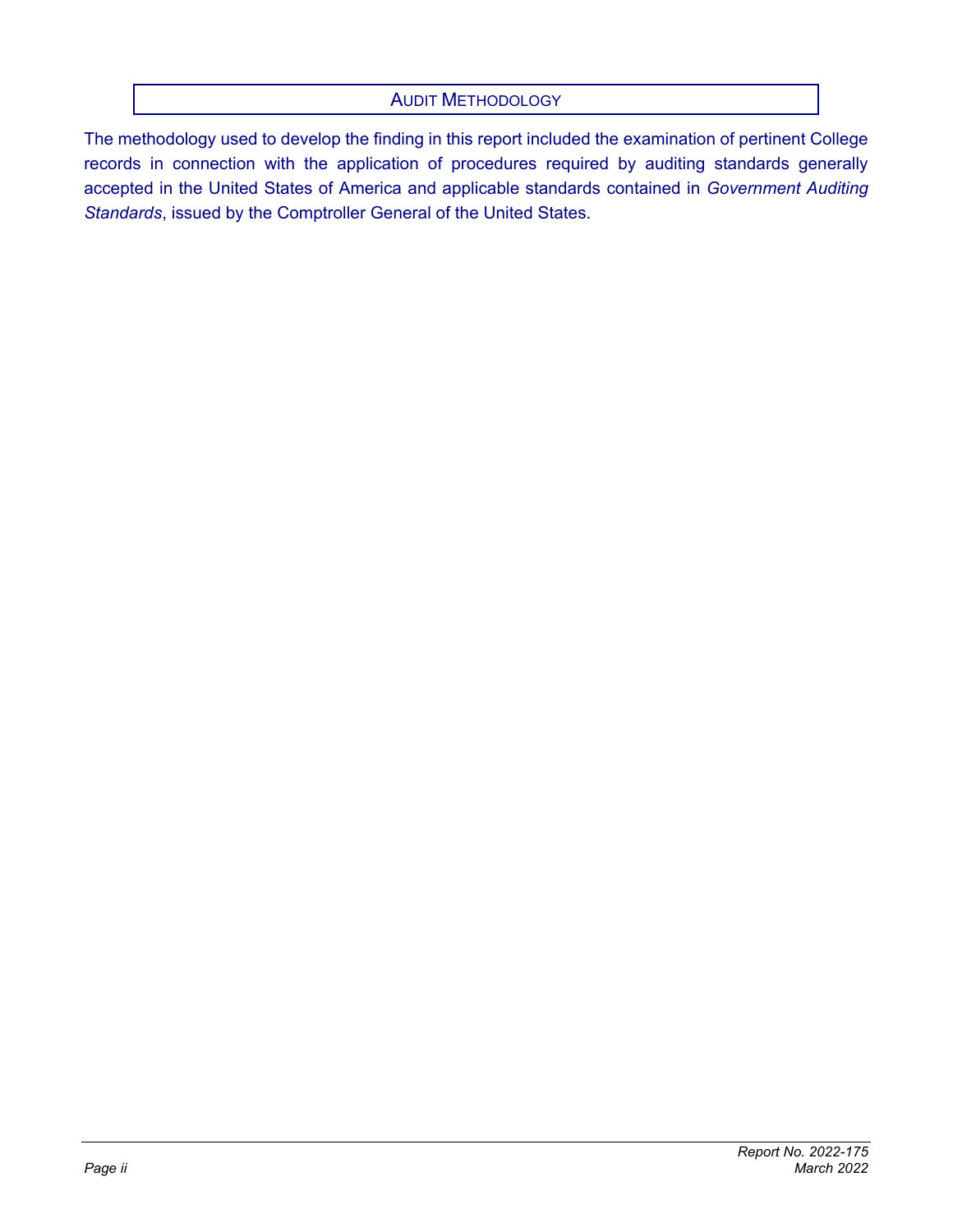<span id="page-5-0"></span>

Sherrill F. Norman, CPA Auditor General

# **AUDITOR GENERAL STATE OF FLORIDA**

Claude Denson Pepper Building, Suite G74 111 West Madison Street Tallahassee, Florida 32399-1450



Phone: (850) 412-2722 Fax: (850) 488-6975

The President of the Senate, the Speaker of the House of Representatives, and the Legislative Auditing Committee

### **INDEPENDENT AUDITOR'S REPORT**

### **Report on the Financial Statements**

We have audited the accompanying financial statements of the College of Central Florida, a component unit of the State of Florida, and its discretely presented component unit as of and for the fiscal year ended June 30, 2021, and the related notes to the financial statements, which collectively comprise the College's basic financial statements as listed in the table of contents.

### *Management's Responsibility for the Financial Statements*

Management is responsible for the preparation and fair presentation of these financial statements in accordance with accounting principles generally accepted in the United States of America; this includes the design, implementation, and maintenance of internal control relevant to the preparation and fair presentation of financial statements that are free from material misstatement, whether due to fraud or error.

### *Auditor's Responsibility*

Our responsibility is to express opinions on these financial statements based on our audit. We did not audit the financial statements of the blended and discretely presented component units. The financial statements of The Appleton Cultural Center, Inc., the blended component unit, represent 1 percent or less, of the assets, net position, and revenues reported for the College of Central Florida. The financial statements of the discretely presented component unit represent 100 percent of the transactions and account balances of the discretely presented component unit columns. Those statements were audited by other auditors whose reports have been furnished to us, and our opinions, insofar as they relate to the amounts included for the blended and discretely presented component units, are based solely on the reports of the other auditors. We conducted our audit in accordance with auditing standards generally accepted in the United States of America and the standards applicable to financial audits contained in *Government Auditing Standards*, issued by the Comptroller General of the United States. Those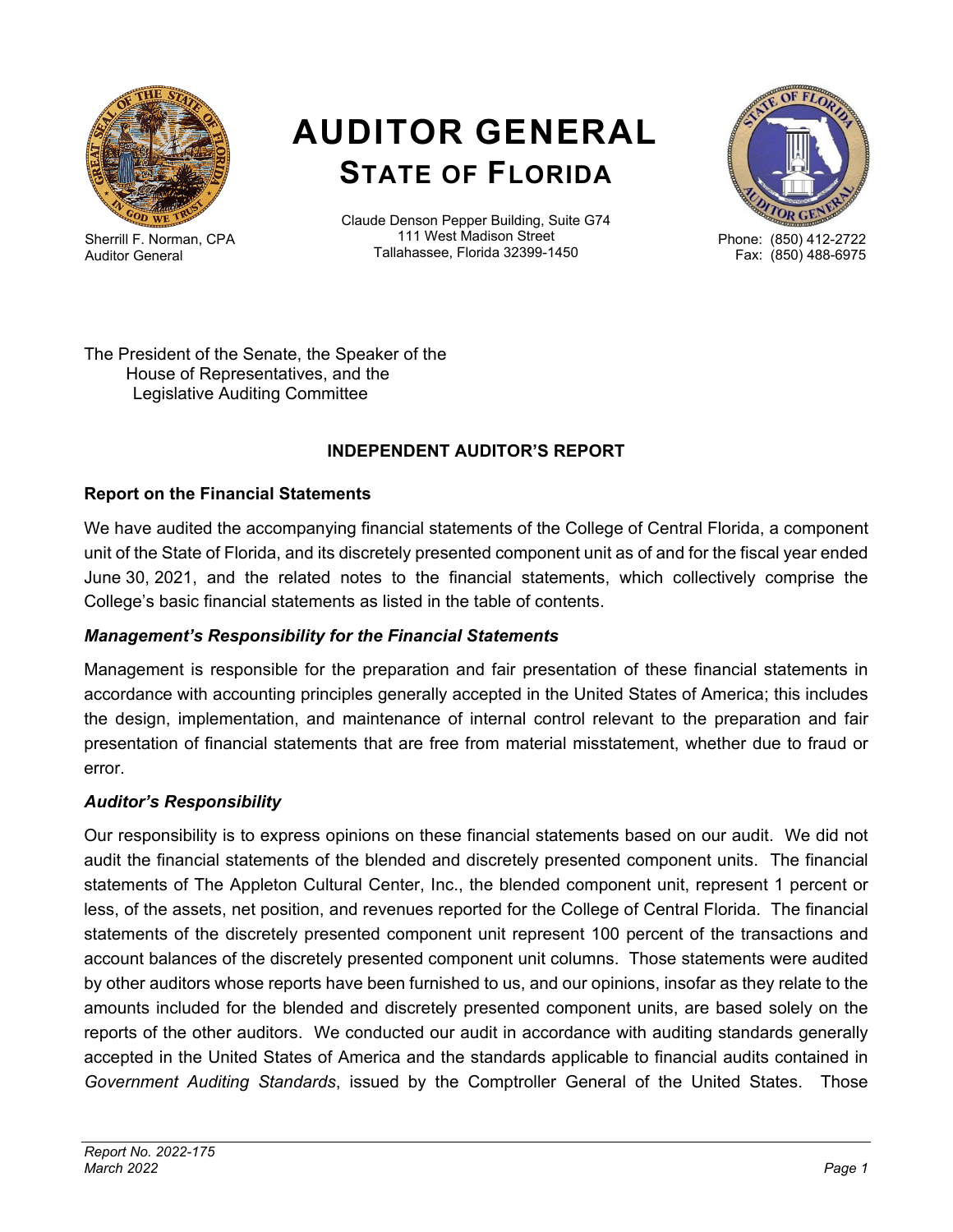standards require that we plan and perform the audit to obtain reasonable assurance about whether the financial statements are free from material misstatement.

An audit involves performing procedures to obtain audit evidence about the amounts and disclosures in the financial statements. The procedures selected depend on the auditor's judgment, including the assessment of the risks of material misstatement of the financial statements, whether due to fraud or error. In making those risk assessments, the auditor considers internal control relevant to the entity's preparation and fair presentation of the financial statements in order to design audit procedures that are appropriate in the circumstances, but not for the purpose of expressing an opinion on the effectiveness of the entity's internal control. Accordingly, we express no such opinion. An audit also includes evaluating the appropriateness of accounting policies used and the reasonableness of significant accounting estimates made by management, as well as evaluating the overall presentation of the financial statements.

We believe that the audit evidence we have obtained is sufficient and appropriate to provide a basis for our audit opinions.

### *Opinions*

In our opinion, based on our audit and the reports of other auditors, the financial statements referred to above present fairly, in all material respects, the respective financial position of the College of Central Florida and of its discretely presented component unit as of June 30, 2021, and the respective changes in financial position and, where applicable, cash flows thereof for the fiscal year then ended in accordance with accounting principles generally accepted in the United States of America.

### *Other Matter*

### *Required Supplementary Information*

Accounting principles generally accepted in the United States of America require that **MANAGEMENT'S DISCUSSION AND ANALYSIS**, the **Schedule of Changes in the College's Total Other Postemployment Benefits Liability and Related Ratios**, **Schedule of the College's Proportionate Share of the Net Pension Liability – Florida Retirement System Pension Plan**, **Schedule of College Contributions – Florida Retirement System Pension Plan**, **Schedule of the College's Proportionate Share of the Net Pension Liability – Health Insurance Subsidy Pension Plan**, **Schedule of College Contributions – Health Insurance Subsidy Pension Plan**, and **Notes to Required Supplementary Information**, as listed in the table of contents, be presented to supplement the basic financial statements. Such information, although not a part of the basic financial statements, is required by the Governmental Accounting Standards Board who considers it to be an essential part of financial reporting for placing the basic financial statements in an appropriate operational, economic, or historical context. We and other auditors have applied certain limited procedures to the required supplementary information in accordance with auditing standards generally accepted in the United States of America, which consisted of inquiries of management about the methods of preparing the information and comparing the information for consistency with management's responses to our inquiries, the basic financial statements, and other knowledge we obtained during our audit of the basic financial statements. We do not express an opinion or provide any assurance on the information because the limited procedures do not provide us with sufficient evidence to express an opinion or provide any assurance.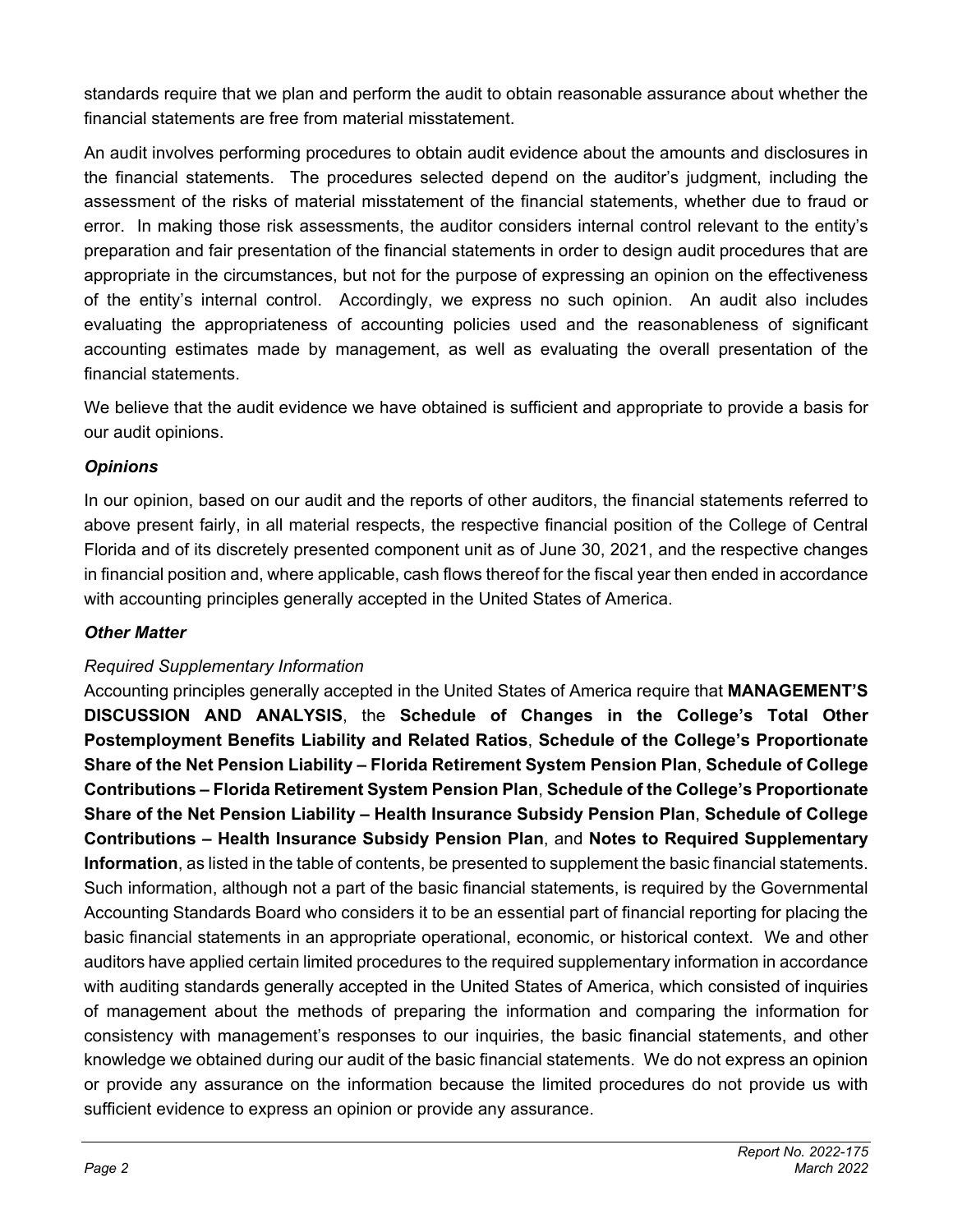### <span id="page-7-0"></span>**Other Reporting Required by** *Government Auditing Standards*

In accordance with *Government Auditing Standards*, we have also issued our report dated March 23, 2022, on our consideration of the College of Central Florida's internal control over financial reporting and on our tests of its compliance with certain provisions of laws, rules, regulations, contracts, and grant agreements and other matters included under the heading **INDEPENDENT AUDITOR'S REPORT ON INTERNAL CONTROL OVER FINANCIAL REPORTING AND ON COMPLIANCE AND OTHER MATTERS BASED ON AN AUDIT OF FINANCIAL STATEMENTS PERFORMED IN ACCORDANCE WITH** *GOVERNMENT AUDITING STANDARDS*. The purpose of that report is solely to describe the scope of our testing of internal control over financial reporting and compliance and the results of that testing, and not to provide an opinion on the effectiveness of the internal control over financial reporting or on compliance. That report is an integral part of an audit performed in accordance with *Government Auditing Standards* in considering the College of Central Florida's internal control over financial reporting and compliance.

Respectfully submitted,

Sherrill F. Norman, CPA Tallahassee, Florida March 23, 2022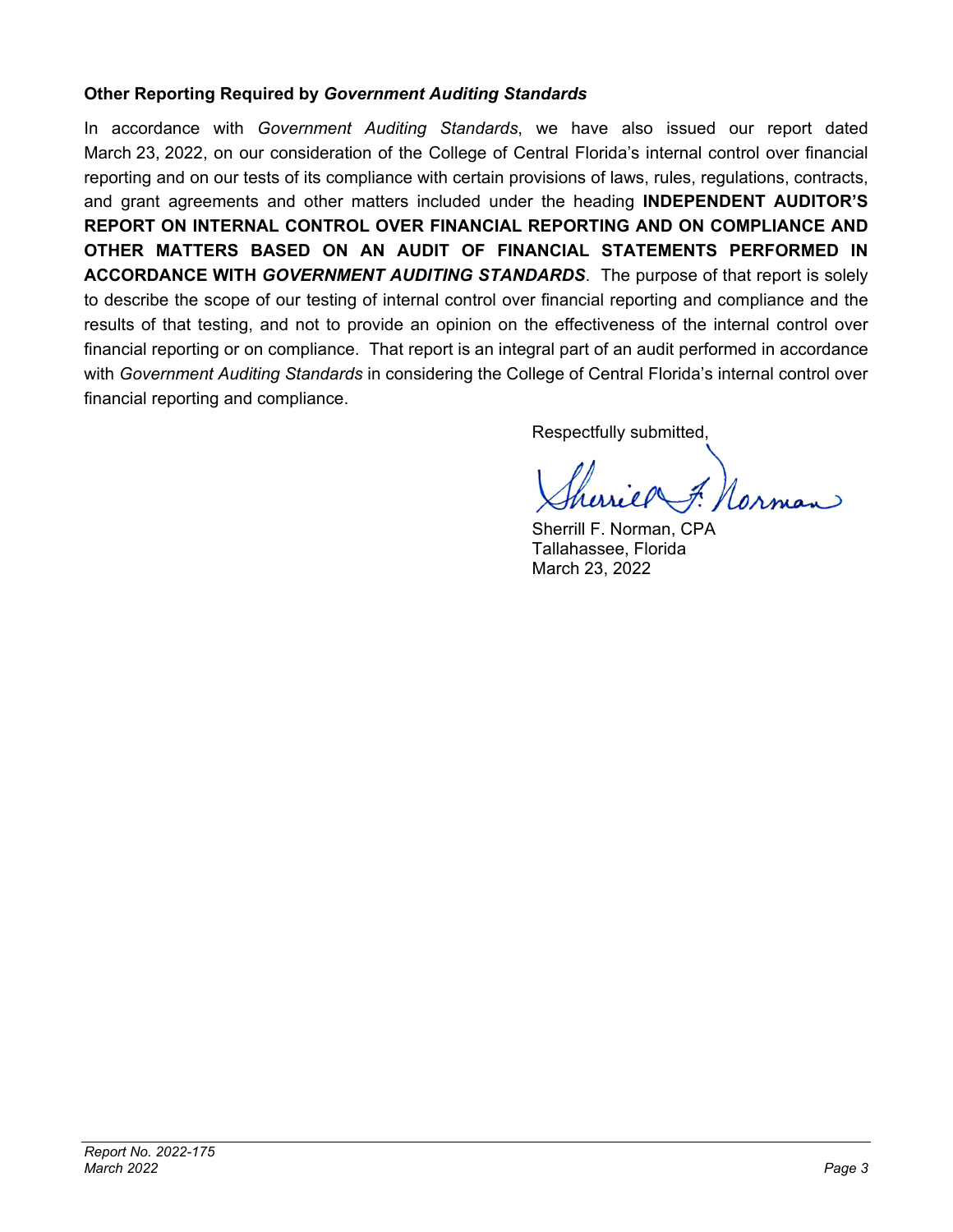# *MANAGEMENT'S DISCUSSION AND ANALYSIS*

Management's discussion and analysis (MD&A) provides an overview of the financial position and activities of the College for the fiscal year ended June 30, 2021, and should be read in conjunction with the financial statements and notes thereto. The MD&A, and financial statements and notes thereto, are the responsibility of College management. The MD&A contains financial activity of the College for the fiscal years ended June 30, 2021, and June 30, 2020, which includes its blended component unit, The Appleton Cultural Center, Inc. for fiscal years ended December 31, 2020, and December 31, 2019. The MD&A also includes the financial activity of the College of Central Florida Foundation, Inc. (discretely presented component unit) for the fiscal years ended December 31, 2020, and December 31, 2019.

### FINANCIAL HIGHLIGHTS

The College's assets and deferred outflows of resources totaled \$133.4 million at June 30, 2021. This balance reflects a \$11.1 million, or 9.1 percent, increase as compared to the 2019-20 fiscal year, resulting primarily from an increase in cash and cash equivalents totaling \$2 million, an increase in cash with escrow agent related to an energy savings performance contract totaling \$8.1 million, and an increase of \$4.9 million in capital assets, offset by a decrease in due from other governmental agencies of \$4.1 million. While the total assets and deferred outflows of resources grew, liabilities and deferred inflows of resources also grew by \$13.1 million, or 36.4 percent, totaling \$49.3 million at June 30, 2021, primarily resulting from a \$10.1 million increase in lease-purchase payables for an energy savings performance contract, and a \$4.1 million increase in the net pension liability, offset by a decrease in unearned revenue of \$2.6 million. As a result, the College's net position decreased by \$2 million, resulting in a year-end balance of \$84.2 million.

The College's operating revenues totaled \$14.8 million for the 2020-21 fiscal year, representing a \$1.7 million, or 12.7 percent, increase compared to the 2019-20 fiscal year primarily due to a \$3.5 million increase in grants and contracts, offset by a \$0.8 million decrease in student tuition and fees, net; a \$0.4 million decrease in sales and services; and a \$0.6 million decrease in other operating revenues. Operating expenses totaled \$68.5 million for the 2020-21 fiscal year, this reflects a \$1.7 million increase, or 2.5 percent, as compared to the 2019-20 fiscal year due primarily to an increase of \$2.4 million for other services and expenses.

Net position represents the residual interest in the College's assets and deferred outflows of resources after deducting liabilities and deferred inflows of resources. The College's comparative total net position by category for the fiscal years ended June 30, 2021, and June 30, 2020, is shown in the following graph: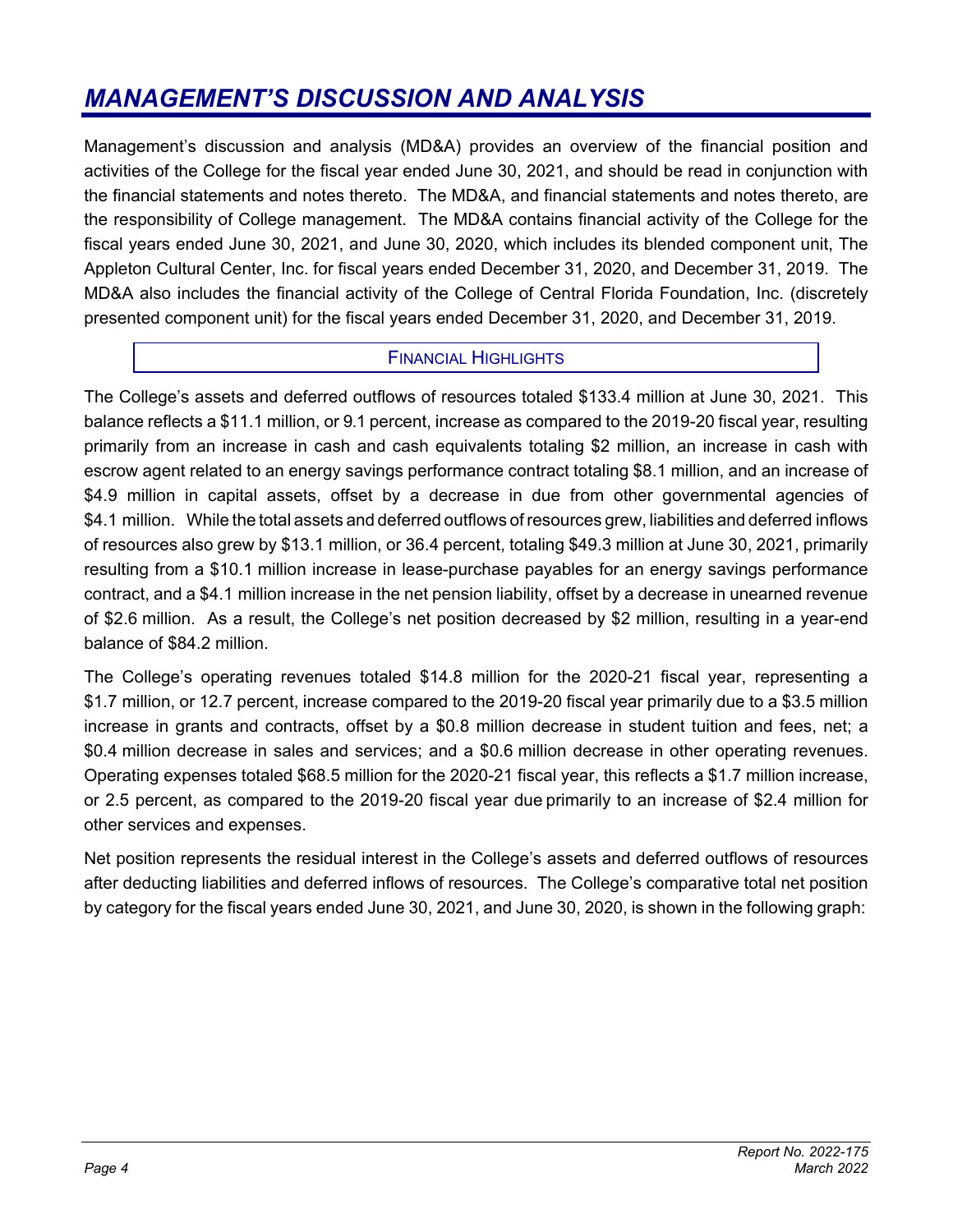**Net Position (In Thousands)** 



The following chart provides a graphical presentation of College revenues by category for the 2020-21 fiscal year:



Pursuant to Governmental Accounting Standards Board (GASB) Statement No. 35, the College's financial report consists of three basic financial statements: the statement of net position; the statement of revenues, expenses, and changes in net position; and the statement of cash flows. The financial statements, and notes thereto, provide information on the College as a whole, present a long-term view of the College's finances, and include the following entities: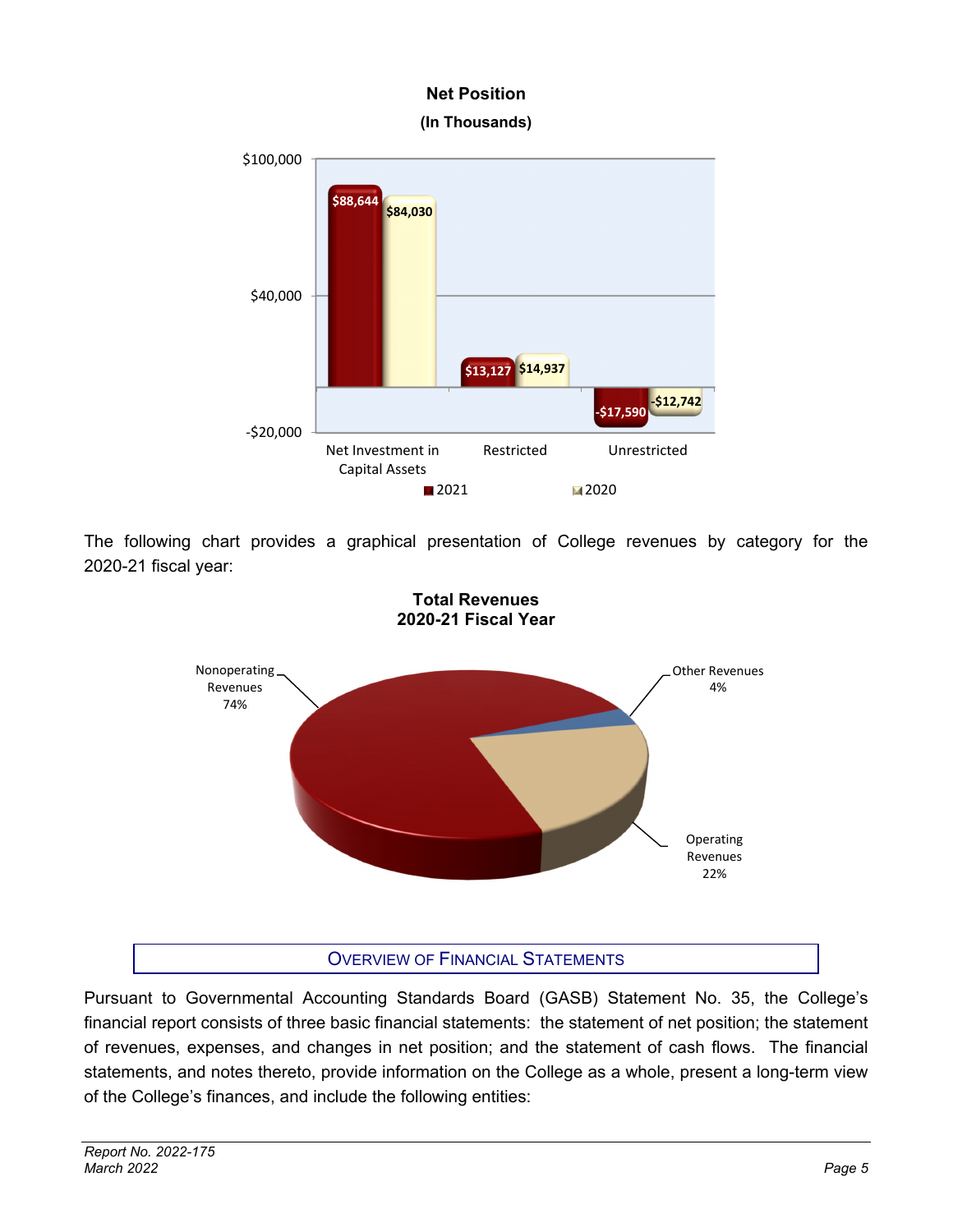- College of Central Florida (Primary Institution) Most of the programs and services generally associated with a college fall into this category, including instruction, public service, and support services.
- The Appleton Cultural Center, Inc. (Blended Component Unit) Although legally separate, this component unit is important because the College has operational responsibility of the Center. The main purpose of the component unit is to provide financial support to the Appleton Museum, which is a department of the primary government. Based on the application of the criteria for determining component units, The Appleton Cultural Center, Inc. is included within the College's reporting entity as a blended component unit.
- College of Central Florida Foundation, Inc. (Discretely Presented Component Unit) Although legally separate, this component unit is important because the College is financially accountable for it, as the College reports its financial activities to the State of Florida.

Information regarding these component units is presented in the notes to financial statements.

### **The Statement of Net Position**

The statement of net position reflects the assets, deferred outflows of resources, liabilities, and deferred inflows of resources of the College, using the accrual basis of accounting, and presents the financial position of the College at a specified time. Assets, plus deferred outflows of resources, less liabilities, less deferred inflows of resources, equals net position, which is one indicator of the College's current financial condition. The changes in net position that occur over time indicate improvement or deterioration in the College's financial condition.

The following summarizes the assets, deferred outflows of resources, liabilities, deferred inflows of resources, and net position of the College and its discretely presented component unit for the respective fiscal years ended: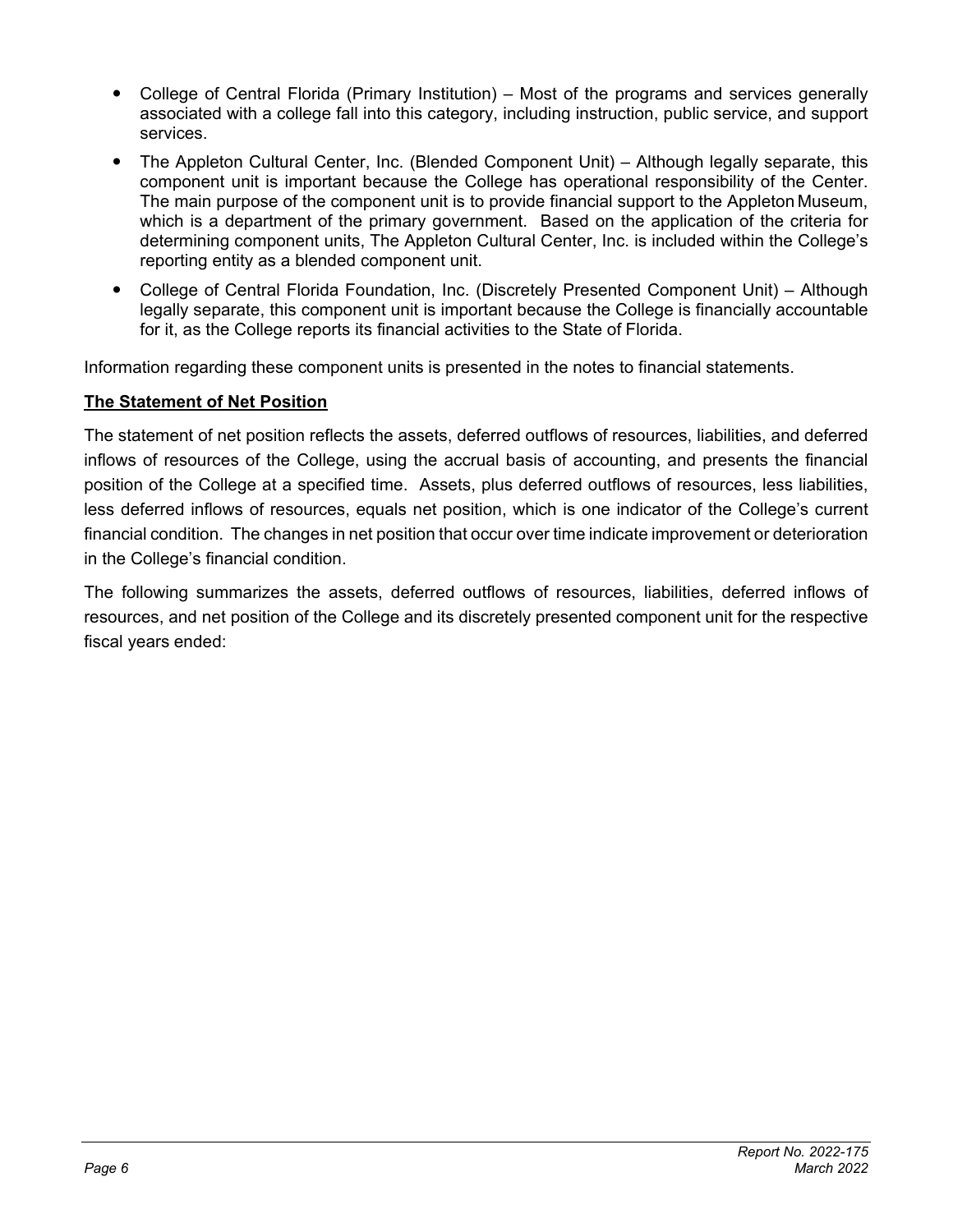### **Condensed Statement of Net Position at June 30**

**(In Thousands)** 

|                                       | College       |              |              | <b>Component Unit</b> |
|---------------------------------------|---------------|--------------|--------------|-----------------------|
|                                       | 6-30-21       | 6-30-20      | 12-31-20     | 12-31-19              |
| <b>Assets</b>                         |               |              |              |                       |
| <b>Current Assets</b>                 | \$<br>24,855  | 20,058<br>\$ | 6,894<br>\$  | 5,970<br>\$           |
| Capital Assets, Net                   | 88,892        | 84,030       | 21,298       | 21,105                |
| <b>Other Noncurrent Assets</b>        | 10,408        | 9,385        | 87,058       | 78,292                |
| <b>Total Assets</b>                   | 124,155       | 113,473      | 115,250      | 105,367               |
| <b>Deferred Outflows of Resources</b> | 9,280         | 8,860        |              |                       |
| <b>Liabilities</b>                    |               |              |              |                       |
| <b>Current Liabilities</b>            | 5,681         | 5,743        | 869          | 1,014                 |
| <b>Noncurrent Liabilities</b>         | 41,860        | 27,657       | 729          | 1,061                 |
| <b>Total Liabilities</b>              | 47,541        | 33,400       | 1,598        | 2,075                 |
| Deferred Inflows of Resources         | 1,713         | 2,708        | 164          | 429                   |
| <b>Net Position</b>                   |               |              |              |                       |
| Net Investment in Capital Assets      | 88,644        | 84,030       | 20,813       | 20,450                |
| Restricted                            | 13,127        | 14,937       | 75,484       | 65,936                |
| Unrestricted                          | (17, 590)     | (12, 742)    | 17,191       | 16,477                |
| <b>Total Net Position</b>             | 84,181        | 86,225<br>\$ | \$113,488    | \$102,863             |
| <b>Change in Net Position</b>         | \$<br>(2,044) | $-2.4%$      | \$<br>10,625 | 10.3%                 |

### **The Statement of Revenues, Expenses, and Changes in Net Position**

The statement of revenues, expenses, and changes in net position presents the College's revenue and expense activity, categorized as operating and nonoperating. Revenues and expenses are recognized when earned or incurred, regardless of when cash is received or paid.

The following summarizes the activities of the College and its discretely presented component unit for the respective fiscal years ended: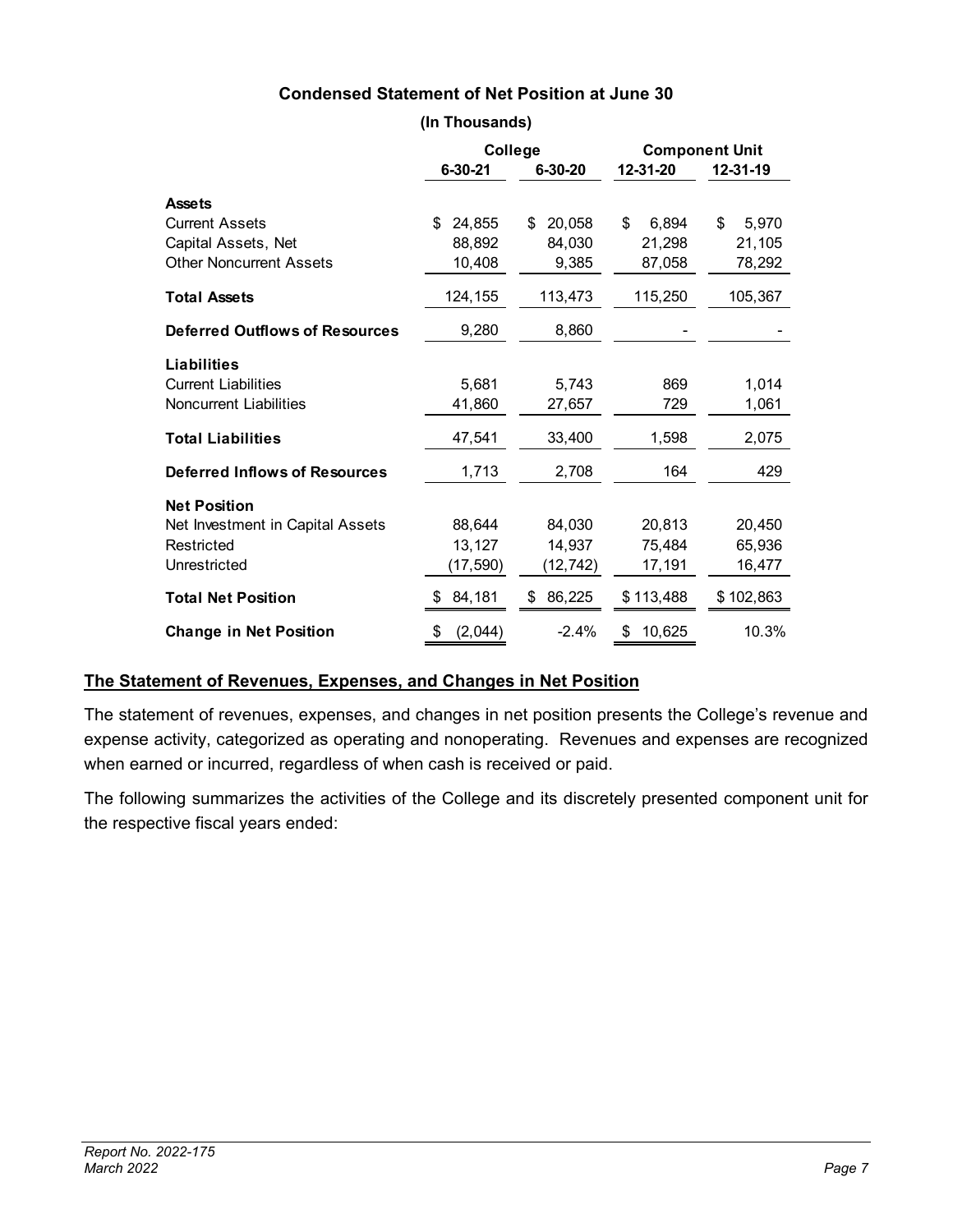### **Condensed Statement of Revenues, Expenses, and Changes in Net Position For the Fiscal Years**

**(In Thousands)** 

|                                         |               | College       |             | <b>Component Unit</b> |  |
|-----------------------------------------|---------------|---------------|-------------|-----------------------|--|
|                                         | $6 - 30 - 21$ | $6 - 30 - 20$ | 12-31-20    | $12 - 31 - 19$        |  |
| <b>Operating Revenues</b>               | 14.774<br>\$  | \$<br>13.106  | \$<br>1.396 | \$<br>1.766           |  |
| Less, Operating Expenses                | 68,489        | 66,820        | 4,421       | 5,271                 |  |
| <b>Operating Loss</b>                   | (53, 715)     | (53, 714)     | (3,025)     | (3, 505)              |  |
| Net Nonoperating Revenues               | 49,307        | 46,843        | 7,852       | 12,325                |  |
| Income (Loss) Before Other Revenues     | (4, 408)      | (6, 871)      | 4.827       | 8,820                 |  |
| <b>Other Revenues</b>                   | 2,364         | 3,843         | 5,798       | 834                   |  |
| Net Increase (Decrease) In Net Position | (2,044)       | (3,028)       | 10,625      | 9,654                 |  |
| Net Position, Beginning of Year         | 86,225        | 89,253        | 102,863     | 93,209                |  |
| <b>Net Position, End of Year</b>        | 84,181<br>S.  | 86,225<br>\$  | \$113,488   | \$102,863             |  |

### **Operating Revenues**

GASB Statement No. 35 categorizes revenues as either operating or nonoperating. Operating revenues generally result from exchange transactions where each of the parties to the transaction either gives or receives something of equal or similar value.

The following summarizes the operating revenues for the College and its discretely presented component unit by source that were used to fund operating activities for the respective fiscal years ended:

### **Operating Revenues For the Fiscal Years Ended**

### **(In Thousands)**

|                                               | College |                    |   | <b>Component Unit</b> |    |                |   |       |
|-----------------------------------------------|---------|--------------------|---|-----------------------|----|----------------|---|-------|
|                                               |         | 6-30-21<br>6-30-20 |   | 12-31-20              |    | $12 - 31 - 19$ |   |       |
| <b>Student Tuition and Fees, Net</b>          | \$      | 6.306              | S | 7.150                 | \$ |                | S |       |
| <b>Grants and Contracts</b>                   |         | 6.167              |   | 2,622                 |    |                |   |       |
| Sales and Services of Educational Departments |         | 285                |   | 686                   |    |                |   |       |
| <b>Auxiliary Enterprises</b>                  |         | 806                |   | 863                   |    | 1.396          |   | 1.766 |
| Other                                         |         | 1.210              |   | 1,785                 |    |                |   |       |
| <b>Total Operating Revenues</b>               |         | 14.774             | S | 13.106                | S  | 1.396          |   | 1.766 |

The following chart presents the College's operating revenues for the 2020-21 and 2019-20 fiscal years: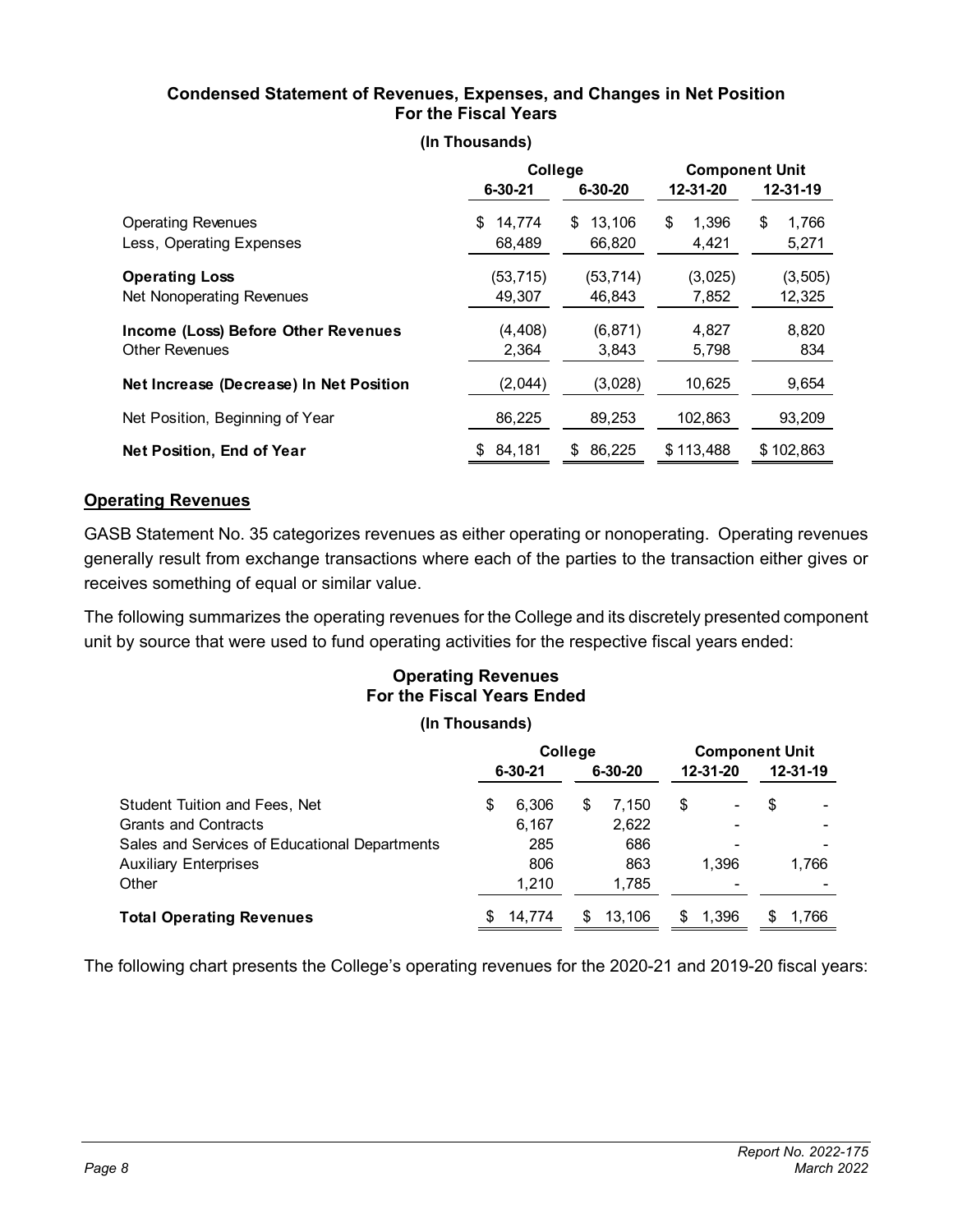### **(In Thousands)**  \$0 \$8,000 \$8,000 \$8,000 **Other** Auxiliary Enterprises Sales and Services of Educational Departments Grants and Contracts Student Tuition and Fees, Net \$1,785 \$863 \$686 \$2,622 \$7,150 \$1,210 \$806 \$285 \$6,167  $$6,306$ ■ 2020-21 2019-20

**Operating Revenues** 

### **Operating Expenses**

Expenses are categorized as operating or nonoperating. The majority of the College's expenses are operating expenses as defined by GASB Statement No. 35. GASB gives financial reporting entities the choice of reporting operating expenses in the functional or natural classifications. The College has chosen to report the expenses in their natural classification on the statement of revenues, expenses, and changes in net position and has displayed the functional classification in the notes to financial statements.

The following summarizes operating expenses by natural classification for the College and its discretely presented component unit for the respective fiscal years:

### **Operating Expenses For the Fiscal Years**

### **(In Thousands)**

|                                    | College<br>$6 - 30 - 20$<br>6-30-21 |             | 12-31-20   | <b>Component Unit</b><br>12-31-19 |  |
|------------------------------------|-------------------------------------|-------------|------------|-----------------------------------|--|
|                                    |                                     |             |            |                                   |  |
| Personnel Services                 | 35,288<br>S                         | \$35,990    | \$         | S                                 |  |
| Scholarships and Waivers           | 9,488                               | 11,701      | 743        | 1,229                             |  |
| Utilities and Communications       | 2,063                               | 2,071       |            |                                   |  |
| Contractual Services               | 5,884                               | 4,616       |            |                                   |  |
| <b>Other Services and Expenses</b> | 7,501                               | 5,090       | 3,678      | 4,042                             |  |
| <b>Materials and Supplies</b>      | 4,109                               | 3,284       |            |                                   |  |
| Depreciation                       | 4,156                               | 4,068       |            |                                   |  |
| <b>Total Operating Expenses</b>    | 68,489                              | 66,820<br>S | 4.421<br>S | 5,271<br>\$                       |  |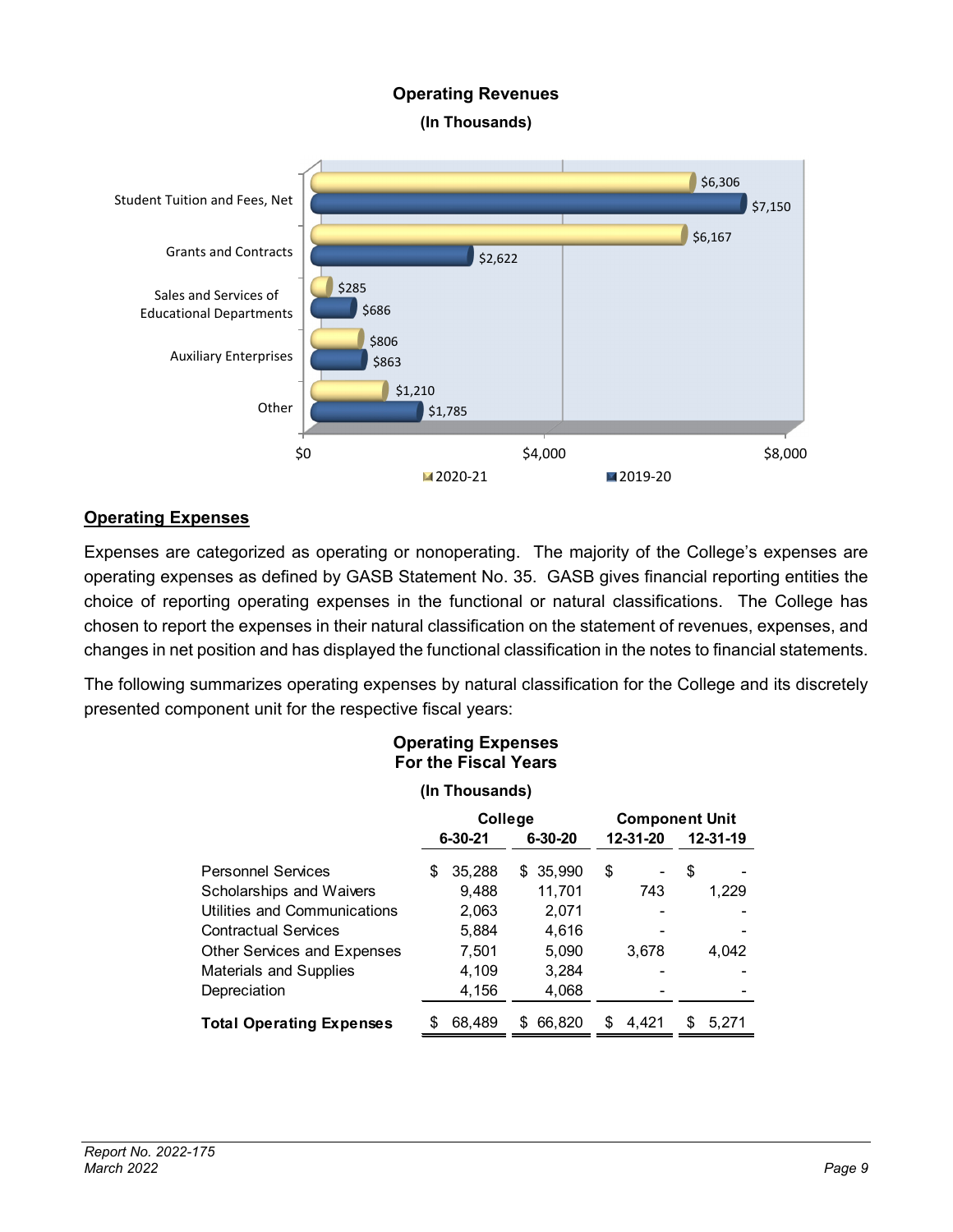The following chart presents the College's operating expenses for the 2020-21 and 2019-20 fiscal years:



College operating expense changes were primarily the result of an increase in other services and expenses of \$2.4 million for a Lockheed Martin pass-through grant for safety and security.

### **Nonoperating Revenues and Expenses**

Certain revenue sources that the College relies on to provide funding for operations, including State noncapital appropriations, Federal and State student financial aid, certain gifts and grants, and investment income, are defined by GASB as nonoperating. Nonoperating expenses include capital financing costs and other costs related to capital assets. The following summarizes the College's nonoperating revenues and expenses for the 2020-21 and 2019-20 fiscal years:

### **Nonoperating Revenues (Expenses) For the Fiscal Years**

**(In Thousands)** 

|                                                                            | 2020-21 |                  | 2019-20            |
|----------------------------------------------------------------------------|---------|------------------|--------------------|
| State Noncapital Appropriations<br>Federal and State Student Financial Aid | \$      | 26,368<br>15,516 | \$24,306<br>19,608 |
| Gifts and Grants                                                           |         | 7,292            | 2,379              |
| Investment Income                                                          |         | 309              | 530                |
| Gain on Disposal of Capital Assets                                         |         | 1                |                    |
| <b>Other Nonoperating Revenues</b>                                         |         |                  | 20                 |
| Interest on Capital Asset-Related Debt                                     |         | (179)            |                    |
| <b>Net Nonoperating Revenues</b>                                           | \$      | 49.307           | 46.843             |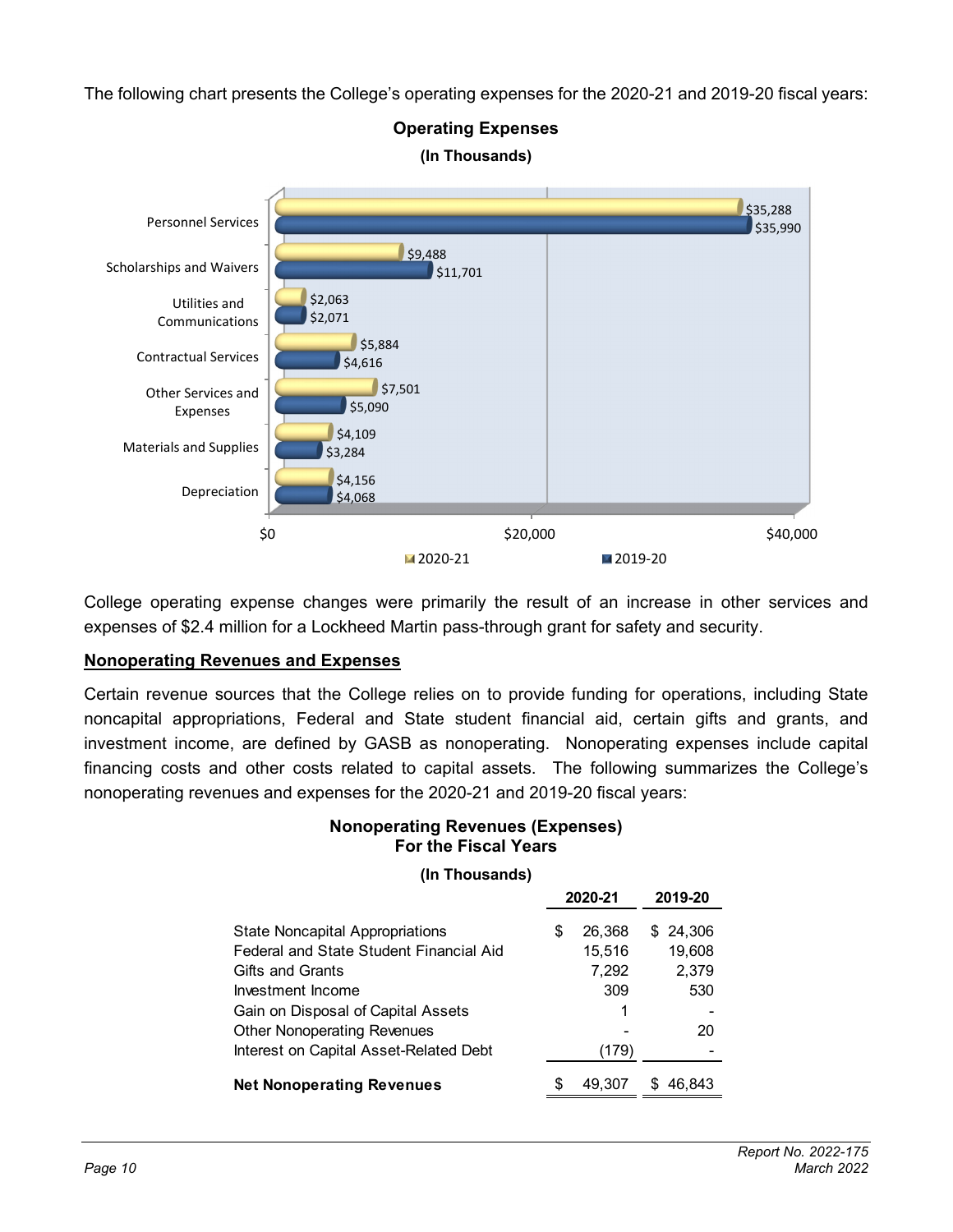The College's net nonoperating revenues increased by \$2.5 million when compared to the 2019-20 fiscal year due mainly to an increase in State noncapital appropriations of \$2.1 million.

### **Other Revenues**

This category is mainly composed of State capital appropriations and capital grants, contracts, gifts, and fees. The following summarizes the College's other revenues for the 2020-21 and 2019-20 fiscal years:

### **Other Revenues For the Fiscal Years (In Thousands)**

| (in Thousangs)                             |    |         |   |         |
|--------------------------------------------|----|---------|---|---------|
|                                            |    | 2020-21 |   | 2019-20 |
| <b>State Capital Appropriations</b>        | S. | 153     | S | 202     |
| Capital Grants, Contracts, Gifts, and Fees |    | 1.693   |   | 3.103   |
| Other Revenues                             |    | 518     |   | 538     |
| Total                                      |    | \$2,364 |   | \$3.843 |

Changes in other revenues were the result of a \$1.4 million decrease in capital grants, contracts, gifts and fees.

### **The Statement of Cash Flows**

The statement of cash flows provides information about the College's financial results by reporting the major sources and uses of cash and cash equivalents. This statement will assist in evaluating the College's ability to generate net cash flows, its ability to meet its financial obligations as they come due, and its need for external financing. Cash flows from operating activities show the net cash used by the operating activities of the College. Cash flows from capital financing and related activities include all plant funds and related long-term debt activities. Cash flows from investing activities show the net source and use of cash related to purchasing or selling investments and earning income on those investments. Cash flows from noncapital financing activities include those activities not covered in other sections.

The following summarizes the College's cash flows for the 2020-21 and 2019-20 fiscal years:

### **Condensed Statement of Cash Flows For the Fiscal Years**

### **(In Thousands)**

|                                              | 2020-21     | 2019-20      |
|----------------------------------------------|-------------|--------------|
| Cash Provided (Used) by:                     |             |              |
| <b>Operating Activities</b>                  | \$ (45,595) | \$ (48,209)  |
| <b>Noncapital Financing Activities</b>       | 49,818      | 46,699       |
| Capital and Related Financing Activities     | 6,986       | 2,597        |
| <b>Investing Activities</b>                  | 326         | 521          |
| Net Increase in Cash and Cash Equivalents    | 11,535      | 1,608        |
| Cash and Cash Equivalents, Beginning of Year | 18,238      | 16,630       |
| Cash and Cash Equivalents, End of Year       | \$29,773    | 18.238<br>\$ |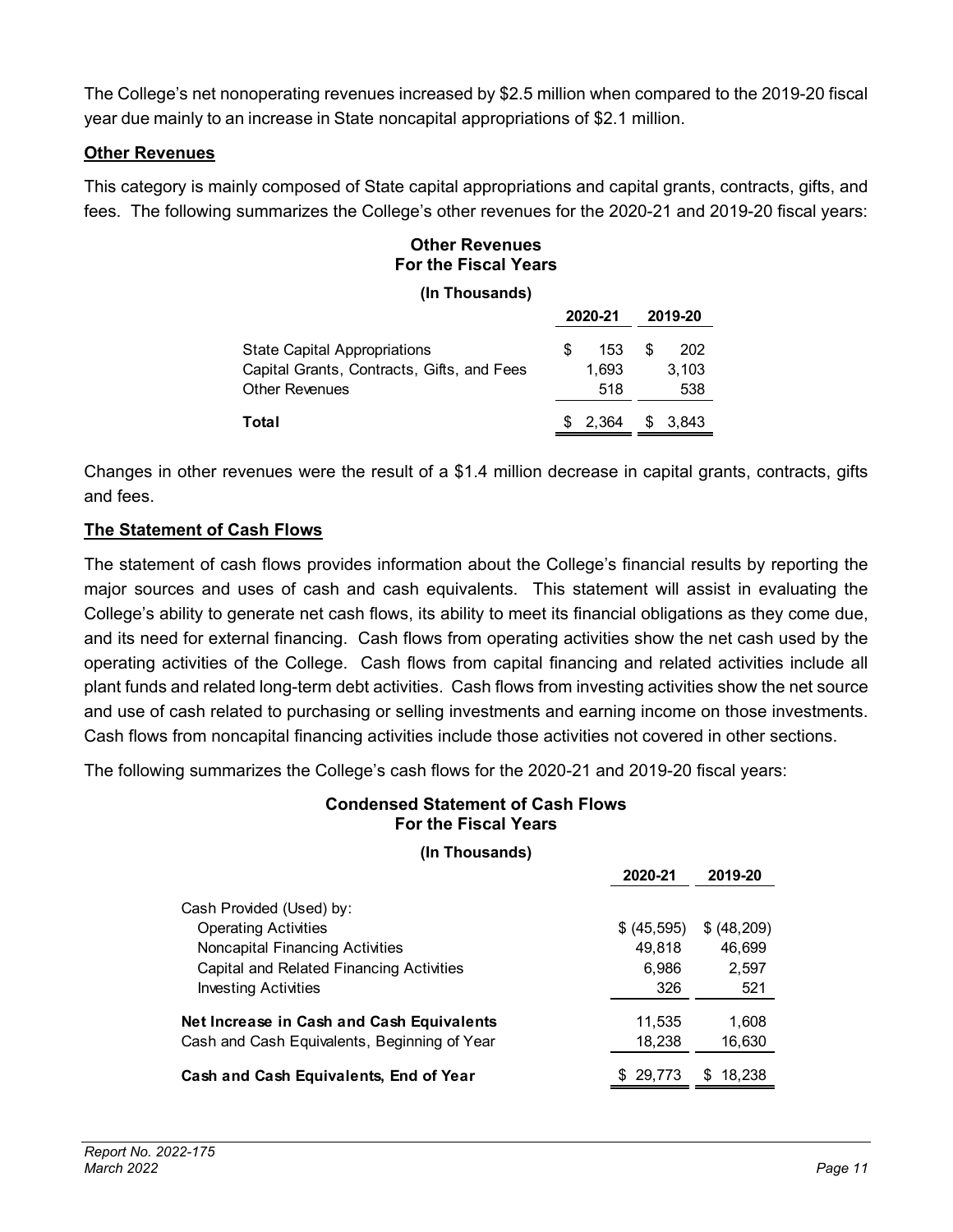Major sources of funds came from net student tuition and fees (\$6.7 million), grants and contracts (\$6.5 million), State noncapital appropriations (\$26.4 million), Federal and State student financial aid (\$15.6 million) and State capital appropriations (\$2.5 million). Major uses of funds were for payments to suppliers (\$16.8 million), payments to employees and for employee benefits (\$32.6 million), payments for scholarships (\$9.5 million), and purchases of capital assets (\$7.3 million).

Changes in cash and cash equivalents were the result of the following factors:

- The College's cash outflow from operating activities decreased by \$2.6 million primarily due to a \$3.5 million increase in payments to suppliers, offset by a \$5 million increase in grant and contracts and a \$2.2 million decrease in payments for scholarships.
- The College's cash inflow from noncapital financing activities increased by \$3.1 million due to a \$2 million increase in State noncapital appropriations and a \$4.9 million increase in gifts and grants which was offset by a \$3.8 million decrease in Federal and State student financial aid.
- The College's cash inflow from capital and related financing activities increased by \$4.4 million primarily due to a \$10.1 million increase in proceeds from capital debt, offset by a \$4.2 million increase in purchases of capital assets and a decrease of \$1.4 million in capital gifts and grants.

### CAPITAL ASSETS, CAPITAL EXPENSES AND COMMITMENTS, AND DEBT ADMINISTRATION

### **Capital Assets**

At June 30, 2021, the College had \$167.6 million in capital assets, less accumulated depreciation of \$78.7 million, for net capital assets of \$88.9 million. Depreciation charges for the current fiscal year totaled \$4.2 million. The following table summarizes the College's capital assets, net of accumulated depreciation, at June 30:

### **Capital Assets, Net at June 30**

# **(In Thousands)**

|                                     | 2021     | 2020     |
|-------------------------------------|----------|----------|
| Land                                | \$15,804 | \$15,804 |
| <b>Construction in Progress</b>     | 9,863    | 2,298    |
| <b>Buildings</b>                    | 57,602   | 59,579   |
| Other Structures and Improvements   | 4,674    | 5,229    |
| Furniture, Machinery, and Equipment | 949      | 1,120    |
| <b>Capital Assets, Net</b>          | \$88,892 | \$84,030 |

Additional information about the College's capital assets is presented in the notes to financial statements.

### **Capital Expenses and Commitments**

Major capital expenses through June 30, 2021, were incurred on the energy savings performance contract. The College's major commitments at June 30, 2021, are as follows: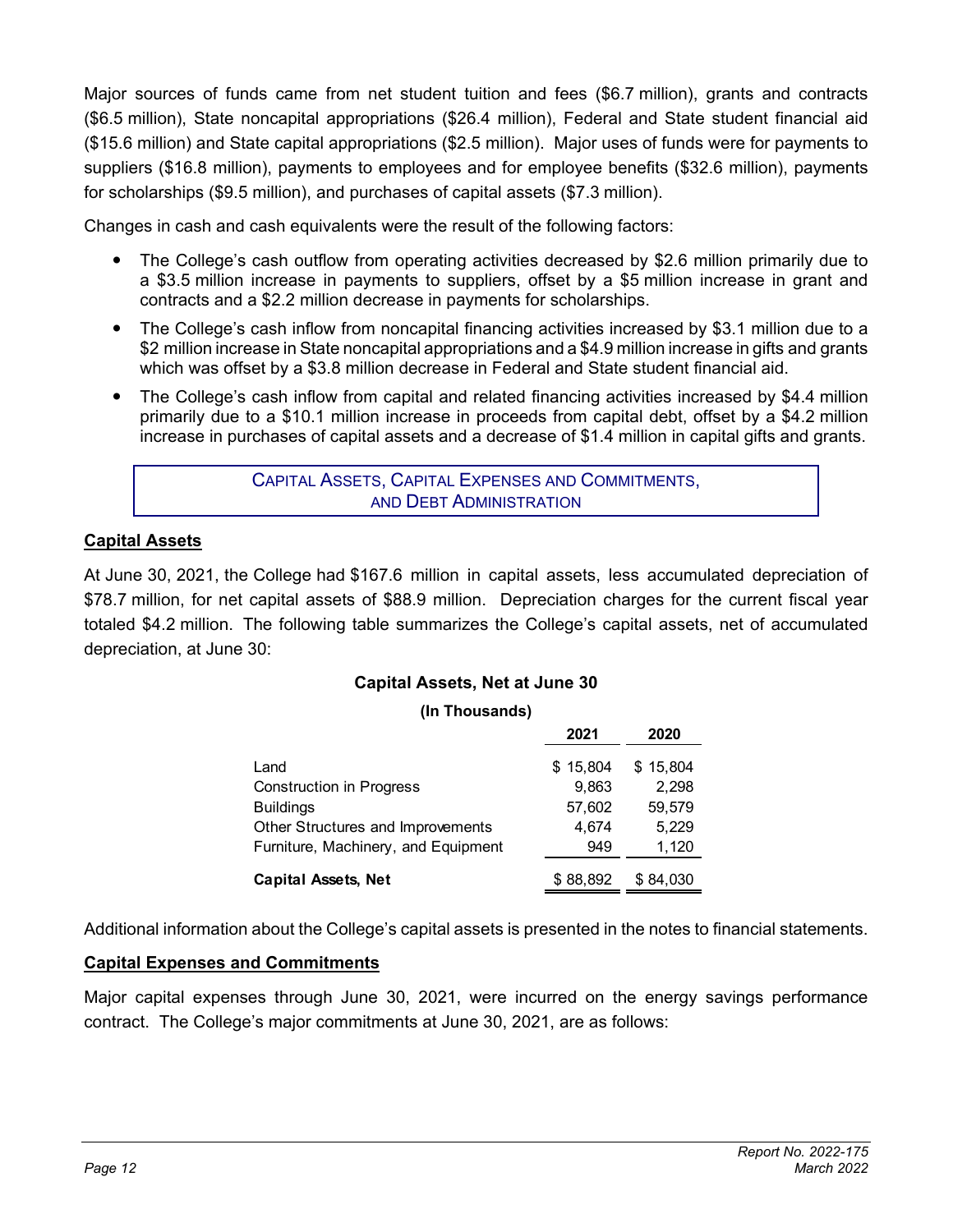|                          | Amount<br>(In Thousands) |  |  |  |
|--------------------------|--------------------------|--|--|--|
| <b>Total Committed</b>   | \$<br>17.473             |  |  |  |
| Completed to Date        | (8, 842)                 |  |  |  |
| <b>Balance Committed</b> | \$<br>8,631              |  |  |  |

Additional information about the College's construction commitments is presented in the notes to financial statements.

### **Debt Administration**

As of June 30, 2021, the College had \$10.1 million in outstanding lease-purchase payable in long-term liabilities, representing a 100 percent increase from the prior fiscal year.

Additional information about the College's long-term debt is presented in the notes to financial statements.

### ECONOMIC FACTORS THAT WILL AFFECT THE FUTURE

The College's economic condition is closely tied to that of the State of Florida. Because of limited economic growth and increased demand for State resources, only a modest increase in State funding is anticipated in the 2021-22 fiscal year. The College's current financial and capital plans indicate that the infusion of additional financial resources from an increase in tuition rates will be necessary to maintain its present level of services.

### REQUESTS FOR INFORMATION

Questions concerning information provided in the MD&A or other required supplementary information, and financial statements and notes thereto, or requests for additional financial information should be addressed to Charles A. Prince, Jr., Vice President of Administration and Finance, College of Central Florida, 3001 SW College Road, Ocala, Florida 34474.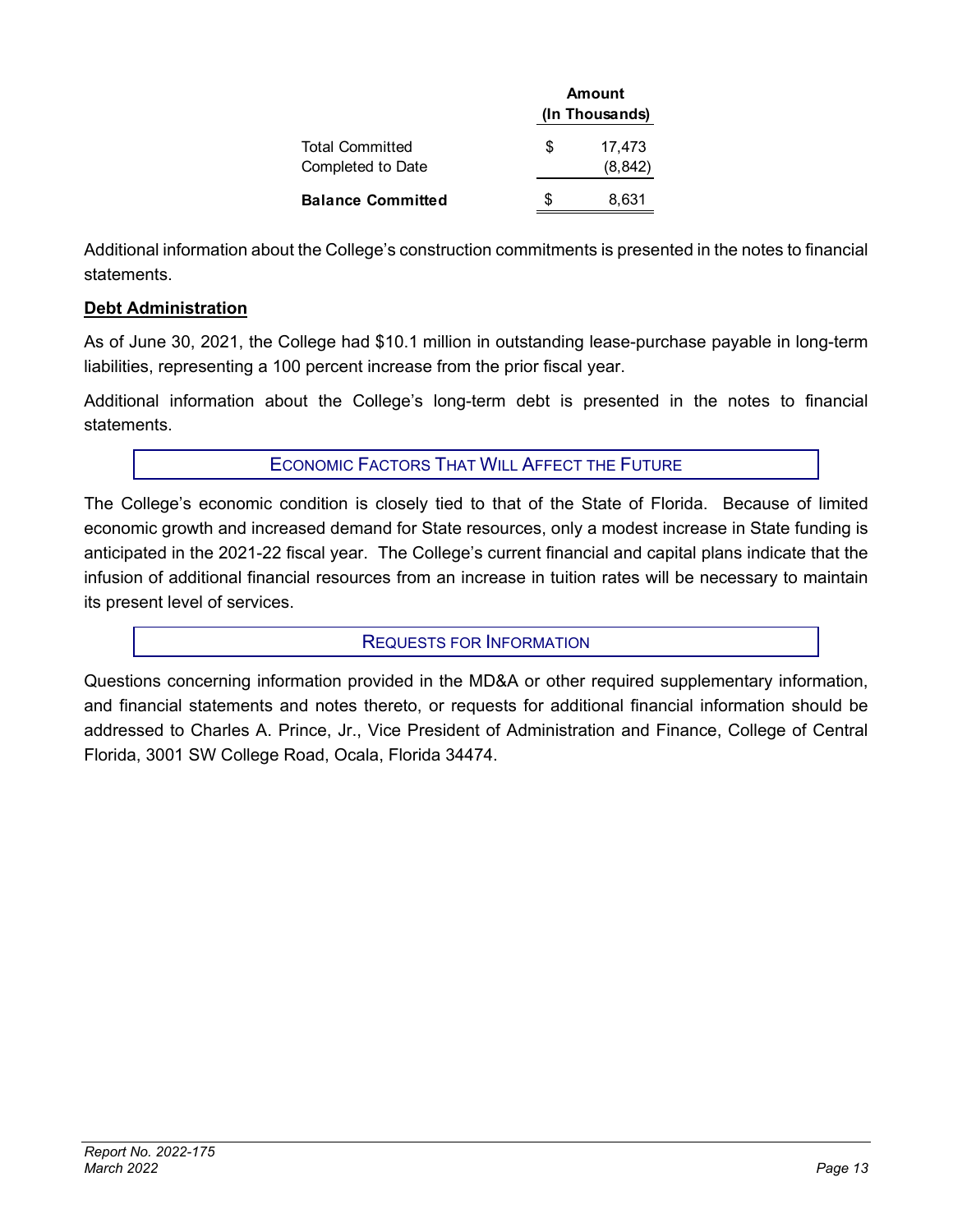## <span id="page-18-0"></span>*BASIC FINANCIAL STATEMENTS*

### **COLLEGE OF CENTRAL FLORIDA A Component Unit of the State of Florida Statement of Net Position**

### **June 30, 2021**

|                                                                      | College           | Component<br>Unit |
|----------------------------------------------------------------------|-------------------|-------------------|
| <b>ASSETS</b>                                                        |                   |                   |
| <b>Current Assets:</b>                                               |                   |                   |
| Cash and Cash Equivalents                                            | \$ 9,683,612      | \$<br>5,746,632   |
| Restricted Cash and Cash Equivalents                                 | 2,584,709         |                   |
| Cash with Escrow Agent                                               | 8,076,917         |                   |
| <b>Restricted Investments</b>                                        | 187,169           |                   |
| <b>Accounts Receivable</b>                                           | 1,201,952         |                   |
| Due from Other Governmental Agencies                                 | 2,189,975         |                   |
| Due from Component Unit<br>Inventories                               | 142,102           |                   |
| <b>Prepaid Expenses</b>                                              | 34,594<br>736,885 | 103,434           |
| <b>Other Assets</b>                                                  | 17,521            | 1,044,384         |
| <b>Total Current Assets</b>                                          | 24,855,436        | 6,894,450         |
| <b>Noncurrent Assets:</b>                                            |                   |                   |
| Restricted Cash and Cash Equivalents                                 | 9,427,868         | 1,447,913         |
| <b>Investments</b>                                                   |                   | 1,935,777         |
| <b>Endowed Investments</b>                                           | 600,000           | 83,508,629        |
| <b>Restricted Investments</b>                                        |                   | 72,773            |
| Due from Component Unit                                              | 380,343           |                   |
| Depreciable Capital Assets, Net                                      | 63,224,814        | 3,251,683         |
| Nondepreciable Capital Assets                                        | 25,666,539        | 18,045,858        |
| <b>Other Assets</b>                                                  |                   | 92,812            |
| <b>Total Noncurrent Assets</b>                                       | 99,299,564        | 108,355,445       |
| <b>TOTAL ASSETS</b>                                                  | 124, 155, 000     | 115,249,895       |
| DEFERRED OUTFLOWS OF RESOURCES                                       |                   |                   |
| <b>Other Postemployment Benefits</b>                                 | 362,750           |                   |
| Pensions                                                             | 8,917,509         |                   |
| TOTAL DEFERRED OUTFLOWS OF RESOURCES                                 | 9,280,259         |                   |
| <b>LIABILITIES</b>                                                   |                   |                   |
| <b>Current Liabilities:</b>                                          |                   |                   |
| <b>Accounts Payable</b>                                              | 1,536,768         | 424,974           |
| Accrued Interest Payable                                             | 76,253            |                   |
| Salary and Payroll Taxes Payable                                     | 1,295,811         |                   |
| <b>Construction Contracts Payable</b>                                | 1,622,712         |                   |
| Retainage Payable                                                    | 172,547           |                   |
| Due to Other Governmental Agencies                                   | 557               |                   |
| <b>Unearned Revenue</b>                                              |                   | 29,348            |
| Deposits Held for Others<br>Long-Term Liabilities - Current Portion: | 327,216           | 35,327            |
| <b>Bonds Payable</b>                                                 |                   | 170,004           |
| Loan Payable to College                                              |                   | 200,000           |
| Lease-Purchase Payable                                               | 274,843           |                   |
| Compensated Absences Payable                                         | 259,541           |                   |
| Other Postemployment Benefits Payable                                | 34,698            |                   |
| Net Pension Liability                                                | 80,231            |                   |
| Other Long-Term Liabilities                                          |                   | 9,750             |
| <b>Total Current Liabilities</b>                                     | 5,681,177         | 869,403           |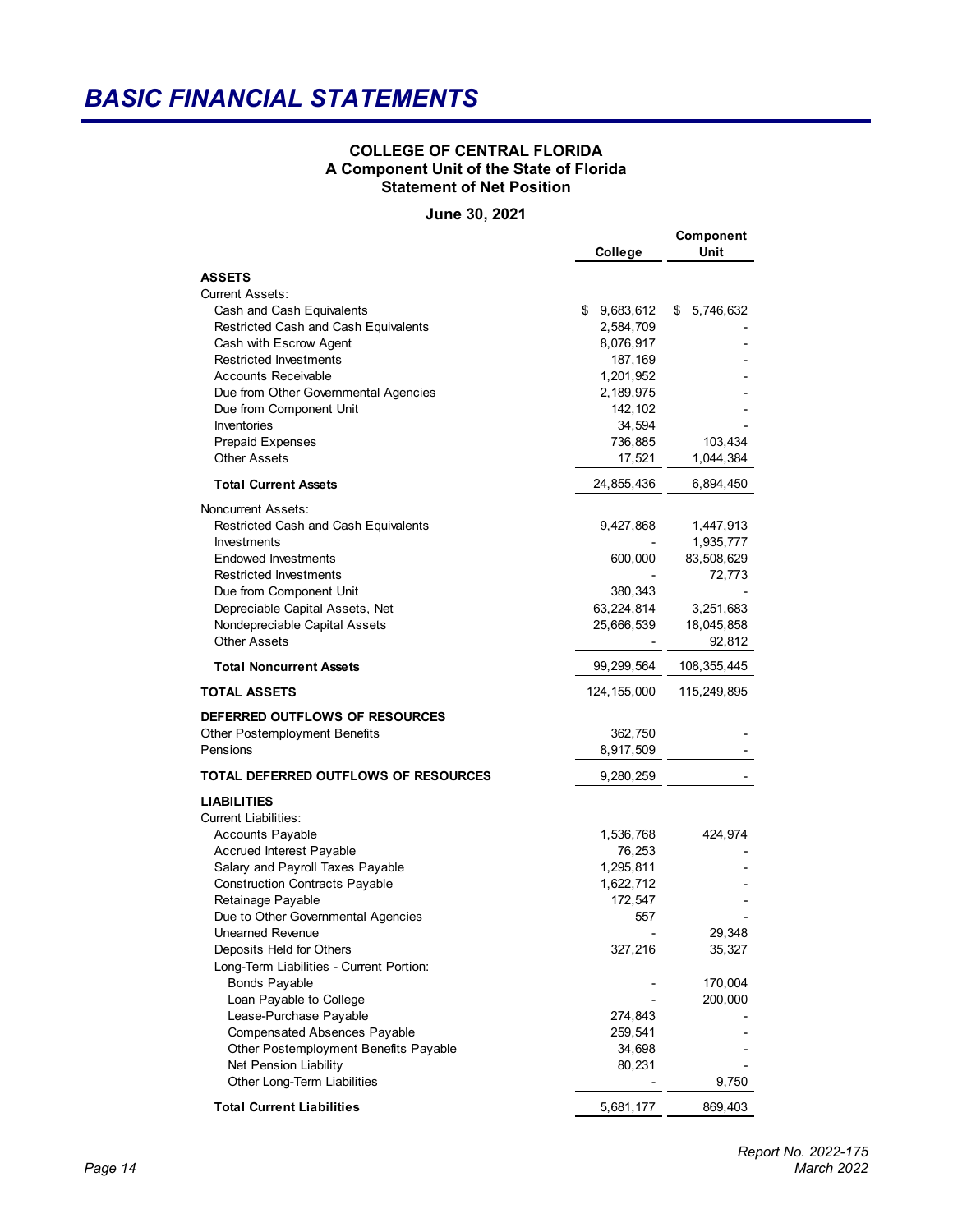|                                            |                    | Component     |
|--------------------------------------------|--------------------|---------------|
|                                            | College            | Unit          |
| <b>LIABILITIES (Continued)</b>             |                    |               |
| Noncurrent Liabilities:                    |                    |               |
| <b>Bonds Payable</b>                       |                    | 314,994       |
| Loan Payable to College                    |                    | 380,343       |
| Lease-Purchase Payable                     | 9.844.632          |               |
| <b>Compensated Absences Payable</b>        | 3,304,156          |               |
| Other Postemployment Benefits Payable      | 983,757            |               |
| Net Pension Liability                      | 27,727,109         |               |
| Other Long-Term Liabilities                |                    | 33,617        |
| <b>Total Noncurrent Liabilities</b>        | 41,859,654         | 728,954       |
| <b>TOTAL LIABILITIES</b>                   | 47,540,831         | 1,598,357     |
| DEFERRED INFLOWS OF RESOURCES              |                    |               |
| <b>Other Postemployment Benefits</b>       | 16,360             |               |
| Pensions                                   | 1,696,627          |               |
| Irrevocable Split-Interest Agreements      |                    | 163,772       |
| <b>TOTAL DEFERRED INFLOWS OF RESOURCES</b> | 1,712,987          | 163,772       |
| <b>NET POSITION</b>                        |                    |               |
| Net Investment in Capital Assets           | 88,644,056         | 20,812,543    |
| Restricted:                                |                    |               |
| Nonexpendable:                             |                    |               |
| Endowment                                  | 600,000            | 72,213,145    |
| Expendable:                                |                    |               |
| Endowment                                  |                    | 3,270,691     |
| Grants and Loans                           | 1,642,517          |               |
| Scholarships                               | 27,950             |               |
| <b>Capital Projects</b>                    | 10,856,952         |               |
| Unrestricted                               | (17, 590, 034)     | 17, 191, 387  |
| <b>TOTAL NET POSITION</b>                  | \$<br>84, 181, 441 | \$113,487,766 |

The accompanying notes to financial statements are an integral part of this statement.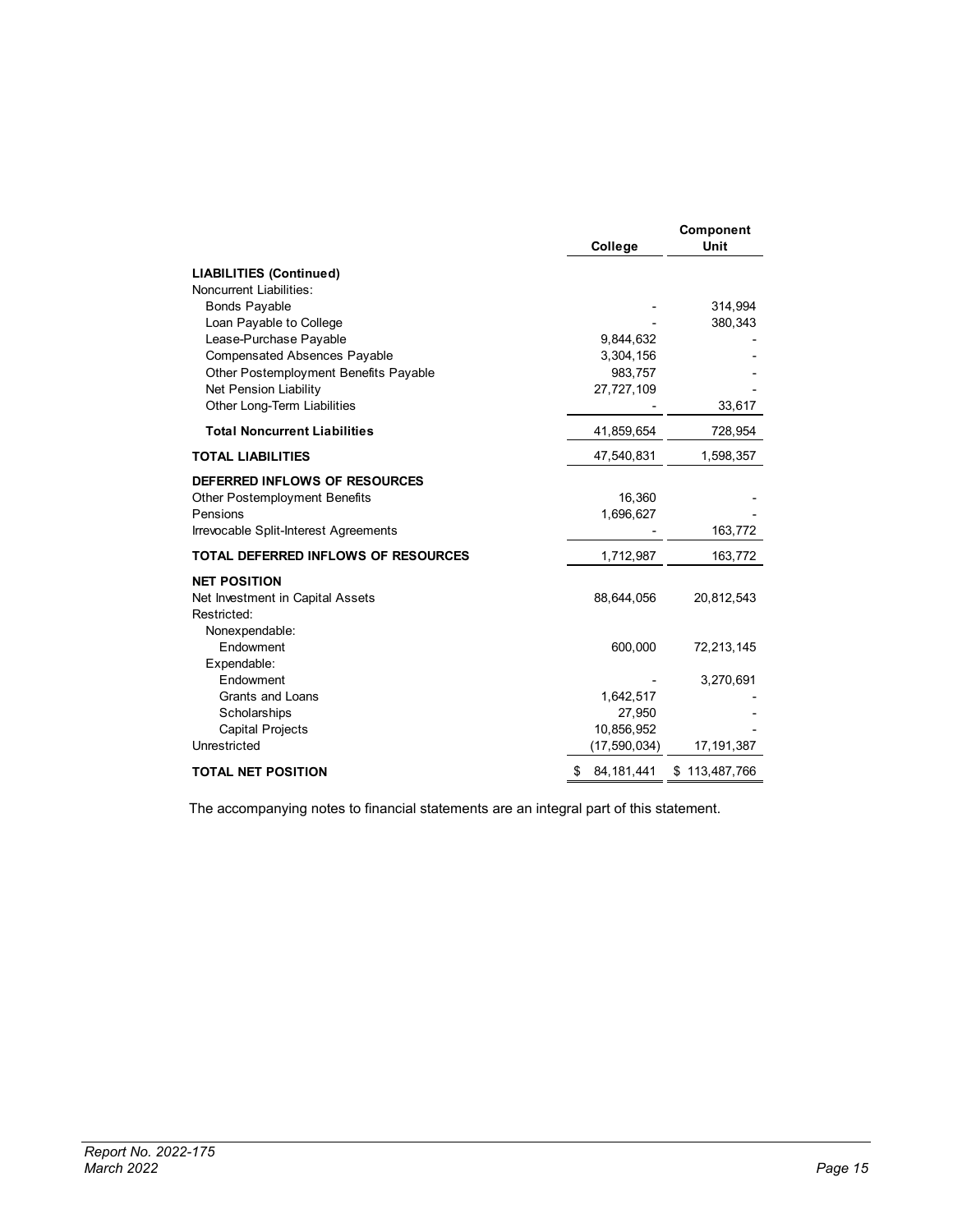THIS PAGE INTENTIONALLY LEFT BLANK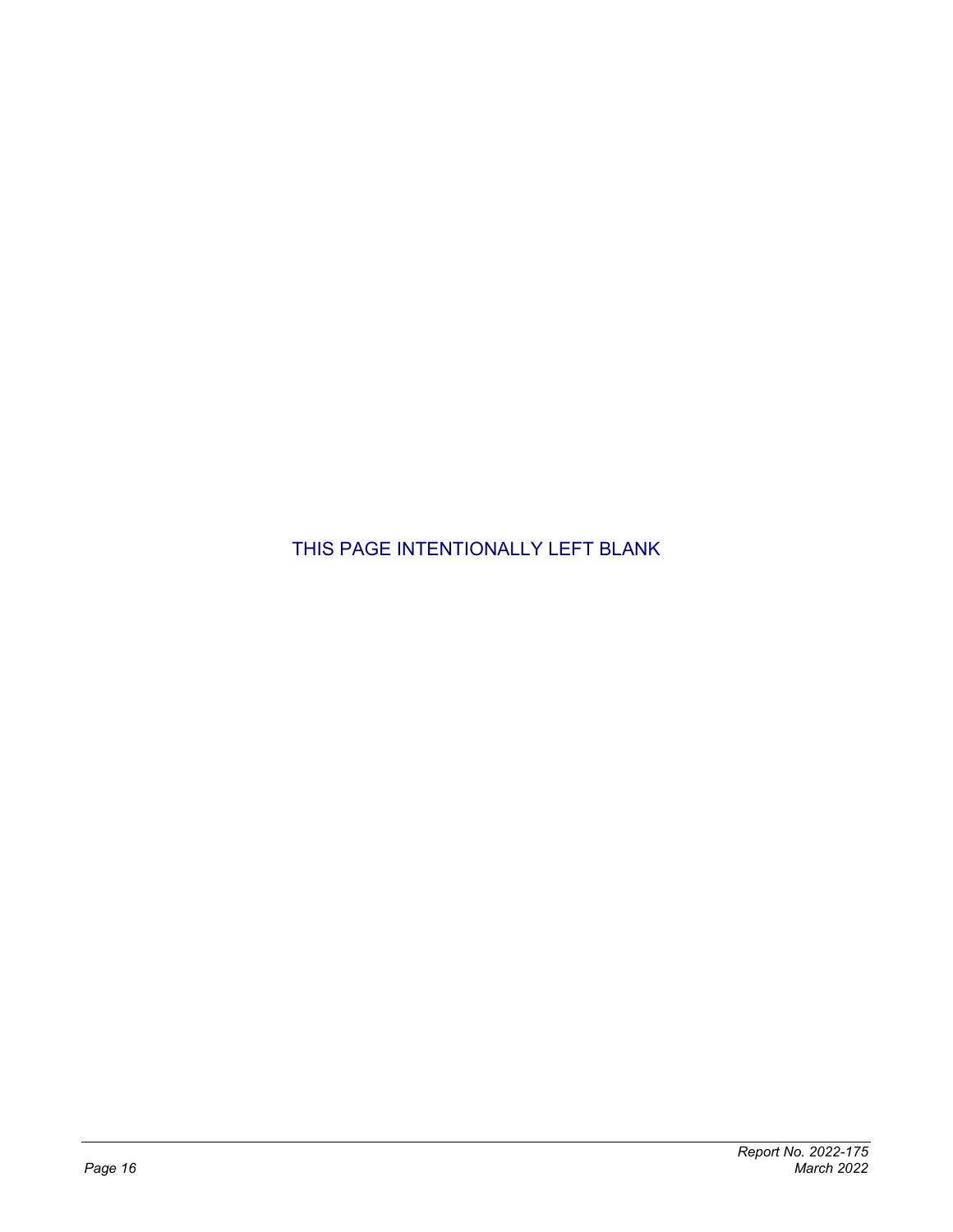### **COLLEGE OF CENTRAL FLORIDA A Component Unit of the State of Florida Statement of Revenues, Expenses, and Changes in Net Position**

### **For the Fiscal Year Ended June 30, 2021**

<span id="page-21-0"></span>

|                                                                        |                    | Component     |
|------------------------------------------------------------------------|--------------------|---------------|
|                                                                        | College            | Unit          |
| <b>REVENUES</b>                                                        |                    |               |
| <b>Operating Revenues:</b>                                             |                    |               |
| Student Tuition and Fees, Net of Scholarship                           |                    |               |
| Allowances of \$7,271,690                                              | \$<br>6,306,347    | \$            |
| <b>Federal Grants and Contracts</b>                                    | 2,153,050          |               |
| State and Local Grants and Contracts                                   | 162,095            |               |
| Nongovernmental Grants and Contracts                                   | 3,851,378          |               |
| Sales and Services of Educational Departments                          | 284,608            |               |
| <b>Auxiliary Enterprises</b>                                           | 805,873            | 1,395,563     |
| <b>Other Operating Revenues</b>                                        | 1,210,287          |               |
| <b>Total Operating Revenues</b>                                        | 14,773,638         | 1,395,563     |
| <b>EXPENSES</b>                                                        |                    |               |
| <b>Operating Expenses:</b>                                             |                    |               |
| <b>Personnel Services</b>                                              | 35,288,370         |               |
| Scholarships and Waivers                                               | 9,488,513          | 743,127       |
| Utilities and Communications                                           | 2,062,897          |               |
| <b>Contractual Services</b>                                            | 5,883,772          |               |
| Other Services and Expenses                                            | 7,500,719          | 3,678,160     |
| <b>Materials and Supplies</b>                                          | 4,109,032          |               |
| Depreciation                                                           | 4,155,873          |               |
| <b>Total Operating Expenses</b>                                        | 68,489,176         | 4,421,287     |
| <b>Operating Loss</b>                                                  | (53,715,538)       | (3,025,724)   |
| <b>NONOPERATING REVENUES (EXPENSES)</b>                                |                    |               |
| <b>State Noncapital Appropriations</b>                                 | 26,368,370         |               |
| Federal and State Student Financial Aid                                | 15,516,389         |               |
| Gifts and Grants Received for Other Than Capital or Endowment Purposes | 7,292,150          | 1,889,767     |
| Investment Income                                                      | 308,964            | 6,729,054     |
| Gain on Disposal of Capital Assets                                     | 920                |               |
| Interest on Capital Asset-Related Debt                                 | (178, 551)         | (42, 522)     |
| <b>Other Nonoperating Expenses</b>                                     |                    | (724, 410)    |
| <b>Net Nonoperating Revenues</b>                                       | 49,308,242         | 7,851,889     |
| Income (Loss) Before Other Revenues                                    | (4,407,296)        | 4,826,165     |
| State Capital Appropriations                                           | 152,756            |               |
| Capital Grants, Contracts, Gifts, and Fees                             | 1,693,368          |               |
| <b>Additions to Endowments</b>                                         | 518,104            | 5,797,812     |
| <b>Total Other Revenues</b>                                            | 2,364,228          | 5,797,812     |
| Increase (Decrease) in Net Position                                    | (2,043,068)        | 10,623,977    |
| Net Position, Beginning of Year                                        | 86,224,509         | 102,863,789   |
| <b>Net Position, End of Year</b>                                       | \$<br>84, 181, 441 | \$113,487,766 |

The accompanying notes to financial statements are an integral part of this statement.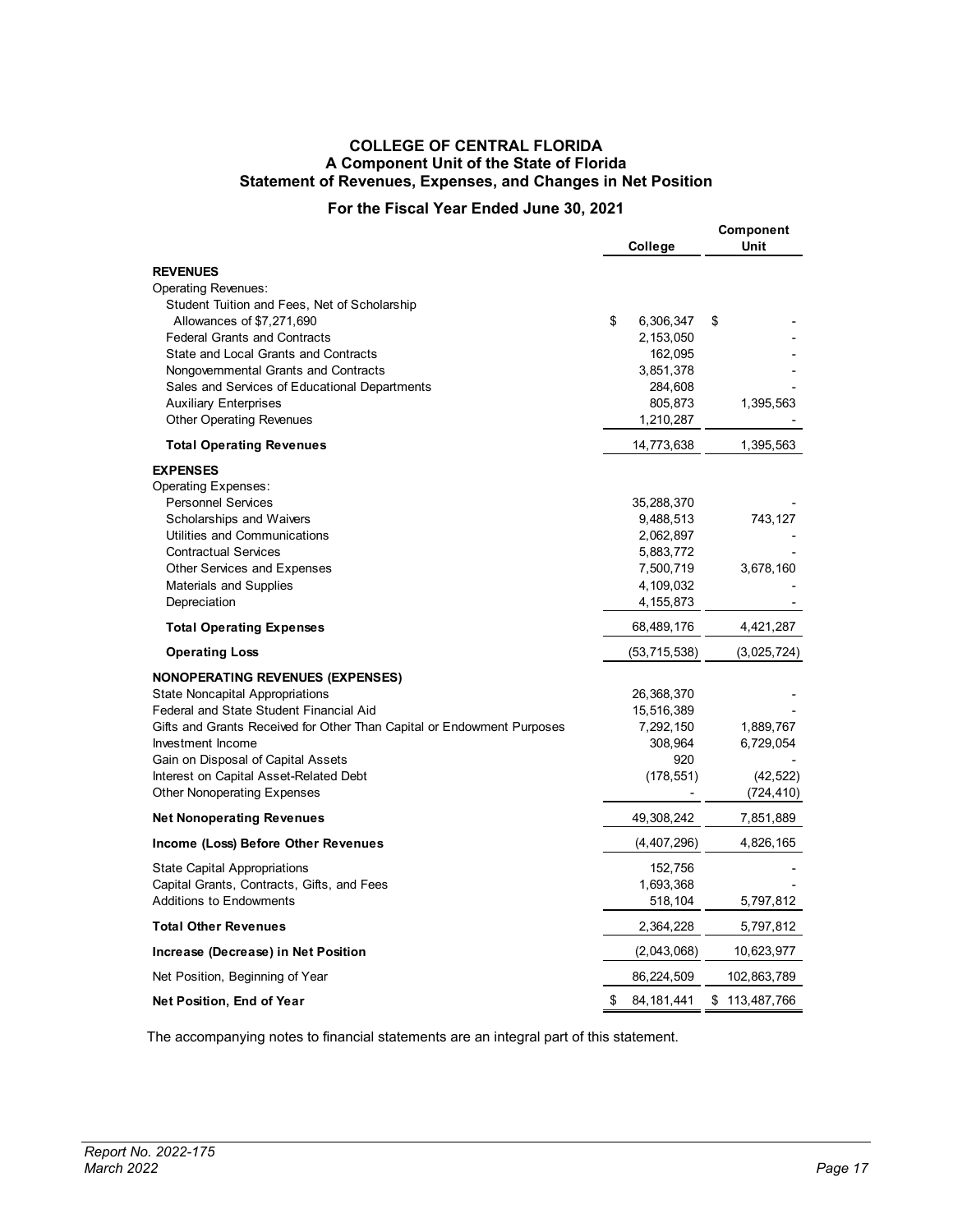### **COLLEGE OF CENTRAL FLORIDA A Component Unit of the State of Florida Statement of Cash Flows**

### **For the Fiscal Year Ended June 30, 2021**

<span id="page-22-0"></span>

|                                                                                                                                                                                                                                                                                                                                                            | College                                                                                                                               |
|------------------------------------------------------------------------------------------------------------------------------------------------------------------------------------------------------------------------------------------------------------------------------------------------------------------------------------------------------------|---------------------------------------------------------------------------------------------------------------------------------------|
| <b>CASH FLOWS FROM OPERATING ACTIVITIES</b><br>Student Tuition and Fees, Net<br><b>Grants and Contracts</b><br>Payments to Suppliers<br>Payments for Utilities and Communications<br>Payments to Employees<br>Payments for Employee Benefits<br>Payments for Scholarships<br><b>Auxiliary Enterprises</b><br>Sales and Services of Educational Departments | \$<br>6,673,236<br>6,454,014<br>(16, 788, 742)<br>(2,062,897)<br>(25, 448, 192)<br>(7, 167, 845)<br>(9,487,500)<br>681,060<br>284,608 |
| <b>Other Receipts</b>                                                                                                                                                                                                                                                                                                                                      | 1,267,195                                                                                                                             |
| Net Cash Used by Operating Activities                                                                                                                                                                                                                                                                                                                      | (45, 595, 063)                                                                                                                        |
| <b>CASH FLOWS FROM NONCAPITAL FINANCING ACTIVITIES</b><br><b>State Noncapital Appropriations</b><br>Federal and State Student Financial Aid<br>Federal Direct Loan Program Receipts<br>Federal Direct Loan Program Disbursements<br>Gifts and Grants Received for Other Than Capital or Endowment Purposes<br>Private Gifts for Endowment Purposes         | 26,368,370<br>15,639,142<br>8,222,228<br>(8,222,228)<br>7,292,150<br>518,104                                                          |
| Net Cash Provided by Noncapital Financing Activities                                                                                                                                                                                                                                                                                                       | 49,817,766                                                                                                                            |
| CASH FLOWS FROM CAPITAL AND RELATED FINANCING ACTIVITIES<br>Proceeds from Capital Debt<br><b>State Capital Appropriations</b><br>Capital Grants and Gifts<br>Proceeds from Sale of Capital Assets<br><b>Purchases of Capital Assets</b><br>Interest Paid on Capital Debt                                                                                   | 10,119,475<br>2,536,000<br>1,693,368<br>920<br>(7, 261, 345)<br>(102, 298)                                                            |
| Net Cash Provided by Capital and Related Financing Activities                                                                                                                                                                                                                                                                                              | 6,986,120                                                                                                                             |
| <b>CASH FLOWS FROM INVESTING ACTIVITIES</b><br>Investment Income                                                                                                                                                                                                                                                                                           | 325,495                                                                                                                               |
| Net Increase in Cash and Cash Equivalents<br>Cash and Cash Equivalents, Beginning of Year                                                                                                                                                                                                                                                                  | 11,534,318<br>18,238,788                                                                                                              |
| Cash and Cash Equivalents, End of Year                                                                                                                                                                                                                                                                                                                     | \$<br>29,773,106                                                                                                                      |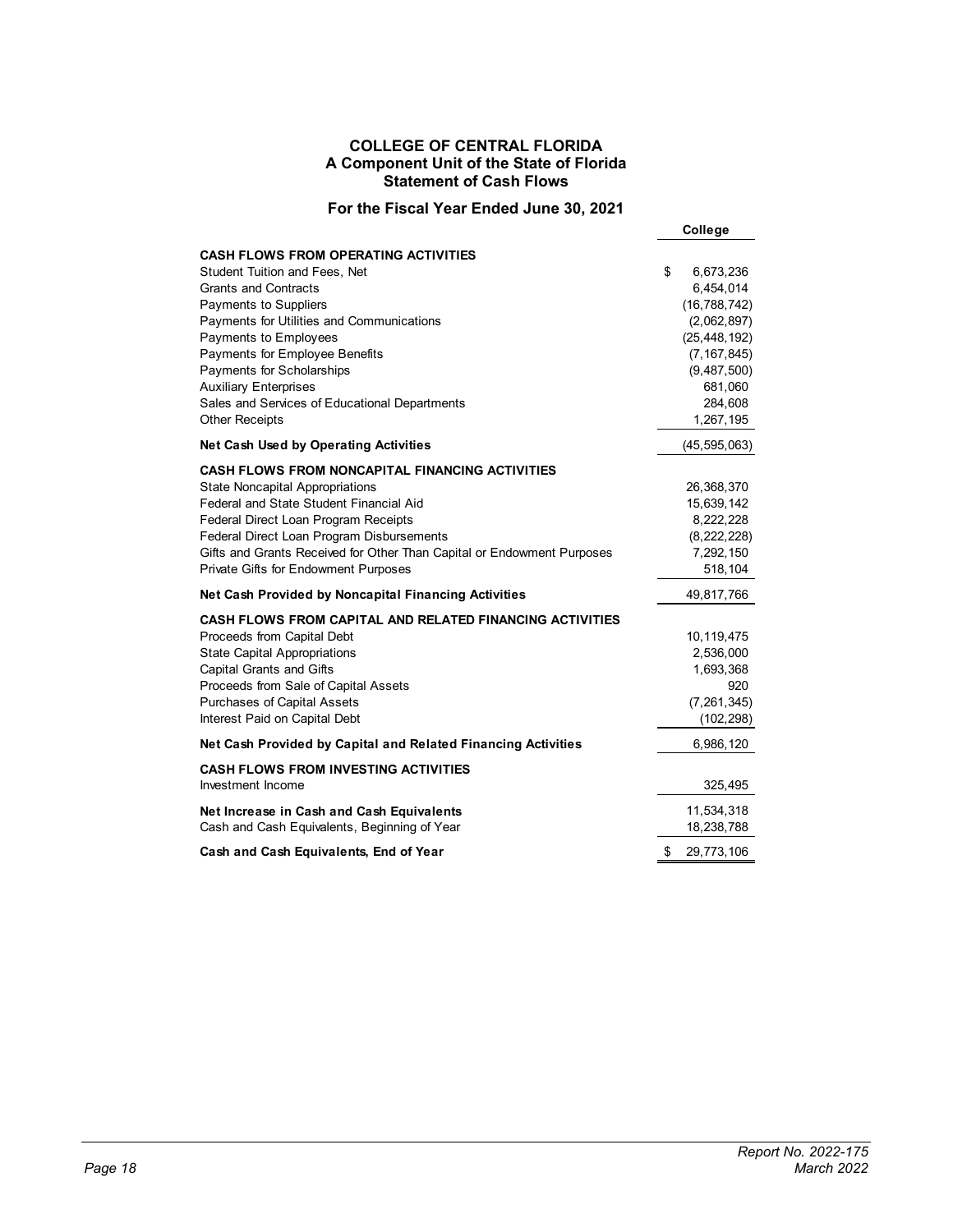|                                                                                 | College           |
|---------------------------------------------------------------------------------|-------------------|
| <b>RECONCILIATION OF OPERATING LOSS</b>                                         |                   |
| TO NET CASH USED BY OPERATING ACTIVITIES                                        |                   |
| <b>Operating Loss</b>                                                           | \$ (53, 715, 538) |
| Adjustments to Reconcile Operating Loss                                         |                   |
| to Net Cash Used by Operating Activities:                                       |                   |
| <b>Depreciation Expense</b>                                                     | 4,155,873         |
| Changes in Assets, Liabilities, Deferred Outflows of Resources,                 |                   |
| and Deferred Inflows of Resources:                                              |                   |
| Receivables                                                                     | 275,374           |
| Due from Other Governmental Agencies                                            | 1,612,056         |
| Due from Component Unit                                                         | 1,295,502         |
| Due to Other Governmental Agencies                                              | (4, 443)          |
| Inventories                                                                     | (7, 116)          |
| Prepaid Expenses                                                                | 13,697            |
| <b>Other Assets</b>                                                             | 671               |
| <b>Accounts Payable</b>                                                         | 665,411           |
| Salaries and Payroll Taxes Payable                                              | (203, 394)        |
| <b>Uneamed Revenue</b>                                                          | (2,619,562)       |
| Deposits Held for Others                                                        | 60,680            |
| <b>Compensated Absences Payable</b>                                             | 62,428            |
| Other Postemployment Benefits Payable                                           | 90,534            |
| Net Pension Liability                                                           | 4,137,436         |
| Deferred Outflows of Resources Related to Other Postemployment Benefits         | 11,270            |
| Deferred Inflows of Resources Related to Other Postemployment Benefits          | (3,093)           |
| Deferred Outflows of Resources Related to Pensions                              | (431, 181)        |
| Deferred Inflows of Resources Related to Pensions                               | (991, 668)        |
| <b>NET CASH USED BY OPERATING ACTIVITIES</b>                                    | \$ (45,595,063)   |
| SUPPLEMENTAL DISCLOSURE OF NONCASH INVESTING<br><b>FINANCING ACTIVITIES</b>     |                   |
| Unrealized gains on investments were recognized as an increase to investment    |                   |
| income on the statement of revenues, expenses, and changes in net position, but |                   |
| are not cash transactions for the statement of cash flows.                      | \$<br>11,971      |

The accompanying notes to financial statements are an integral part of this statement.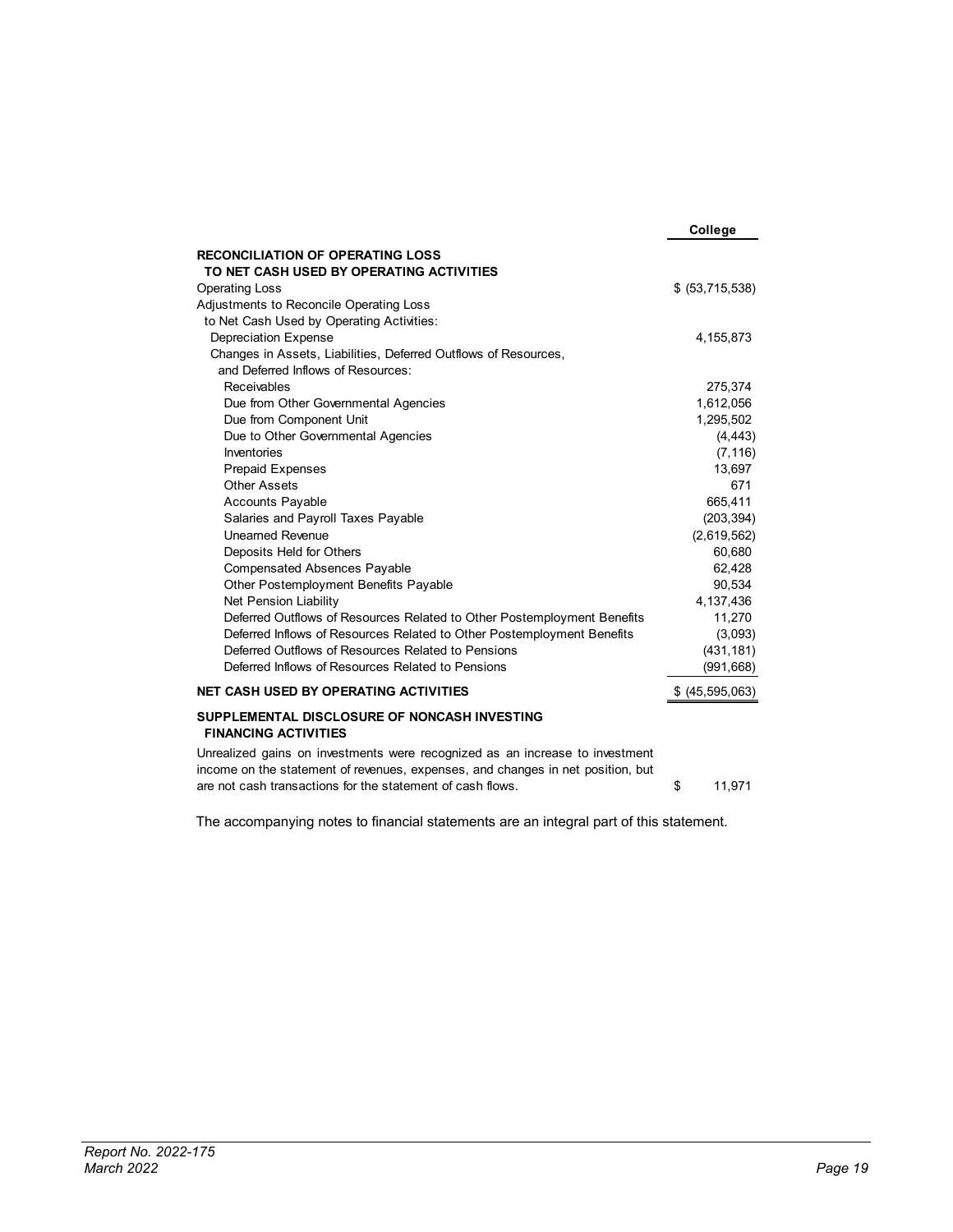# <span id="page-24-0"></span>*NOTES TO FINANCIAL STATEMENTS*

### **1. Summary of Significant Accounting Policies**

**Reporting Entity**. The governing body of the College of Central Florida, a component unit of the State of Florida, is the College Board of Trustees. The Board of Trustees constitutes a corporation and is composed of seven members appointed by the Governor and confirmed by the Senate. The Board of Trustees is under the general direction and control of the Florida Department of Education, Division of Florida Colleges, and is governed by State law and State Board of Education (SBE) rules. However, the Board of Trustees is directly responsible for the day-to-day operations and control of the College within the framework of applicable State laws and SBE rules. The College serves Marion, Citrus, and Levy Counties.

Criteria for defining the reporting entity are identified and described in the Governmental Accounting Standards Board's (GASB) *Codification of Governmental Accounting and Financial Reporting Standards*, Sections 2100 and 2600. These criteria were used to evaluate potential component units for which the Board of Trustees is financially accountable and other organizations for which the nature and significance of their relationship with the Board of Trustees are such that exclusion would cause the College's financial statements to be misleading. Based on the application of these criteria, the College is a component unit of the State of Florida, and its financial balances and activities are reported in the State's Annual Comprehensive Financial Report by discrete presentation.

**Blended Component Unit**. Although it is legally separate from the College, The Appleton Cultural Center, Inc. (Center) is included within the College's reporting entity as a blended component unit because management of the College has operational responsibility of the Center. The main purpose of the component unit is to provide financial support to the Appleton Museum, which is a department of the primary government.

The Center was audited by other auditors pursuant to Section 1004.70(6), Florida Statutes, and the audited financial statements are available to the public at the College. The financial data blended within the College's accompanying financial statements was derived from the Center's audited financial statements for the fiscal year ended December 31, 2020. Condensed financial statements for the College's blended component unit are shown in a subsequent note

**Discretely Presented Component Unit**. Based on the application of the criteria for determining component units, the College of Central Florida Foundation, Inc. (Foundation), a legally separate entity, is included within the College's reporting entity as a discretely presented component unit and is governed by a separate board.

The Foundation is also a direct-support organization, as defined in Section 1004.70, Florida Statutes, and although legally separate from the College, is financially accountable to the College. The Foundation is managed independently, outside the College's budgeting process, and its powers generally are vested in a governing board pursuant to various State statutes. The Foundation receives, holds, invests, and administers property, and makes expenditures to or for the benefit of the College.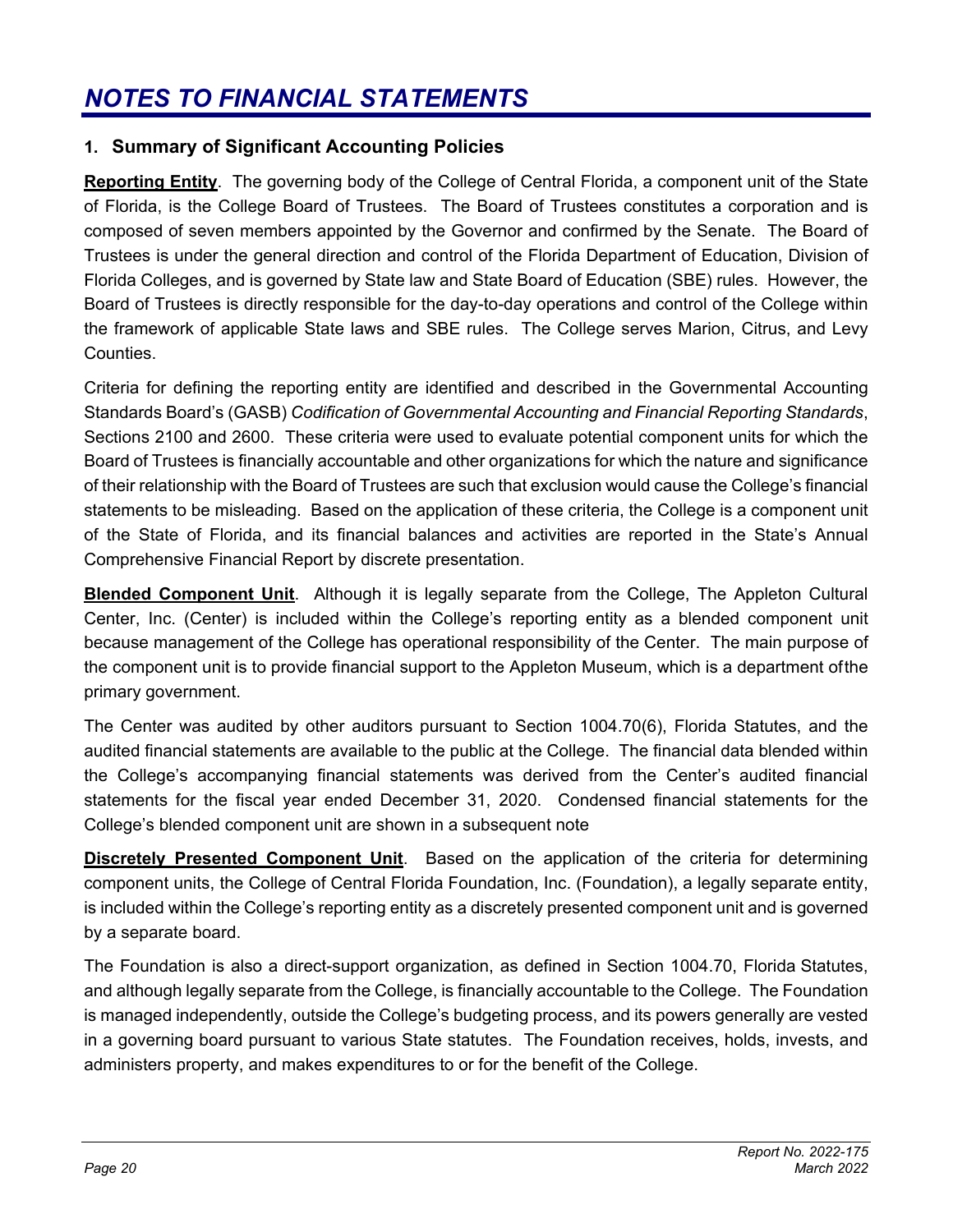The Foundation is audited by other auditors pursuant to Section 1004.70(6), Florida Statutes. The Foundation's audited financial statements are available to the public at the College. The financial data reported on the accompanying financial statements was derived from the Foundation's audited financial statements for the fiscal year ended December 31, 2020.

**Basis of Presentation**. The College's accounting policies conform with accounting principles generally accepted in the United States of America applicable to public colleges and universities as prescribed by GASB. The National Association of College and University Business Officers (NACUBO) also provides the College with recommendations prescribed in accordance with generally accepted accounting principles promulgated by GASB and the Financial Accounting Standards Board (FASB). GASB allows public colleges various reporting options. The College has elected to report as an entity engaged in only business-type activities. This election requires the adoption of the accrual basis of accounting and entitywide reporting including the following components:

- Management's Discussion and Analysis
- Basic Financial Statements:
	- o Statement of Net Position
	- o Statement of Revenues, Expenses, and Changes in Net Position
	- o Statement of Cash Flows
	- o Notes to Financial Statements
- Other Required Supplementary Information

**Measurement Focus and Basis of Accounting**. Basis of accounting refers to when revenues, expenses, assets, deferred outflows of resources, liabilities, and deferred inflows of resources are recognized in the accounts and reported in the financial statements. Specifically, it relates to the timing of the measurements made, regardless of the measurement focus applied. The College's financial statements are presented using the economic resources measurement focus and the accrual basis of accounting. Revenues, expenses, gains, losses, assets, deferred outflows of resources, liabilities, and deferred inflows of resources resulting from exchange and exchange-like transactions are recognized when the exchange takes place. Revenues, expenses, gains, losses, assets, deferred outflows of resources, liabilities, and deferred inflows of resources resulting from nonexchange activities are generally recognized when all applicable eligibility requirements, including time requirements, are met. The College follows GASB standards of accounting and financial reporting.

The College's component units use the economic resources measurement focus and accrual basis of accounting whereby revenues are recognized when earned and expenses are recognized when incurred, and follows GASB standards of accounting and financial reporting.

Significant interdepartmental sales between auxiliary service departments and other institutional departments have been accounted for as reductions of expenses and not revenues of those departments.

The College's principal operating activity is instruction. Operating revenues and expenses generally include all fiscal transactions directly related to instruction as well as administration, academic support, student services, physical plant operations, and depreciation of capital assets. Nonoperating revenues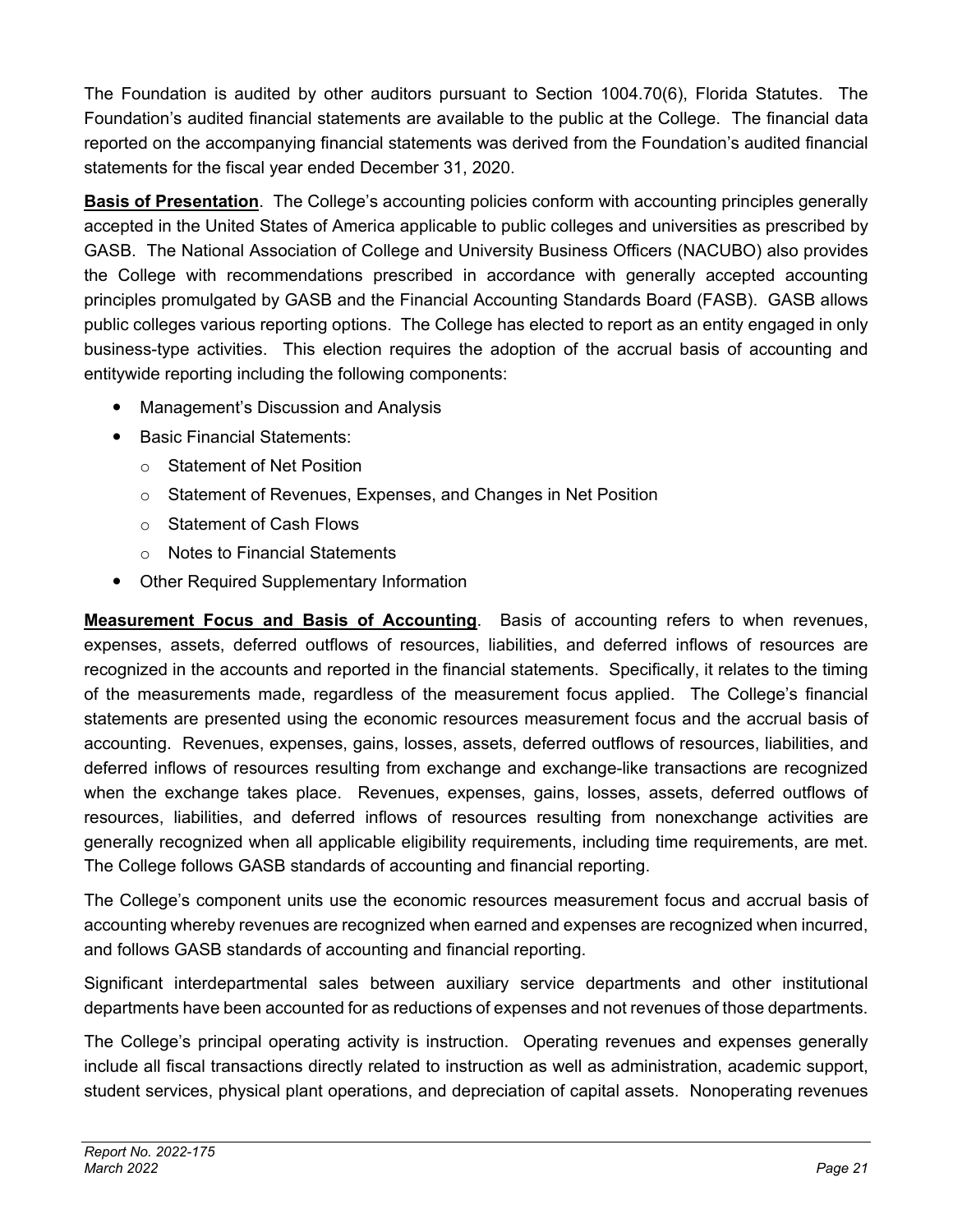include State noncapital appropriations, Federal and State student financial aid, and investment income. Other revenues generally include revenues for capital construction projects.

The statement of net position is presented in a classified format to distinguish between current and noncurrent assets and liabilities. When both restricted and unrestricted resources are available to fund certain programs, it is the College's policy to first apply the restricted resources to such programs followed by the use of the unrestricted resources.

The statement of revenues, expenses, and changes in net position is presented by major sources and is reported net of tuition scholarship allowances. Tuition scholarship allowances are the difference between the stated charge for goods and services provided by the College and the amount that is actually paid by the student or the third party making payment on behalf of the student. The College calculated its scholarship allowances by tracking actual recorded amounts of tuition and fees paid by scholarship revenues in each scholarship account. To the extent that these resources are used to pay student charges, the College records a scholarship allowance against tuition and fee revenues.

The statement of cash flows is presented using the direct method in compliance with GASB Statement No. 9, *Reporting Cash Flows of Proprietary and Nonexpendable Trust Funds and Governmental Entities That Use Proprietary Fund Accounting*.

**Cash and Cash Equivalents – College**. The amount reported as cash and cash equivalents consists of cash on hand, cash in demand accounts, cash with escrow agent, and cash placed with the State Treasury Special Purpose Investment Account (SPIA), and the State Board of Administration (SBA), Florida PRIME investment pools. For reporting cash flows, the College considers all highly liquid investments with original maturities of 3 months or less, that are not held solely for income or profit, to be cash equivalents. Under this definition, the College considers amounts invested in the State Treasury SPIA and SBA Florida PRIME investment pools to be cash equivalents.

College cash deposits are held in banks qualified as public depositories under Florida law. All such deposits are insured by Federal depository insurance, up to specified limits, or collateralized with securities held in Florida's multiple financial institution collateral pool required by Chapter 280, Florida Statutes. Cash and cash equivalents that are externally restricted to make debt service payments, maintain sinking or reserve funds, or to purchase or construct capital or other restricted assets are classified as restricted.

At June 30, 2021, the College reported as cash equivalents at fair value \$19,696,304 in the State Treasury SPIA investment pool representing ownership of a share of the pool, not the underlying securities (Level 3 inputs, as discussed in Note 3.). Pooled investments with the State Treasury are not registered with the Securities and Exchange Commission. Oversight of the pooled investments with the State Treasury is provided by the Treasury Investment Committee per Section 17.575, Florida Statutes. The authorized investment types are set forth in Section 17.57, Florida Statutes. The State Treasury SPIA investment pool carried a credit rating of AA-f by Standard & Poor's, had an effective duration of 2.6 years and fair value factor of 0.984 at June 30, 2021. Participants contribute to the State Treasury SPIA investment pool on a dollar basis. These funds are commingled and a fair value of the pool is determined from the individual values of the securities. The fair value of the securities is summed and a total pool fair value is determined. A fair value factor is calculated by dividing the pool's total fair value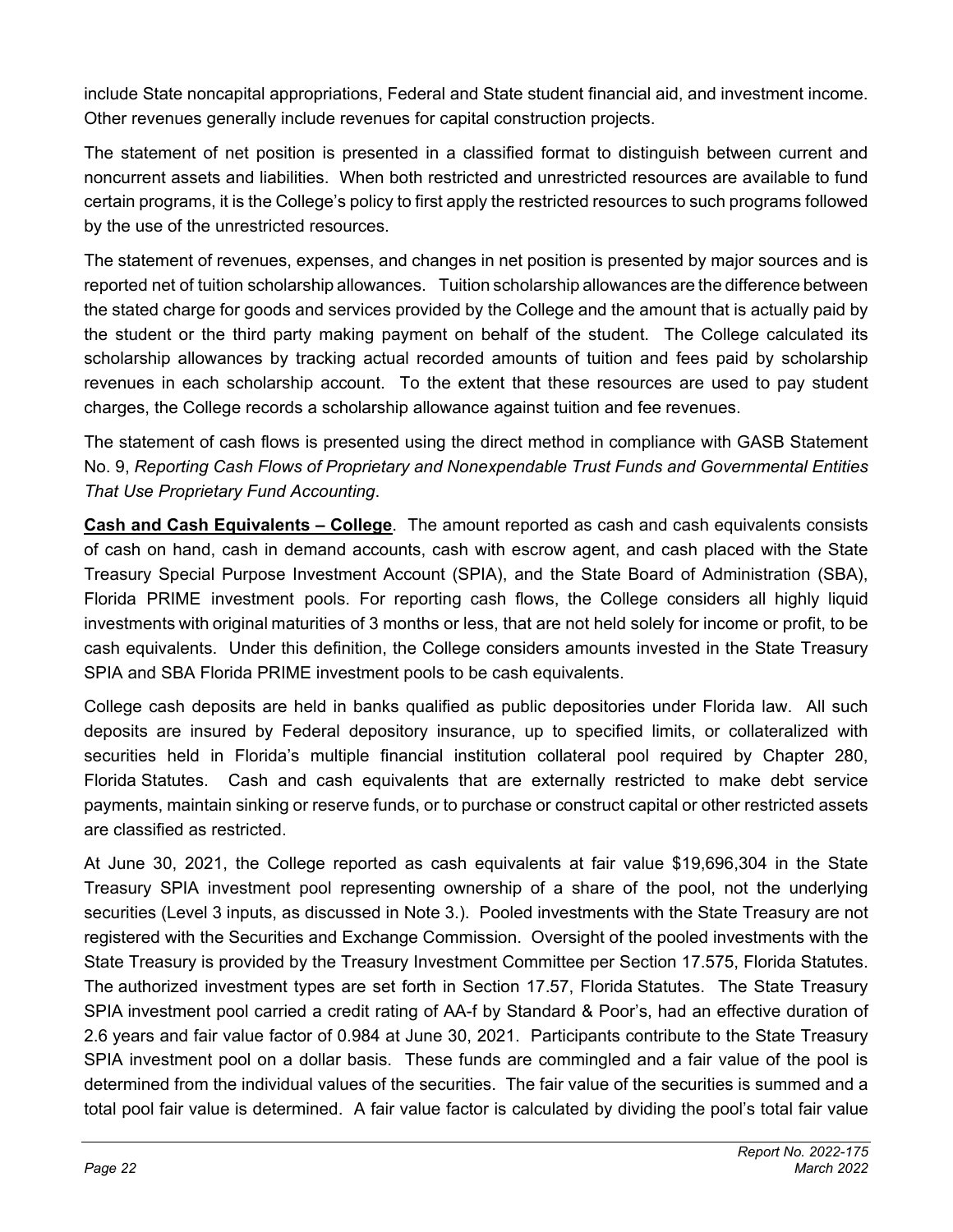by the pool participant's total cash balance. The fair value factor is the ratio used to determine the fair value of an individual participant's pool balance. The College relies on policies developed by the State Treasury for managing interest rate risk or credit risk for this investment pool. Disclosures for the State Treasury SPIA investment pool are included in the notes to financial statements of the State's Annual Comprehensive Financial Report.

At June 30, 2021, the College reported as cash equivalents \$1,236,272 in the Florida PRIME investment pool administered by the SBA pursuant to Section 218.405, Florida Statutes. The College's investments in the Florida PRIME investment pool, which the SBA indicates is a Securities and Exchange Commission Rule 2a7-like external investment pool, are similar to money market funds in which shares are owned in the fund rather than the underlying investments. The Florida PRIME investment pool carried a credit rating of AAAm by Standard & Poor's and had a weighted-average days to maturity (WAM) of 50 days as of June 30, 2021. A portfolio's WAM reflects the average maturity in days based on final maturity or reset date, in the case of floating-rate instruments. WAM measures the sensitivity of the Florida PRIME investment pool to interest rate changes. The investments in the Florida PRIME investment pool are reported at amortized cost.

Section 218.409(8)(a), Florida Statutes, provides that "the principal, and any part thereof, of each account constituting the trust fund is subject to payment at any time from the moneys in the trust fund. However, the executive director may, in good faith, on the occurrence of an event that has a material impact on liquidity or operations of the trust fund, for 48 hours limit contributions to or withdrawals from the trust fund to ensure that the Board [State Board of Administration] can invest moneys entrusted to it in exercising its fiduciary responsibility. Such action must be immediately disclosed to all participants, the trustees, the Joint Legislative Auditing Committee, and the Investment Advisory Council. The trustees shall convene an emergency meeting as soon as practicable from the time the executive director has instituted such measures and review the necessity of those measures. If the trustees are unable to convene an emergency meeting before the expiration of the 48-hour moratorium on contributions and withdrawals, the moratorium may be extended by the executive director until the trustees are able to meet to review the necessity for the moratorium. If the trustees agree with such measures, the trustees shall vote to continue the measures for up to an additional 15 days. The trustees must convene and vote to continue any such measures before the expiration of the time limit set, but in no case may the time limit set by the trustees exceed 15 days." As of June 30, 2021, there were no redemption fees or maximum transaction amounts, or any other requirements that serve to limit a participant's daily access to 100 percent of their account value.

**Cash and Cash Equivalents – Discretely Presented Component Unit**. The amount reported for the Foundation as cash and cash equivalents consists of cash, certificates of deposit, money market accounts, and highly liquid fixed income investments with original maturities of 3 months or less. Cash and cash equivalents that are part of the endowment account are classified as noncurrent assets in the statement of net position as they are not intended to be used for current operating costs.

Cash deposits in excess of Federal Deposit Insurance Corporation (FDIC) limits at individual financial institutions and cash held in money market accounts are uninsured. Management does not consider this risk significant. Certain investments are held in brokerage house investment accounts that are not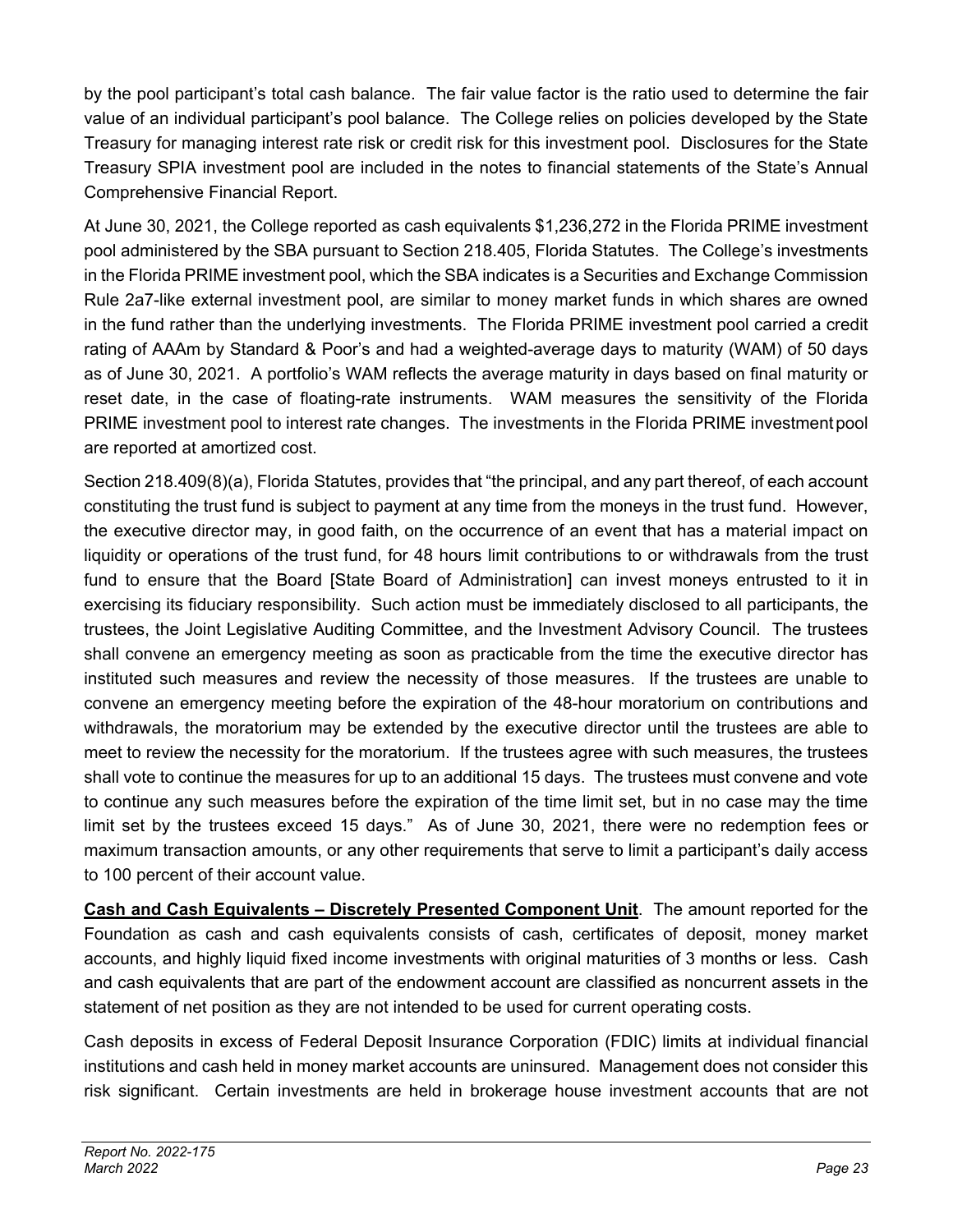insured by the FDIC. Cash and cash equivalents, including cash and cash equivalents held in endowment, were held by depositories and the bank balances totaled \$7,194,545 at December 31, 2020.

**Capital Assets – College**. College capital assets consist of land; construction in progress; buildings; other structures and improvements; and furniture, machinery, and equipment. These assets are capitalized and recorded at cost at the date of acquisition or at acquisition value at the date received in the case of gifts and purchases of State surplus property. Additions, improvements, and other outlays that significantly extend the useful life of an asset are capitalized. Other costs incurred for repairs and maintenance are expensed as incurred. The College has a capitalization threshold of \$5,000 for tangible personal property and \$50,000 for buildings and other structures and improvements. Depreciation is computed on the straight-line basis over the following estimated useful lives:

- $\bullet$  Buildings 10 or 40 years
- Other Structures and Improvements 10 years
- Furniture, Machinery, and Equipment:
	- $\circ$  Computer Equipment 3 years
	- $\circ$  Vehicles, Office Machines, and Educational Equipment 5 years
	- $\circ$  Furniture 3 to 7 years

**Capital Assets – Discretely Presented Component Unit**. The Foundation's land, buildings, and equipment are stated at cost except for donated property, which is stated at fair market value at the date of donation, and is net of accumulated depreciation of \$3,440,851. The Foundation depreciates buildings and equipment using the straight-line method over estimated lives ranging from 5 years for most equipment and 40 years for buildings.

**Noncurrent Liabilities**. Noncurrent liabilities include lease-purchase payable, compensated absences payable, other postemployment benefits (OPEB) payable, and net pension liabilities that are not scheduled to be paid within the next fiscal year.

**Pensions**. For purposes of measuring the net pension liability, deferred outflows of resources and deferred inflows of resources related to pensions, and pension expense, information about the fiduciary net positions of the Florida Retirement System (FRS) defined benefit plan and the Health Insurance Subsidy (HIS) defined benefit plan and additions to/deductions from the FRS and HIS fiduciary net positions have been determined on the same basis as they are reported by the FRS and the HIS plans. Benefit payments (including refunds of employee contributions) are recognized when due and payable in accordance with benefit terms. Investments are reported at fair value.

### **2. Deficit Net Position in Individual Funds**

The College reported an unrestricted net position which included a deficit in the current funds - unrestricted, as shown below. This deficit can be attributed to the full recognition of long-term liabilities (i.e., compensated absences payable, OPEB, and net pension liabilities) in the current unrestricted funds.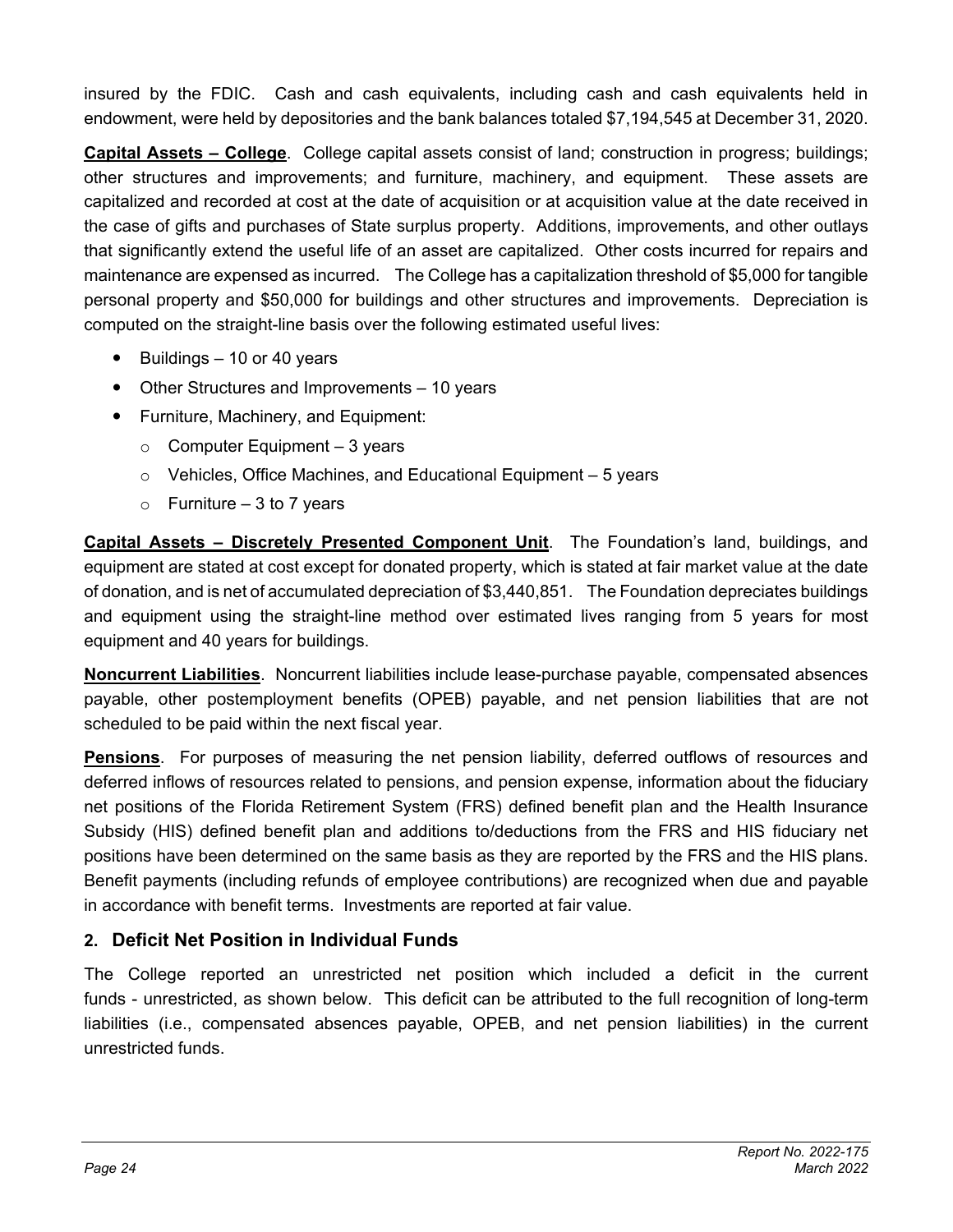| <b>Fund</b>                                                   | <b>Net Position</b> |                           |  |
|---------------------------------------------------------------|---------------------|---------------------------|--|
| <b>Current Funds - Unrestricted</b><br><b>Auxiliary Funds</b> |                     | (22,904,687)<br>5,314,653 |  |
| Total                                                         |                     | (17, 590, 034)            |  |

### **3. Investments**

The Board of Trustees has adopted a written investment policy providing that surplus funds of the College shall be invested in those institutions and instruments permitted under the provisions of Florida Statutes. Section 218.415(16), Florida Statutes, authorizes the College to invest in the Florida PRIME investment pool administered by the SBA; Securities and Exchange Commission registered money market funds with the highest credit quality rating from a nationally recognized rating agency; interest-bearing time deposits and savings accounts in qualified public depositories, as defined by Section 280.02, Florida Statutes; direct obligations of the United States Treasury; obligations of Federal agencies and instrumentalities; securities of, or interests in, certain open-end or closed-end management type investment companies; and other investments approved by the Board of Trustees as authorized by law. SBE Rule 6A-14.0765(3), Florida Administrative Code, provides that College loan, endowment, annuity, and life income funds may also be invested pursuant to Section 215.47, Florida Statutes. Investments authorized by Section 215.47, Florida Statutes, include bonds, notes, commercial paper, and various other types of investments.

Investments set aside to make debt service payments, maintain sinking or reserve funds, or to purchase or construct capital assets are classified as restricted.

**Fair Value Measurement**. The College categorizes its fair value measurements within the fair value hierarchy established by generally accepted accounting principles. The hierarchy is based on the valuation inputs used to measure the fair value of the asset. Level 1 inputs are quoted prices in active markets for identical assets, Level 2 inputs are significant other observable inputs, and Level 3 inputs are significant unobservable inputs.

### **The Appleton Cultural Center, Inc.**

The Center (blended component unit) categorizes the fair value measurements of its investments based on the hierarchy established by GAAP. The fair value hierarchy, which has three levels is based on the valuation inputs used to measure an asset's fair value: Level 1 inputs are quoted prices in active markets for identical assets, Level 2 inputs are significant observable inputs, which is based on matrix pricing model, and Level 3 inputs are significant unobservable inputs and were evaluated using curve-based approach. Investments of the Center totaling \$787,169 are carried at fair market value measured with Level 2 inputs and consist of mutual funds invested in United States Government securities. As of December 31, 2020, the mutual fund carried a credit rating of AAA/AA by Standard & Poor's and had a WAM of 2.27 years. A \$600,000 nonexpendable principal balance is maintained in the Center's State of Florida Cultural Endowment Fund while the remaining \$187,169 current portion is classified as restricted.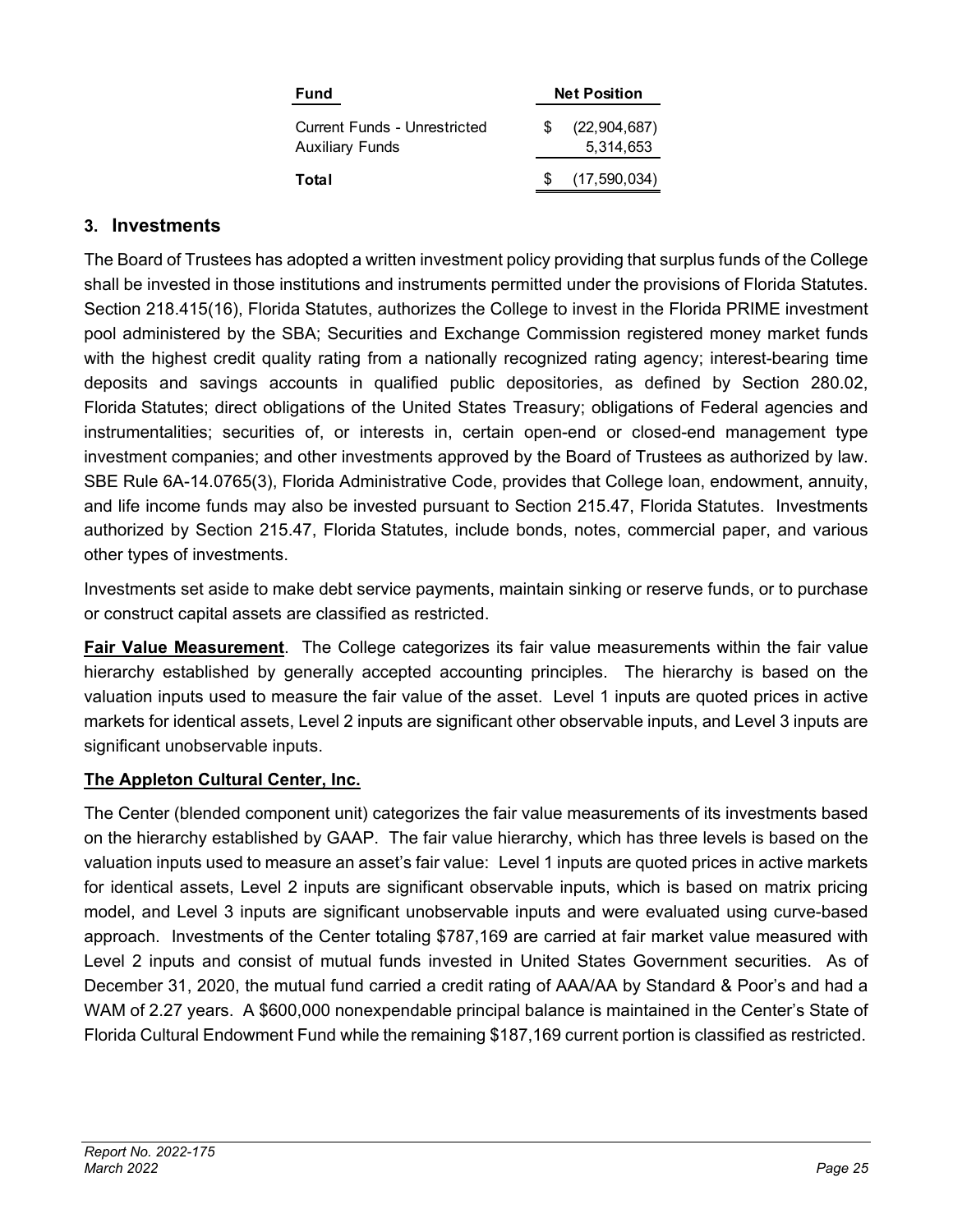### **Discretely Presented Component Unit**

Investments of the Foundation at December 31, 2020, include endowed investments of \$83,508,629 in United States Government securities and corporate debt securities and equities, reported at fair value based on quoted market prices, and non-endowed investments of \$1,935,777 held for various unrestricted and restricted purposes, reported at fair value.

Endowed investments are managed by bank trust departments and investment brokerage houses. The Foundation has established an investment policy for its endowed investments and has investment managers who are required to oversee the management of the portfolios pursuant to its investment policy. The Foundation has a separate investment policy pertaining to the Arthur Appleton Endowment and the Edith Marie Appleton Endowment, which are managed and governed by a trust company with oversight by the Appleton family. The following information is presented for the Arthur Appleton Endowment portfolio, the Edith Marie Appleton Endowment portfolio, and other endowed investments:

| <b>Endowment Investment</b>                 | <b>Maturity</b><br><b>Credit</b><br>(Years)<br>Rating |            | Fair<br><b>Value</b> |
|---------------------------------------------|-------------------------------------------------------|------------|----------------------|
| Edith Marie Appleton Endowment:             |                                                       |            |                      |
| Government/Corporate Bonds                  | 5.85                                                  | AA.        | \$<br>1,013,436      |
| <b>High Yield Bonds</b>                     | 5.77                                                  | B          | 344,506              |
| Equities                                    | (1)                                                   | (1)        | 3,294,025            |
| <b>Global Real Estate</b>                   | (1)                                                   | (1)        | 71,193               |
| <b>Total Edith Marie Appleton Endowment</b> |                                                       |            | 4,723,160            |
| Arthur Appleton Endowment:                  |                                                       |            |                      |
| Government/Corporate Bonds                  | 5.85                                                  | AA         | 3,380,155            |
| <b>High Yield Bonds</b>                     | 5.77                                                  | B          | 1,149,077            |
| <b>Equities</b>                             | (1)                                                   | (1)        | 10,987,304           |
| <b>Global Real Estate</b>                   | (1)                                                   | (1)        | 241,896              |
| <b>Total Arthur Appleton Endowment</b>      |                                                       |            | 15,758,432           |
| <b>Other Endowed Investments:</b>           |                                                       |            |                      |
| Investment Grade Fixed Income               | 5.22                                                  | AA         | 14,070,421           |
| Non-Investment Grade Fixed Income           | 3.85                                                  | <b>BB</b>  | 3,029,017            |
| <b>Investment Bonds</b>                     | 10.73                                                 | <b>BBB</b> | 3,066,803            |
| U.S. Equity Funds                           | (1)                                                   | (1)        | 18,028,395           |
| Equities                                    | (1)                                                   | (1)        | 21,056,967           |
| Hedge Funds                                 | (1)                                                   | (1)        | 3,775,434            |
| <b>Total Other Endowed Investments</b>      |                                                       |            | 63,027,037           |
| <b>Total Endowment Investments</b>          |                                                       |            | 83,508,629<br>\$     |

(1) Disclosure of maturity/duration or credit quality is not required.

Non-endowed investments are invested separately and managed in accordance with the Foundation's Board of Directors approval for non-endowed investments. The following information is presented for the Foundation's non-endowed investments: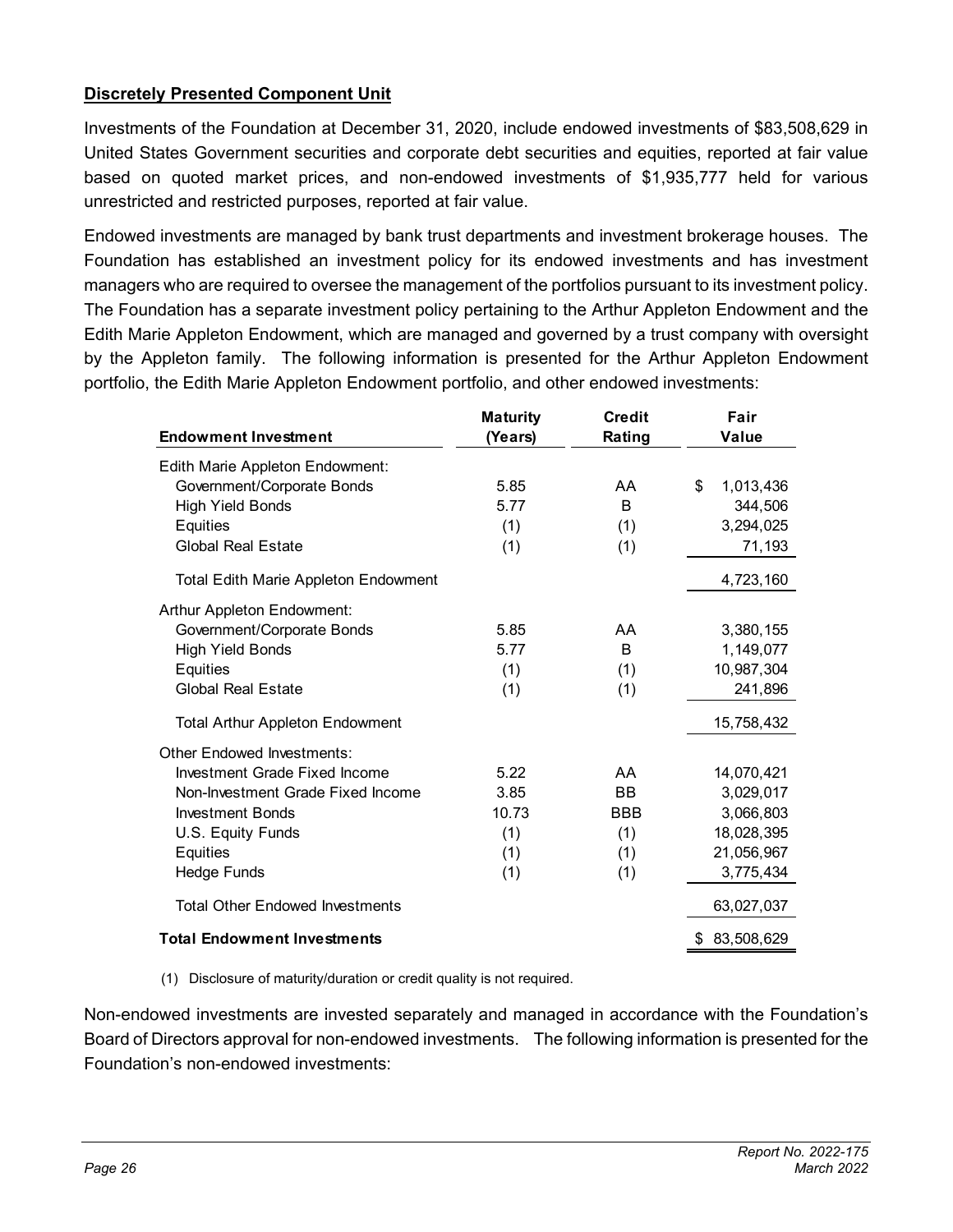| Investment                           | <b>Weighted-Average</b><br><b>Maturity or Duration</b><br>(Years) | <b>Credit</b><br>Quality<br>Rating | <b>Fair Value</b> |
|--------------------------------------|-------------------------------------------------------------------|------------------------------------|-------------------|
| Non-Endowed Investment:              |                                                                   |                                    |                   |
| Investment Grade Fixed Income        | 4.40                                                              | AA                                 | 1,582,199<br>S    |
| Non-Investment Grade Fixed Income    | 3.85                                                              | <b>BB</b>                          | 189.117           |
| Investment Bonds                     | 10.73                                                             | <b>BBB</b>                         | 164,461           |
| <b>Total Non-Endowed Investments</b> |                                                                   |                                    | 1,935,777<br>S    |

The following risks apply to the Foundation's investments:

*Interest Rate Risk*: Interest rate risk is the risk that changes in the interest rates will adversely affect the fair value of an investment. The weighted average maturity method is used to determine the interest rate risk for the Arthur Appleton Endowment and the Edith Marie Appleton Endowment, and the duration method is used for the other endowed investments.

*Credit Risk*: Credit risk is the risk that an issuer or other counterparty to an investment will not fulfill its obligations. Credit for debt securities are shown in the above schedule. Investment ratings are from Moody's Investors Services, Inc., Standard & Poor's, and Fitch. SEI Investments Management Corporation manages the other endowed investments and seeks "real return" for the portfolio. Fixed income securities managed by SEI Investments Management Corporation may invest in debt securities of any credit quality and with a broad range of maturities.

*Custodial Credit Risk*: Custodial credit risk is the risk that, in the event of failure of the counterparty, the Foundation will not be able to recover the value of its investments or collateral securities that are in the possession of an outside party.

- Arthur Appleton Endowment and Edith Marie Appleton Endowment All investments are held in a counterparty account for the Northern Trust Company, a trust department, as custodian for the above referenced client account.
- Other Endowed Investments All investments are managed by SEI Investment Management Corporation and are held in counterparty accounts as custodian for the Foundation.

*Concentration of Credit Risk*: Concentration of credit risk is the risk of loss attributable to the magnitude of investment in a single issuer. Disclosure of any issuer of investments that in the aggregate is 5 percent or more of the portfolio is required to be disclosed as a concentration of credit risk. As of December 31, 2020, there were no concentrations of credit risk.

*Foreign Currency Risk*: Foreign currency risk is the risk that changes in the exchange rates will adversely affect the fair value of an investment. The Foundation investment risk exposure is as follows:

- Arthur Appleton Endowment and Edith Marie Appleton Endowment Both portfolios include exposure to international equity securities. Fluctuating exchange rates will have an impact on the performance of those investments. No investments are completed with the sole intent to profit from changes in foreign currency exchange rates.
- Other Endowment Investments The investments managed by SEI Investments Management Corporation are not exposed to this type of risk.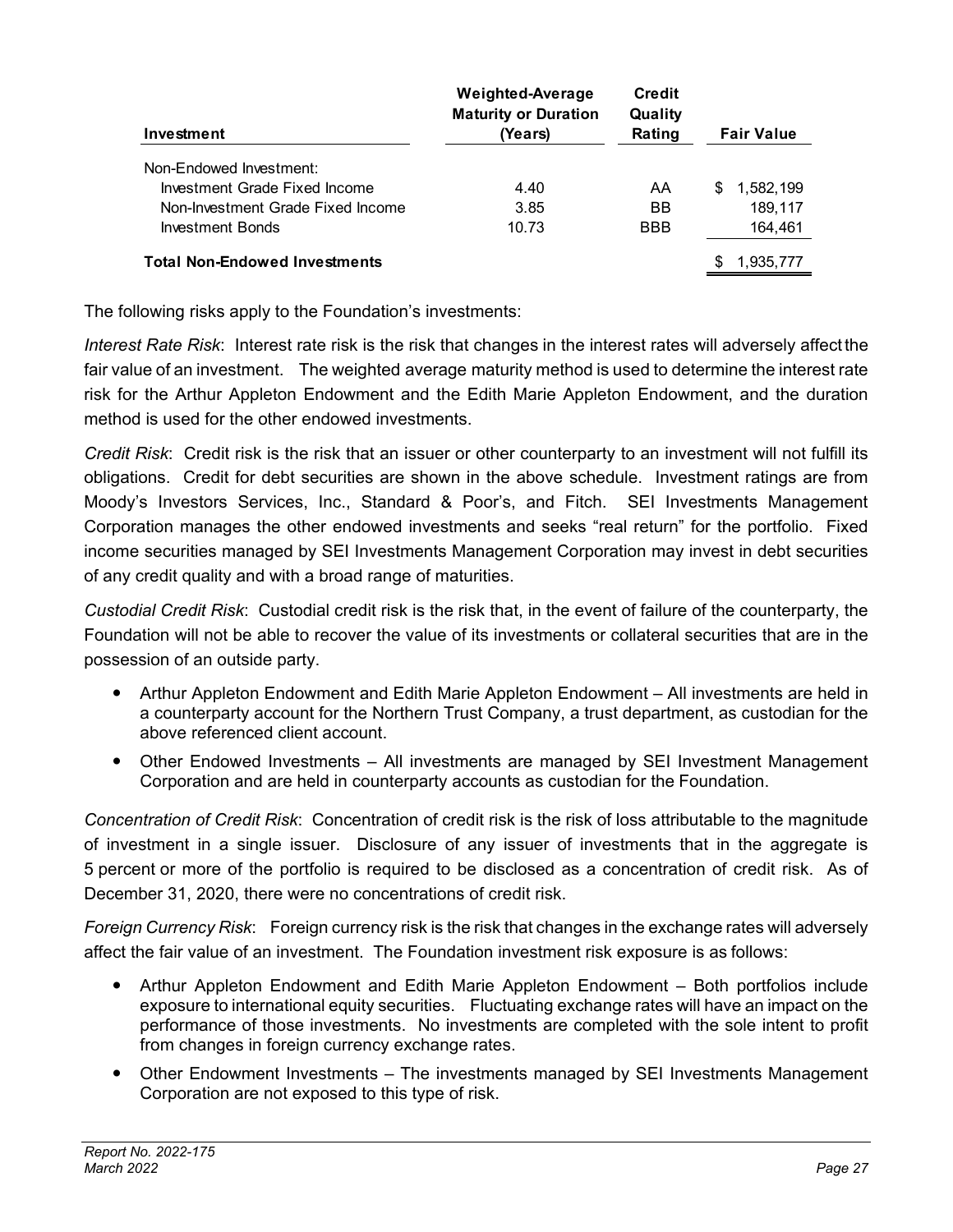### **4. Accounts Receivable**

Accounts receivable represent amounts for accrued interest, student fee deferments, and other.

### **5. Due From Other Governmental Agencies**

The amount due from other governmental agencies primarily consists of \$0.9 million of Public Education Capital Outlay allocations due from the State for construction of College facilities and \$1.3 million due from the Federal Government for reimbursement of grant expenditures including HEERF funds.

### **6. Due From Component Unit**

The College's financial statements are reported for the fiscal year ended June 30, 2021, and the financial statements of the Foundation (discretely presented component unit) are reported for the fiscal year ended December 31, 2020. Accordingly, on the statement of net position, the amount (current) due from component unit of \$142,102 reported by the College does not agree with the amount of loan payable to the College of \$200,000 reported by the Foundation (due to COVID-19, the Foundation will make two \$100,000 payments in the calendar year 2021). However, on the statement of net position, the amount (noncurrent) due from component unit reported by the College pursuant to a limited pledge agreement, as explained in Note 8., agrees with the amount (noncurrent) loan payable to the College reported by the Foundation of \$380,343. This is because any advances to the Foundation were completed before December 31, 2020.

### **7. Capital Assets**

Capital assets activity of the College for the fiscal year ended June 30, 2021, is shown in the following table:

| <b>Description</b>                           | <b>Beginning</b><br><b>Balance</b> | <b>Reductions</b> | Ending<br><b>Balance</b> |                  |
|----------------------------------------------|------------------------------------|-------------------|--------------------------|------------------|
| Nondepreciable Capital Assets:               |                                    |                   |                          |                  |
| Land                                         | \$<br>15,803,849                   | \$                | \$                       | 15,803,849<br>\$ |
| <b>Construction in Progress</b>              | 2,297,945                          | 7,564,745         |                          | 9,862,690        |
| <b>Total Nondepreciable Capital Assets</b>   | 18, 101, 794<br>\$                 | 7,564,745<br>\$   | \$                       | 25,666,539<br>S  |
| Depreciable Capital Assets:                  |                                    |                   |                          |                  |
| <b>Buildings</b>                             | \$111,941,501                      | \$<br>575,853     | \$<br>150,941            | \$112,366,413    |
| Other Structures and Improvements            | 20,337,775                         | 425,668           |                          | 20,763,443       |
| Furniture, Machinery, and Equipment          | 8,644,654                          | 451,089           | 280,854                  | 8,814,889        |
| <b>Total Depreciable Capital Assets</b>      | 140,923,930                        | 1,452,610         | 431,795                  | 141,944,745      |
| Less, Accumulated Depreciation:              |                                    |                   |                          |                  |
| <b>Buildings</b>                             | 52,362,007                         | 2,553,690         | 150,941                  | 54,764,756       |
| Other Structures and Improvements            | 15, 108, 779                       | 981,064           |                          | 16,089,843       |
| Furniture, Machinery, and Equipment          | 7,525,067                          | 621,119           | 280,854                  | 7,865,332        |
| <b>Total Accumulated Depreciation</b>        | 74,995,853                         | 4,155,873         | 431,795                  | 78,719,931       |
| <b>Total Depreciable Capital Assets, Net</b> | 65,928,077                         | (2,703,263)<br>S. | \$                       | 63,224,814       |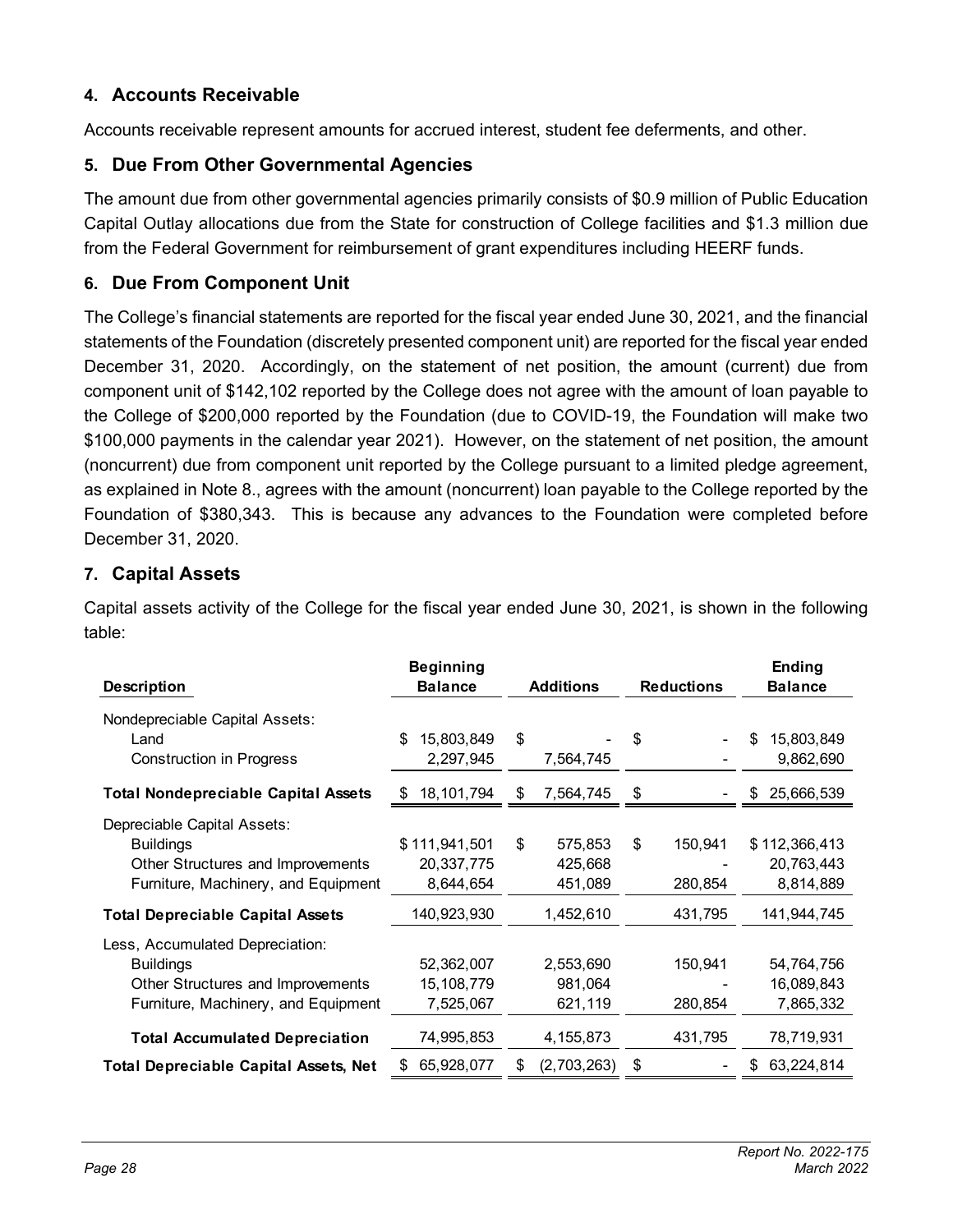Capital assets activity of the Foundation (discretely presented component unit) for the fiscal year ended December 31, 2020, is shown in the following table:

| <b>Description</b>                                                                         | <b>Beginning</b><br><b>Balance</b><br><b>Additions</b> |               | <b>Reductions</b> |                             |
|--------------------------------------------------------------------------------------------|--------------------------------------------------------|---------------|-------------------|-----------------------------|
| Nondepreciable Capital Assets:<br>Land<br>Works of Art and Historical Treasures            | \$<br>805,491<br>17,234,367                            | \$<br>6,000   | \$                | 805,491<br>\$<br>17,240,367 |
| <b>Total Nondepreciable Capital Assets</b>                                                 | \$18,039,858                                           | \$<br>6,000   | \$                | \$18,045,858                |
| Depreciable Capital Assets:<br><b>Buildings</b><br>Furniture, Machinery, and Equipment     | \$<br>6,294,141<br>39,789                              | \$<br>358,604 | \$                | \$<br>6,652,745<br>39,789   |
| <b>Total Depreciable Capital Assets</b>                                                    | 6,333,930                                              | 358,604       |                   | 6,692,534                   |
| Less, Accumulated Depreciation:<br><b>Buildings</b><br>Furniture, Machinery, and Equipment | 3,228,526<br>39,789                                    | 172,536       |                   | 3,401,062<br>39,789         |
| <b>Total Accumulated Depreciation</b>                                                      | 3,268,315                                              | 172,536       |                   | 3,440,851                   |
| <b>Total Depreciable Capital Assets, Net</b>                                               | 3,065,615<br>S                                         | 186,068<br>\$ | \$                | 3,251,683<br>\$             |

### **8. Long-Term Liabilities**

Long-term liabilities activity of the College for the fiscal year ended June 30, 2021, is shown in the following table:

| <b>Description</b>                  | <b>Beginning</b><br><b>Balance</b> | <b>Additions</b> | <b>Reductions</b> | <b>Ending</b><br><b>Balance</b> | <b>Current</b><br><b>Portion</b> |
|-------------------------------------|------------------------------------|------------------|-------------------|---------------------------------|----------------------------------|
| Lease-Purchase Payable              | \$<br>۰                            | 10,119,475<br>\$ | \$<br>-           | 10,119,475<br>\$                | \$<br>274,843                    |
| <b>Compensated Absences Payable</b> | 3,501,269                          | 302.991          | 240.563           | 3.563.697                       | 259,541                          |
| Other Postemployment                |                                    |                  |                   |                                 |                                  |
| <b>Benefits Payable</b>             | 927.921                            | 125.115          | 34.581            | 1.018.455                       | 34,698                           |
| <b>Net Pension Liability</b>        | 23,669,904                         | 13,867,719       | 9,730,283         | 27,807,340                      | 80,231                           |
| <b>Total Long-Term Liabilities</b>  | \$28,099,094                       | \$24,415,300     | \$10,005,427      | \$42,508,967                    | \$<br>649,313                    |

Long-term liabilities activity of the Foundation (discretely presented component unit) for the fiscal year ended December 31, 2020, is shown in the following table:

| <b>Description</b>                                                                        |   | <b>Beginning</b><br><b>Balance</b> | <b>Additions</b><br><b>Reductions</b> |                  |      | Ending<br><b>Balance</b>                      | <b>Current</b><br><b>Portion</b> |                              |                             |
|-------------------------------------------------------------------------------------------|---|------------------------------------|---------------------------------------|------------------|------|-----------------------------------------------|----------------------------------|------------------------------|-----------------------------|
| Enterprise Center Revenue Bonds<br>Loan Payable to College<br>Other Long-Term Liabilities | S | 655.002<br>580,343<br>117,065      | S                                     | $\sim$<br>-<br>۰ |      | 170.004<br>$\overline{\phantom{0}}$<br>73.698 |                                  | 484.998<br>580.343<br>43.367 | 170,004<br>200,000<br>9,750 |
| <b>Total Long-Term Liabilities</b>                                                        |   | 1,352,410                          | \$                                    | $\sim$           | - \$ | 243.702                                       | \$.                              | 1,108,708                    | 379,754                     |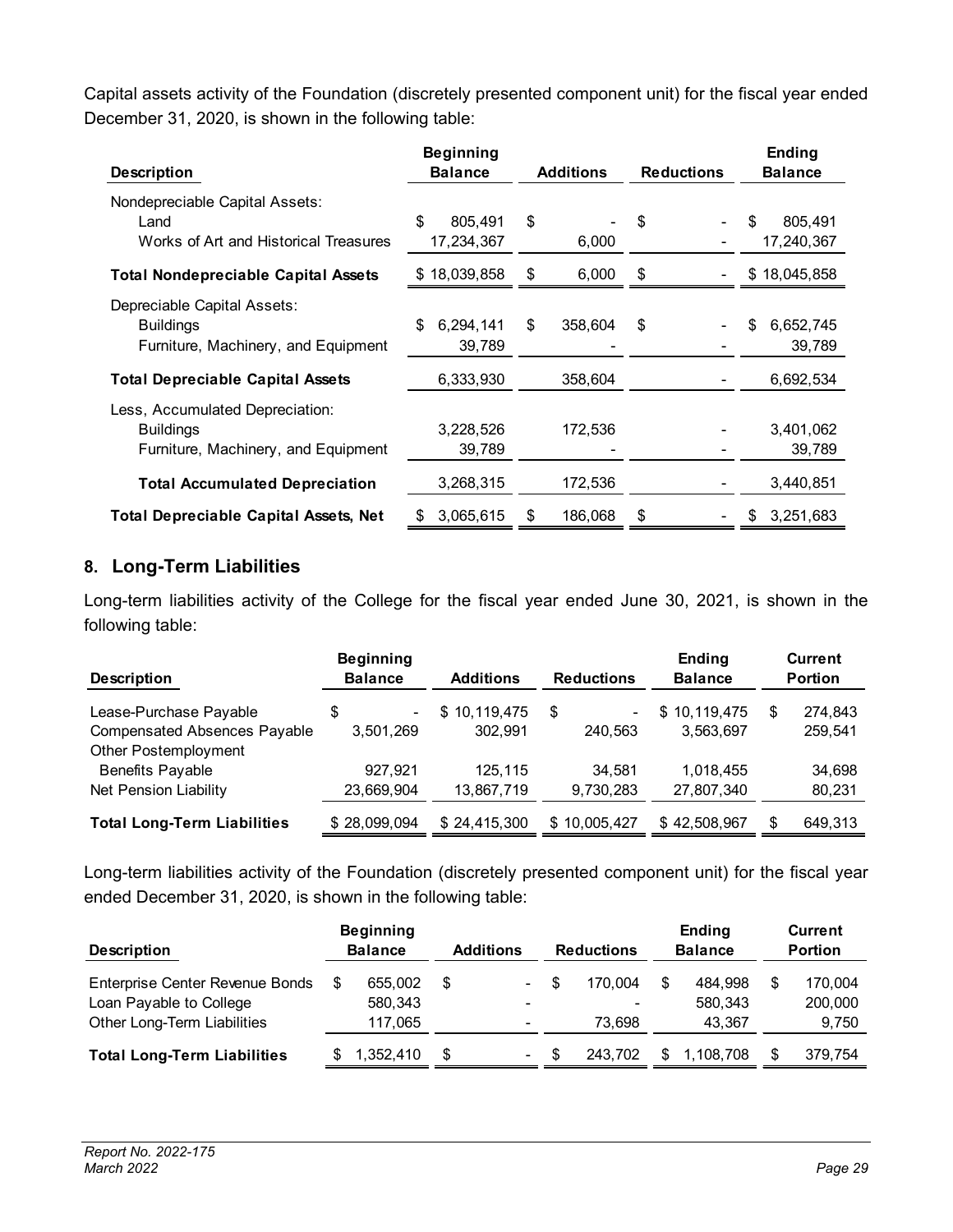**Bonds Payable – Foundation**. In May 2003, the Foundation issued \$2 million tax-exempt Industrial Development Revenue Bonds, Series 2003A1, through the Florida Development Finance Corporation to construct a 25,400-square foot office building known as the Enterprise Center, for lease on the Ocala Campus of the College. The bonds were refinanced in 2010 for \$1.8 million. The bonds are secured by a first mortgage on real property, first lien on personal property, and assignment of rents, contracts, and leases. The interest rate was fixed at 4.125 percent annually through 2015. The rate was adjusted to 4.2 percent annually in June 2015 and may be adjusted for each subsequent 5-year period through June 2, 2023, to reflect current market interest rates. Annual requirements, based on the rate in effect for the fiscal year ended December 31, 2020, to amortize the Enterprise Center Revenue Bonds are as follows:

| Fiscal Year               | <b>Enterprise Center Revenue Bonds</b> |                  |    |          |   |         |  |
|---------------------------|----------------------------------------|------------------|----|----------|---|---------|--|
| <b>Ending December 31</b> |                                        | <b>Principal</b> |    | Interest |   | Total   |  |
| 2021                      | \$                                     | 170.004          | \$ | 15,804   | S | 185,808 |  |
| 2022                      |                                        | 170,004          |    | 9,202    |   | 179,206 |  |
| 2023                      |                                        | 144.990          |    | 2.644    |   | 147,634 |  |
| <b>Total</b>              | \$                                     | 484,998          | S  | 27,650   | S | 512,648 |  |

**Loans Payable to College – Foundation**. On January 1, 1994, the College entered into a limited pledge agreement with the Foundation (discretely presented component unit) to assist the Foundation with unfunded debt service payments associated with the Foundation's financing of a student housing facility. In December 2003, the Foundation legally obligated itself to the College in the form of an uncollateralized, noninterest bearing advance for amounts provided by the College. During the Foundation's fiscal year ended December 31, 2020, the payable to the College was unchanged and the \$100,000 payment made to the College from the Foundation for the repayment of the Loan was deferred to the next fiscal year.

Annual requirements to amortize the outstanding loan as of December 31, 2020, are as follows:

| <b>Fiscal Year</b>        |               |
|---------------------------|---------------|
| <b>Ending December 31</b> | <b>Amount</b> |
| 2021                      | \$200,000     |
| 2022                      | 100.000       |
| 2023                      | 100,000       |
| 2024                      | 180,343       |
| Total                     | \$580,343     |

**Lease-Purchase Payable**. On September 25, 2020, the College entered into a lease-purchase agreement for the purchase of equipment and related construction, reported at \$10,119,475. The stated interest rate is 2.375 percent. Future minimum payments remaining under the lease-purchase agreement and the present value of the minimum payments as of June 30, 2021, are as follows: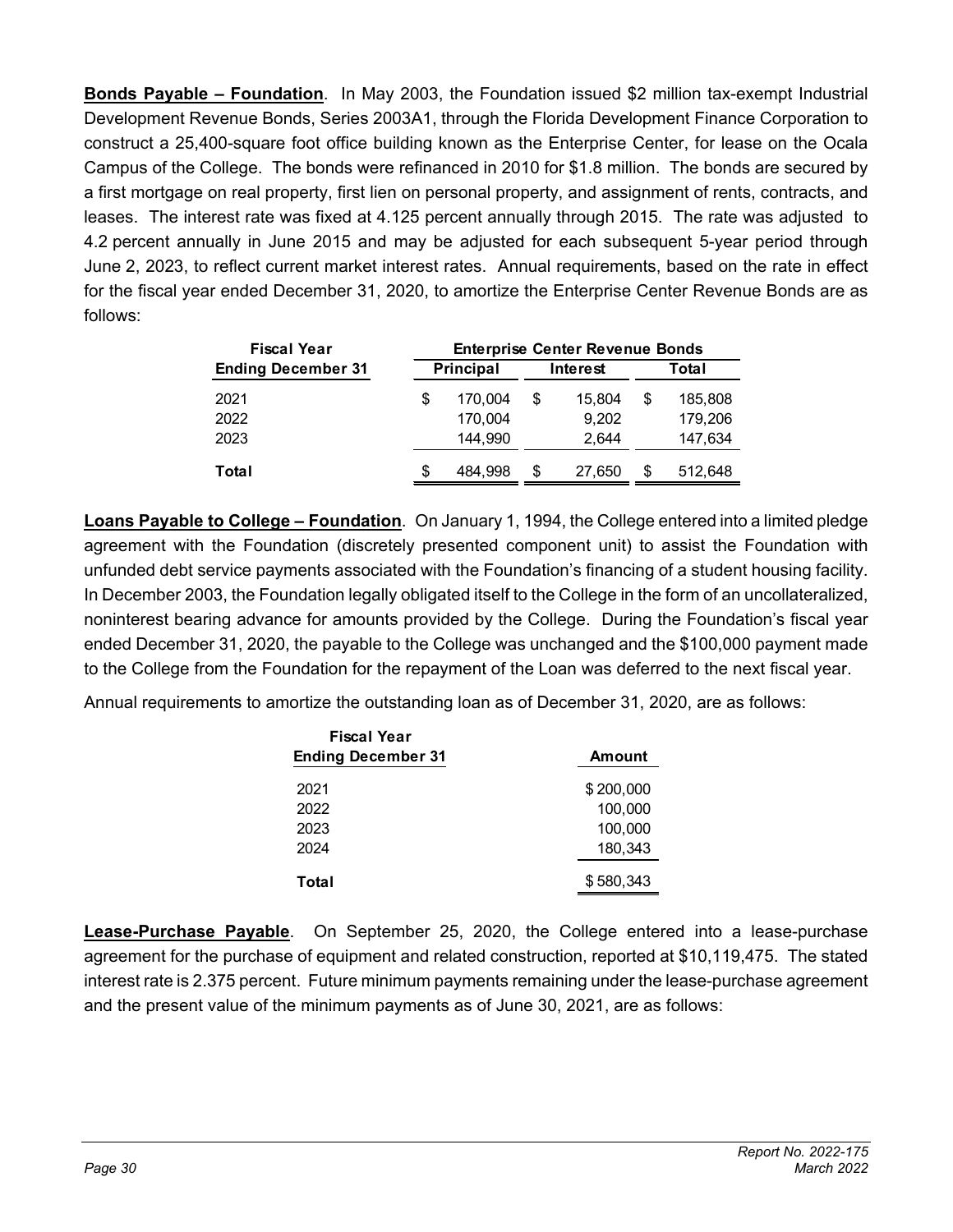| <b>Fiscal Year Ending June 30</b>        |    | <b>Amount</b> |  |  |
|------------------------------------------|----|---------------|--|--|
| 2022                                     | \$ | 274.843       |  |  |
| 2023                                     |    | 662.074       |  |  |
| 2024                                     |    | 666,765       |  |  |
| 2025                                     |    | 666,765       |  |  |
| 2026                                     |    | 666.765       |  |  |
| 2027-2031                                |    | 3,333,826     |  |  |
| 2032-2036                                |    | 3,333,826     |  |  |
| 2037-2041                                |    | 2,831,051     |  |  |
| <b>Total Minimum Payments</b>            |    | 12,435,915    |  |  |
| Less, Amount Representing Interest       |    | (2,316,440)   |  |  |
| <b>Present Value of Minimum Payments</b> |    | \$10.119.475  |  |  |

**Compensated Absences Payable**. College employees may accrue annual and sick leave based on length of service, subject to certain limitations regarding the amount that will be paid upon termination. The College reports a liability for the accrued leave; however, State noncapital appropriations fund only the portion of accrued leave that is used or paid in the current fiscal year. Although the College expects the liability to be funded primarily from future appropriations, generally accepted accounting principles do not permit the recording of a receivable in anticipation of future appropriations. At June 30, 2021, the estimated liability for compensated absences, which includes the College's share of the Florida Retirement System and FICA contributions, totaled \$3,563,697. The current portion of the compensated absences liability, \$259,541, is the amount expected to be paid in the coming fiscal year and represents a historical percentage of leave used applied to total accrued leave liability.

**Other Postemployment Benefits Payable**. The College follows GASB Statement No. 75, *Accounting and Financial Reporting for Postemployment Benefits Other Than Pensions*, for OPEB administered by the Florida College System Risk Management Consortium (Consortium).

### *General Information about the OPEB Plan*

*Plan Description*. The Other Postemployment Benefits Plan (OPEB Plan) is a single-employer defined benefit plan administered by the Consortium that provides OPEB for all employees who satisfy the College's retirement eligibility provisions. Pursuant to the provisions of Section 112.0801, Florida Statutes, former employees who retire from the College are eligible to participate in the College's healthcare and life insurance benefits. The College subsidizes the premium rates paid by retirees by allowing them to participate in the OPEB Plan at reduced or blended group (implicitly subsidized) premium rates for both active and retired employees. These rates provide an implicit subsidy for retirees because, on an actuarial basis, their current and future claims are expected to result in higher costs to the OPEB Plan on average than those of active employees. The College does not offer any explicit subsidies for retiree coverage. Retirees are required to enroll in the Federal Medicare (Medicare) program for their primary coverage as soon as they are eligible. The OPEB Plan contribution requirements and benefit terms of the College and the OPEB Plan members are established and may be amended by action from the Board. No assets are accumulated in a trust that meet the criteria in paragraph 4 of GASB Statement No. 75.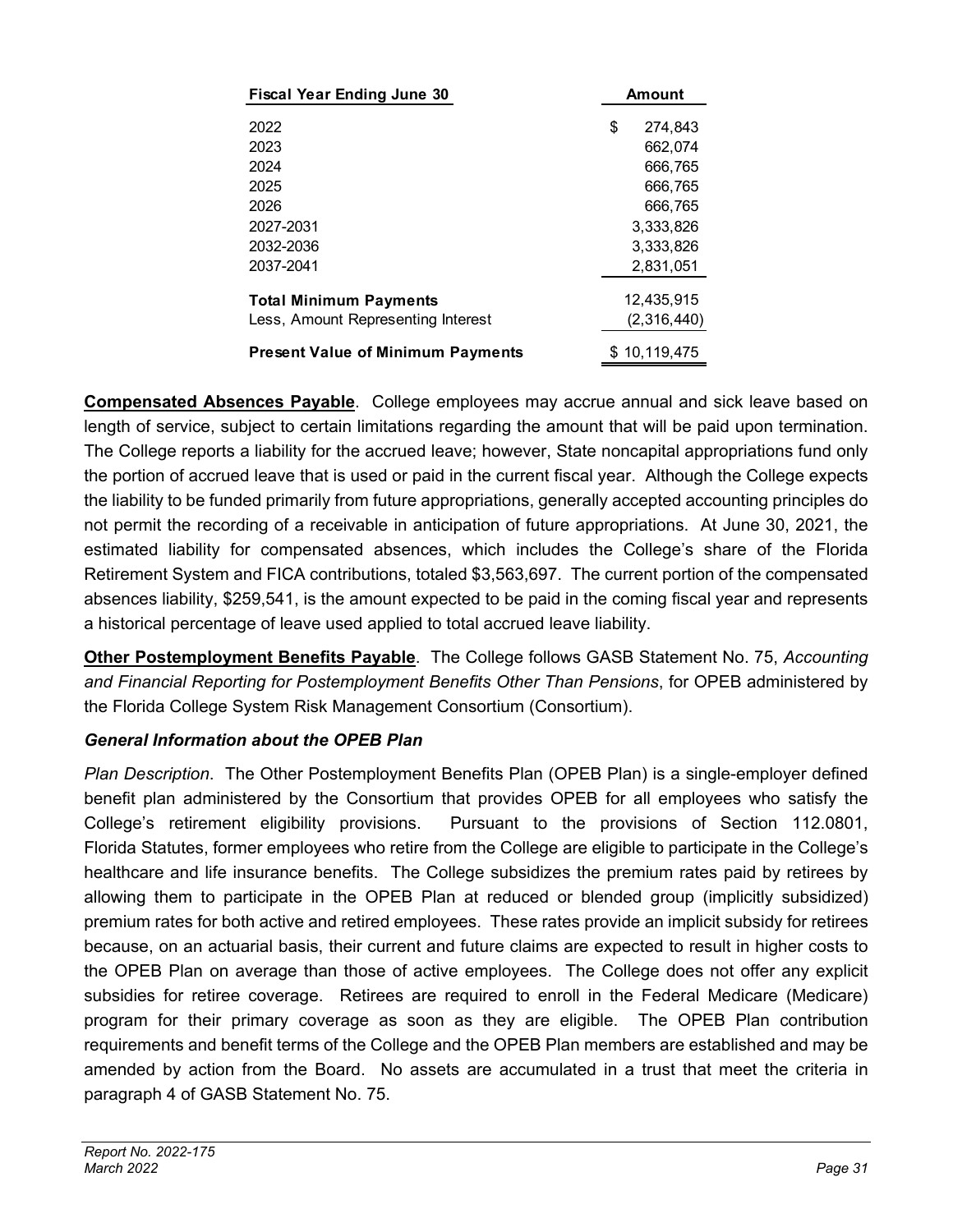*Benefits Provided*. The OPEB Plan provides healthcare benefits for retirees and their dependents. The OPEB Plan only provides an implicit subsidy as described above.

*Employees Covered by Benefit Terms*. At June 30, 2019, the following employees were covered by the benefit terms:

| Total                                                            | 460 |
|------------------------------------------------------------------|-----|
| <b>Active Employees</b>                                          | 394 |
| Inactive Employees Entitled to But Not Yet Receiving Benefits    | 17  |
| Inactive Employees or Beneficiaries Currently Receiving Benefits | 49  |

### *Total OPEB Liability*

The College's total OPEB liability of \$1,018,455 was measured as of June 30, 2020, and was determined by an actuarial valuation as of June 30, 2019.

*Actuarial Assumptions and Other Inputs*. The total OPEB liability in the June 30, 2019, actuarial valuation was determined using the following actuarial assumptions and other inputs, applied to all periods included in the measurement, unless otherwise specified:

| Inflation                                                                                 | 2.40 percent                                                                     |
|-------------------------------------------------------------------------------------------|----------------------------------------------------------------------------------|
| Real Wage Growth                                                                          | 0.85                                                                             |
| Wage Inflation                                                                            | 3.25                                                                             |
| Salary increases<br><b>Regular Employees</b><br><b>Senior Management</b><br>Discount rate | $3.40$ percent $-7.80$ percent<br>$4.10$ percent $-8.20$ percent                 |
| <b>Prior Measurement Date</b><br>Measurement Date                                         | 3.50 percent<br>2.21 percent                                                     |
| Healthcare cost trend rates<br>Pre-Medicare                                               | 7.00 percent for 2019, decreasing to an<br>ultimate rate of 4.50 percent by 2026 |
| Medicare                                                                                  | 5.00 percent for 2019 decreasing to an<br>ultimate rate of 4.60 percent by 2021  |

The discount rate was based on the Bond Buyer General Obligation 20-year Municipal Bond Index.

Mortality rates were based on the PUB-2010 mortality tables, with adjustments for FRS experience and generational mortality improvements using Scale MP-2018.

The demographic actuarial assumptions for mortality, retirement, disability incidence, and withdrawal used in the June 30, 2019, valuation were based on the results of an actuarial experience study for the period July 1, 2013, through June 30, 2018, adopted by the FRS.

The remaining actuarial assumptions (e.g., initial per capita costs, health care cost trends, rate of plan participation, rates of plan election, etc.) used in the June 30, 2019, valuation were based on a review of recent plan experience done concurrently with the June 30, 2019, valuation.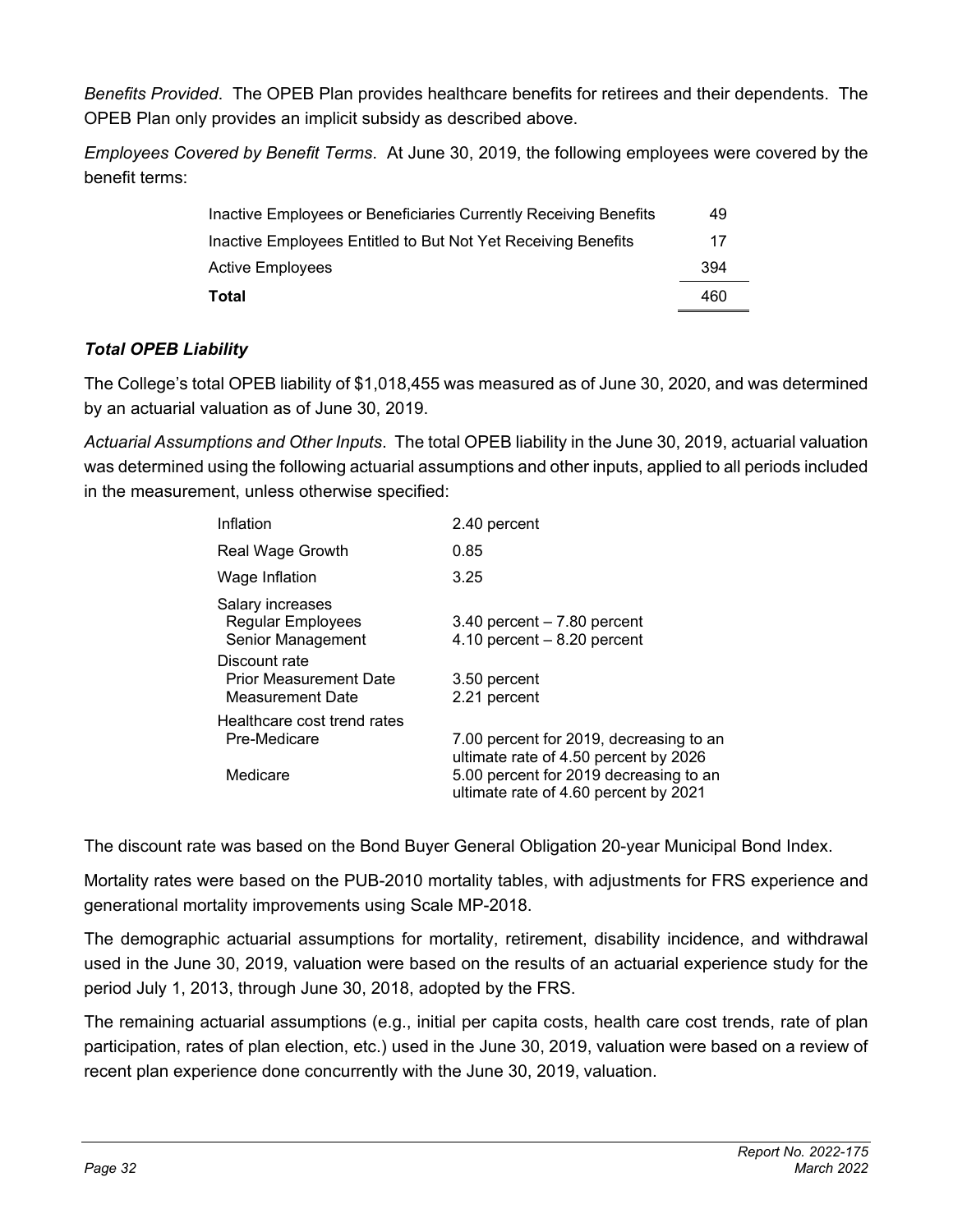### *Changes in the Total OPEB Liability*

|                                        |    | Amount    |
|----------------------------------------|----|-----------|
| Balance at 6/30/20                     |    | 927,921   |
| Changes for the year:                  |    |           |
| Service Cost                           |    | 56,186    |
| Interest                               |    | 33,844    |
| Changes in Assumptions or Other Inputs |    | 35,085    |
| <b>Benefit Payments</b>                |    | (34, 581) |
| <b>Net Changes</b>                     |    | 90,534    |
| Balance at 6/30/21                     | \$ | 1.018.455 |

Changes of assumptions and other inputs reflect a change in the discount rate from 3.50 percent in 2019 to 2.21 percent in 2020 due to a change in the Municipal Bond Rate.

*Sensitivity of the Total OPEB Liability to Changes in the Discount Rate*. The following table presents the total OPEB liability of the College, as well as what the College's total OPEB liability would be if it were calculated using a discount rate that is 1 percentage point lower (1.21 percent) or 1 percentage point higher (3.21 percent) than the current rate:

|                             | $1\%$                         | Current                            | $1\%$                         |  |
|-----------------------------|-------------------------------|------------------------------------|-------------------------------|--|
|                             | <b>Decrease</b><br>$(1.21\%)$ | <b>Discount Rate</b><br>$(2.21\%)$ | <b>Increase</b><br>$(3.21\%)$ |  |
| <b>Total OPEB liability</b> | \$830.530                     | \$1,018,455                        | \$1,274,565                   |  |

*Sensitivity of the Total OPEB Liability to Changes in the Healthcare Cost Trend Rates*. The following table presents the total OPEB liability of the College, as well as what the College's total OPEB liability would be if it were calculated using healthcare cost trend rates that are 1 percentage point lower or 1 percentage point higher than the current healthcare cost trend rates:

|                             |                    | <b>Healthcare</b><br><b>Cost Trend</b> |             |
|-----------------------------|--------------------|----------------------------------------|-------------|
|                             | <b>1% Decrease</b> | Rates                                  | 1% Increase |
| <b>Total OPEB liability</b> | \$838,907          | \$1,018,455                            | \$1,262,046 |

### *OPEB Expense and Deferred Outflows of Resources and Deferred Inflows of Resources Related to OPEB*

For the fiscal year ended June 30, 2021, the College recognized OPEB expense of \$133,409. At June 30, 2021, the College reported deferred outflows of resources and deferred inflows of resources related to OPEB from the following sources: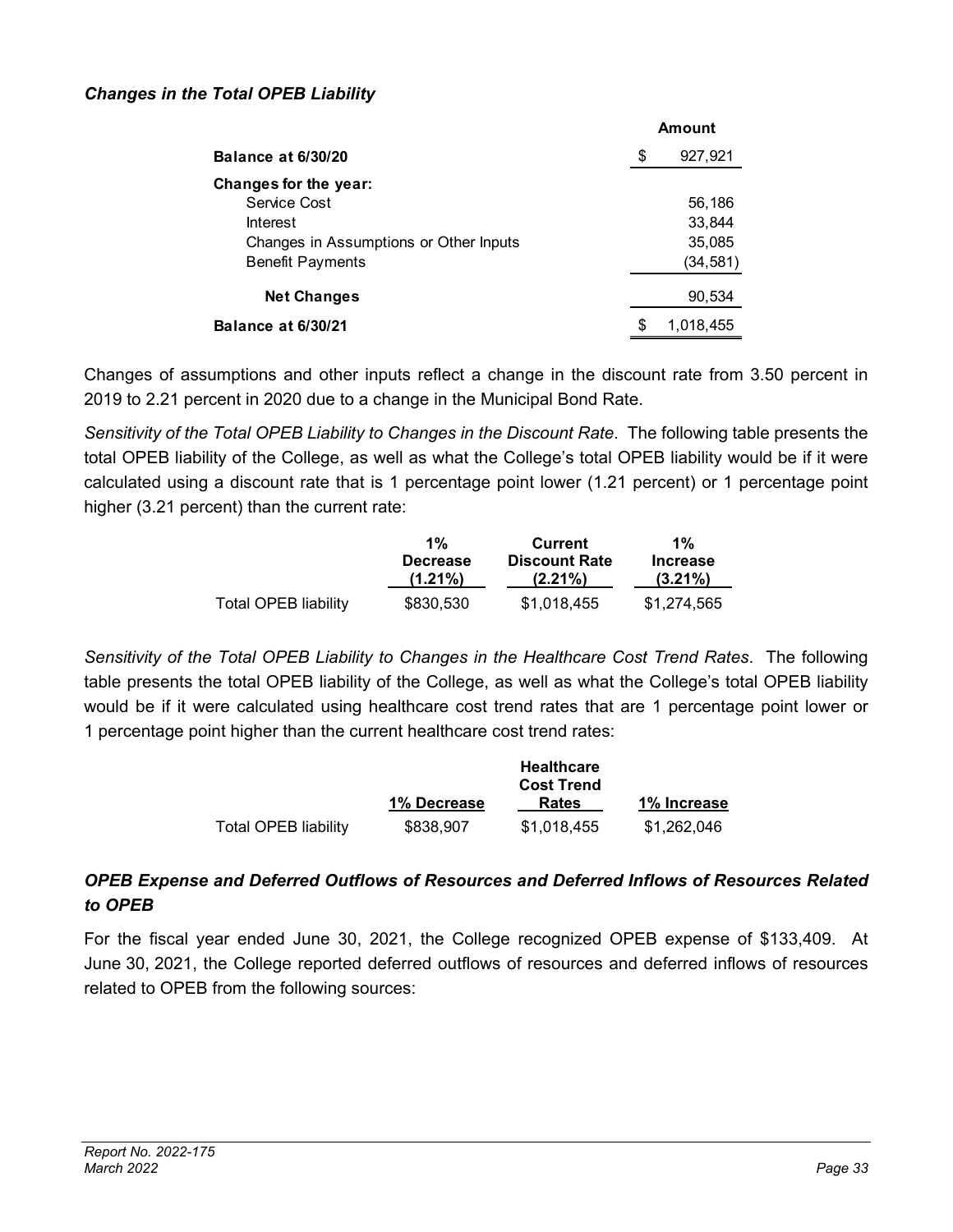| <b>Description</b><br>of Resources                    |    | <b>Deferred Outflows</b> |   | Deferred Inflows<br>of Resources |
|-------------------------------------------------------|----|--------------------------|---|----------------------------------|
| Differences between expected<br>and actual experience | \$ | 114.849                  | S |                                  |
| Change of assumptions or other inputs                 |    |                          |   |                                  |
| Transactions subsequent to the                        |    | 213,203                  |   | 16,360                           |
| measurement date                                      |    | 34,698                   |   |                                  |
| Total                                                 | S  | 362,750                  | S | 16,360                           |

Of the total amount reported as deferred outflows of resources related to OPEB, \$34,698 resulting from benefits paid subsequent to the measurement date and before the end of the fiscal year will be included as a reduction of the total OPEB liability in the fiscal year ended June 30, 2022. Other amounts reported as deferred outflows of resources and deferred inflows of resources related to OPEB will be recognized in OPEB expense as follows:

| <b>Fiscal Year Ending June 30</b> |        | Amount  |  |
|-----------------------------------|--------|---------|--|
| 2022                              | \$     | 43,379  |  |
| 2023                              |        | 43,379  |  |
| 2024                              | 43,379 |         |  |
| 2025                              |        | 43,379  |  |
| 2026                              | 43,501 |         |  |
| Thereafter                        |        | 94,675  |  |
| Total                             | \$     | 311,692 |  |

**Net Pension Liability**. As a participating employer in the FRS, the College recognizes its proportionate share of the collective net pension liabilities of the FRS cost-sharing multiple-employer defined benefit plans. As of June 30, 2021, the College's proportionate share of the net pension liabilities totaled \$27,807,340. Note 9. includes a complete discussion of defined benefit pension plans.

### **9. Retirement Plans – Defined Benefit Pension Plans**

### *General Information about the Florida Retirement System (FRS)*

The FRS was created in Chapter 121, Florida Statutes, to provide a defined benefit pension plan for participating public employees. The FRS was amended in 1998 to add the Deferred Retirement Option Program (DROP) under the defined benefit plan and amended in 2000 to provide a defined contribution plan alternative to the defined benefit plan for FRS members effective July 1, 2002. This integrated defined contribution pension plan is the FRS Investment Plan. Chapter 121, Florida Statutes, also provides for nonintegrated, optional retirement programs in lieu of the FRS to certain members of the Senior Management Service Class employed by the State and faculty and specified employees of State colleges. Chapter 112, Florida Statutes, established the HIS Program, a cost-sharing multiple-employer defined benefit pension plan to assist retired members of any State-administered retirement system in paying the costs of health insurance.

Essentially all regular employees of the College are eligible to enroll as members of the State-administered FRS. Provisions relating to the FRS are established by Chapters 121 and 122,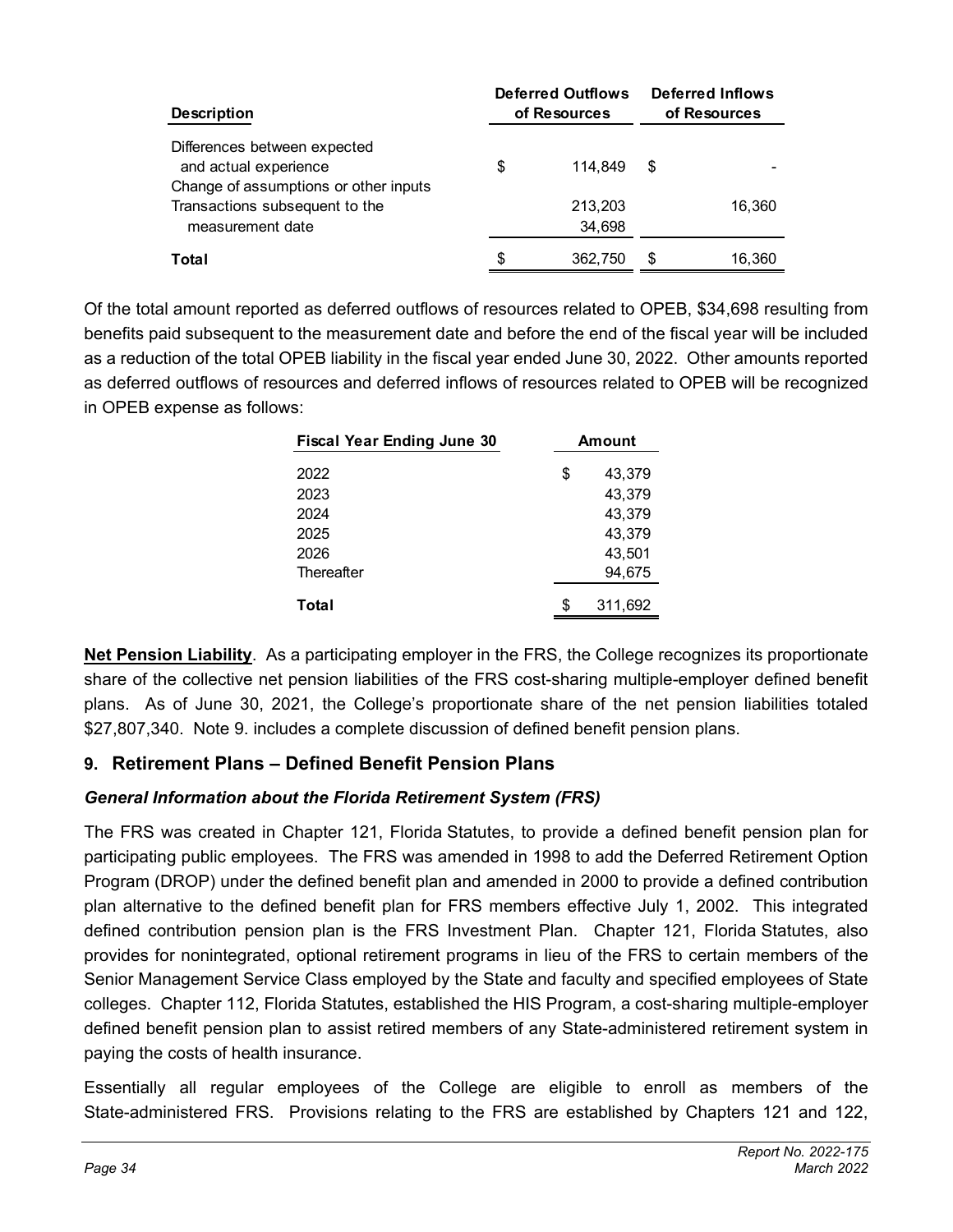Florida Statutes; Chapter 112, Part IV, Florida Statutes; Chapter 238, Florida Statutes; and FRS Rules, Chapter 60S, Florida Administrative Code; wherein eligibility, contributions, and benefits are defined and described in detail. Such provisions may be amended at any time by further action from the Florida Legislature. The FRS is a single retirement system administered by the Florida Department of Management Services, Division of Retirement, and consists of two cost-sharing multiple-employer defined benefit plans and other nonintegrated programs. An annual comprehensive financial report of the FRS, which includes its financial statements, required supplementary information, actuarial report, and other relevant information, is available from the Florida Department of Management Services Web site (www.dms.myflorida.com).

The College's FRS and HIS pension expense totaled \$4,637,280 for the fiscal year ended June 30, 2021.

### **FRS Pension Plan**

*Plan Description*. The FRS Pension Plan (Plan) is a cost-sharing multiple-employer defined benefit pension plan, with a DROP for eligible employees. The general classes of membership are as follows:

- *Regular Class* Members of the FRS who do not qualify for membership in the other classes.
- *Senior Management Service Class* Members in senior management level positions.

Employees enrolled in the Plan prior to July 1, 2011, vest at 6 years of creditable service and employees enrolled in the Plan on or after July 1, 2011, vest at 8 years of creditable service. All vested members, enrolled prior to July 1, 2011, are eligible for normal retirement benefits at age 62 or at any age after 30 years of creditable service. All members enrolled in the Plan on or after July 1, 2011, once vested, are eligible for normal retirement benefits at age 65 or any time after 33 years of creditable service. Employees enrolled in the Plan may include up to 4 years of credit for military service toward creditable service. The Plan also includes an early retirement provision; however, there is a benefit reduction for each year a member retires before his or her normal retirement date. The Plan provides retirement, disability, death benefits, and annual cost-of-living adjustments to eligible participants.

The DROP, subject to provisions of Section 121.091, Florida Statutes, permits employees eligible for normal retirement under the Plan to defer receipt of monthly benefit payments while continuing employment with an FRS-participating employer. An employee may participate in DROP for a period not to exceed 60 months after electing to participate. During the period of DROP participation, deferred monthly benefits are held in the FRS Trust Fund and accrue interest. The net pension liability does not include amounts for DROP participants, as these members are considered retired and are not accruing additional pension benefits.

*Benefits Provided*. Benefits under the Plan are computed on the basis of age and/or years of service, average final compensation, and service credit. Credit for each year of service is expressed as a percentage of the average final compensation. For members initially enrolled before July 1, 2011, the average final compensation is the average of the 5 highest fiscal years' earnings; for members initially enrolled on or after July 1, 2011, the average final compensation is the average of the 8 highest fiscal years' earnings. The total percentage value of the benefit received is determined by calculating the total value of all service, which is based on retirement plan and/or the class to which the member belonged when the service credit was earned. Members are eligible for in-line-of-duty or regular disability and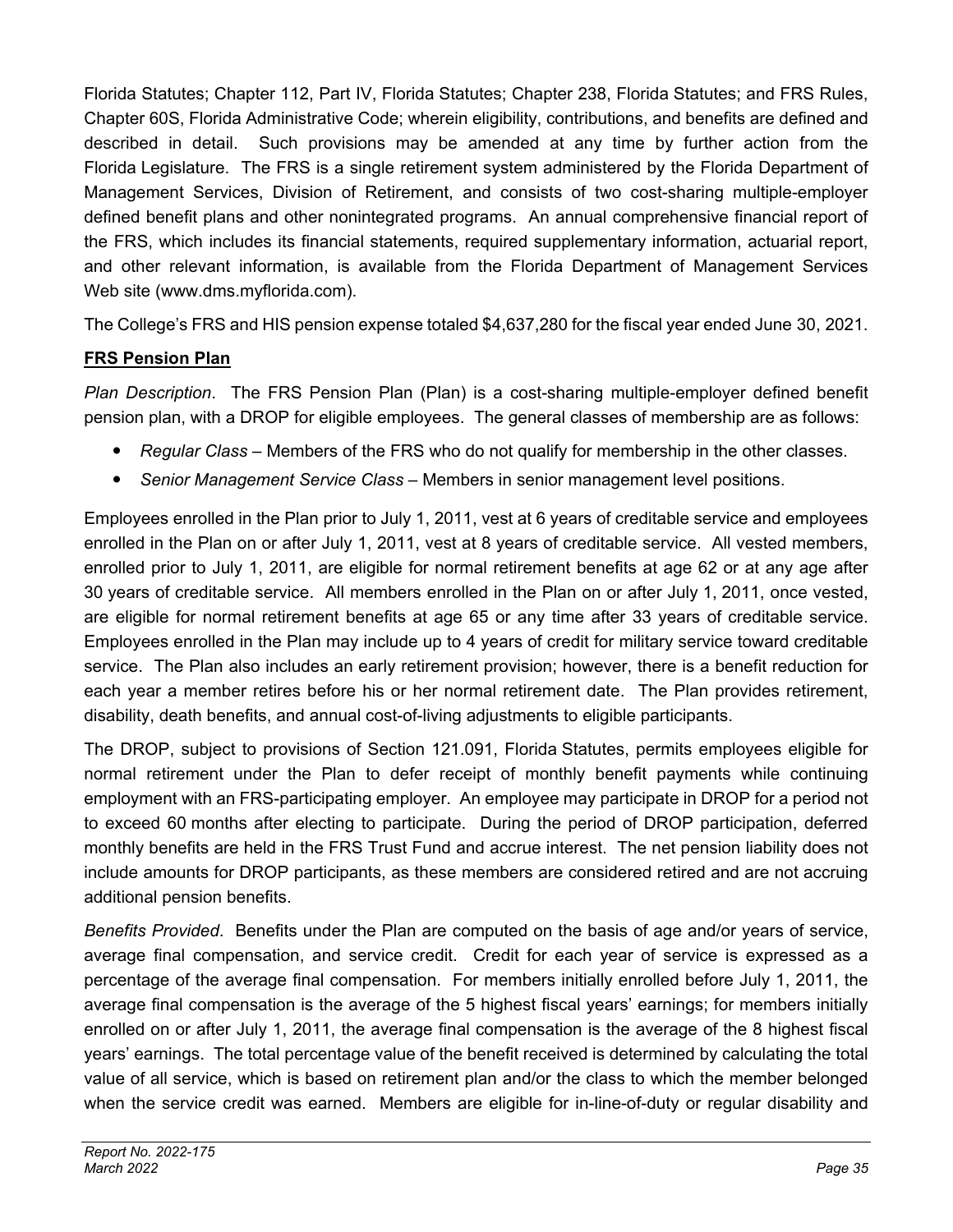survivors' benefits. The following table shows the percentage value for each year of service credit earned:

| Class, Initial Enrollment, and Retirement Age/Years of Service    |      |
|-------------------------------------------------------------------|------|
| Regular Class members initially enrolled before July 1, 2011      |      |
| Retirement up to age 62 or up to 30 years of service              | 1.60 |
| Retirement at age 63 or with 31 years of service                  | 1.63 |
| Retirement at age 64 or with 32 years of service                  | 1.65 |
| Retirement at age 65 or with 33 or more years of service          | 1.68 |
| Regular Class members initially enrolled on or after July 1, 2011 |      |
| Retirement up to age 65 or up to 33 years of service              | 1.60 |
| Retirement at age 66 or with 34 years of service                  | 1.63 |
| Retirement at age 67 or with 35 years of service                  | 1.65 |
| Retirement at age 68 or with 36 or more years of service          | 1.68 |
| <b>Senior Management Service Class</b>                            | 2.00 |

As provided in Section 121.101, Florida Statutes, if the member was initially enrolled in the Plan before July 1, 2011, and all service credit was accrued before July 1, 2011, the annual cost-of-living adjustment is 3 percent per year. If the member was initially enrolled before July 1, 2011, and has service credit on or after July 1, 2011, there is an individually calculated cost-of-living adjustment. The annual cost-of-living adjustment is a proportion of 3 percent determined by dividing the sum of the pre-July 2011 service credit by the total service credit at retirement multiplied by 3 percent. Plan members initially enrolled on or after July 1, 2011, will not have a cost-of-living adjustment after retirement.

*Contributions*. The Florida Legislature establishes contribution rates for participating employers and employees. Contribution rates during the 2020-21 fiscal year were:

|                                                                                             | <b>Percent of Gross Salary</b> |                   |  |
|---------------------------------------------------------------------------------------------|--------------------------------|-------------------|--|
| <b>Class</b>                                                                                | <b>Employee</b>                | Employer $(1)$    |  |
| FRS, Regular                                                                                | 3.00                           | 10.00             |  |
| FRS, Senior Management Service                                                              | 3.00                           | 27.29             |  |
| Deferred Retirement Option Program (applicable to<br>members from all of the above classes) | 0.00                           | 16.98             |  |
| FRS, Reemployed Retiree                                                                     |                                | $\left( 2\right)$ |  |

(1) Employer rates include 1.66 percent for the postemployment health insurance subsidy. Also, employer rates, other than for DROP participants, include 0.06 percent for administrative costs of the Investment Plan.

(2) Contribution rates are dependent upon retirement class in which reemployed.

The College's contributions to the Plan totaled \$1,480,704 for the fiscal year ended June 30, 2021.

*Pension Liabilities, Pension Expense, and Deferred Outflows of Resources and Deferred Inflows of Resources Related to Pensions*. At June 30, 2021, the College reported a liability of \$20,110,890 for its proportionate share of the net pension liability. The net pension liability was measured as of June 30, 2020, and the total pension liability used to calculate the net pension liability was determined by an actuarial valuation as of July 1, 2020. The College's proportionate share of the net pension liability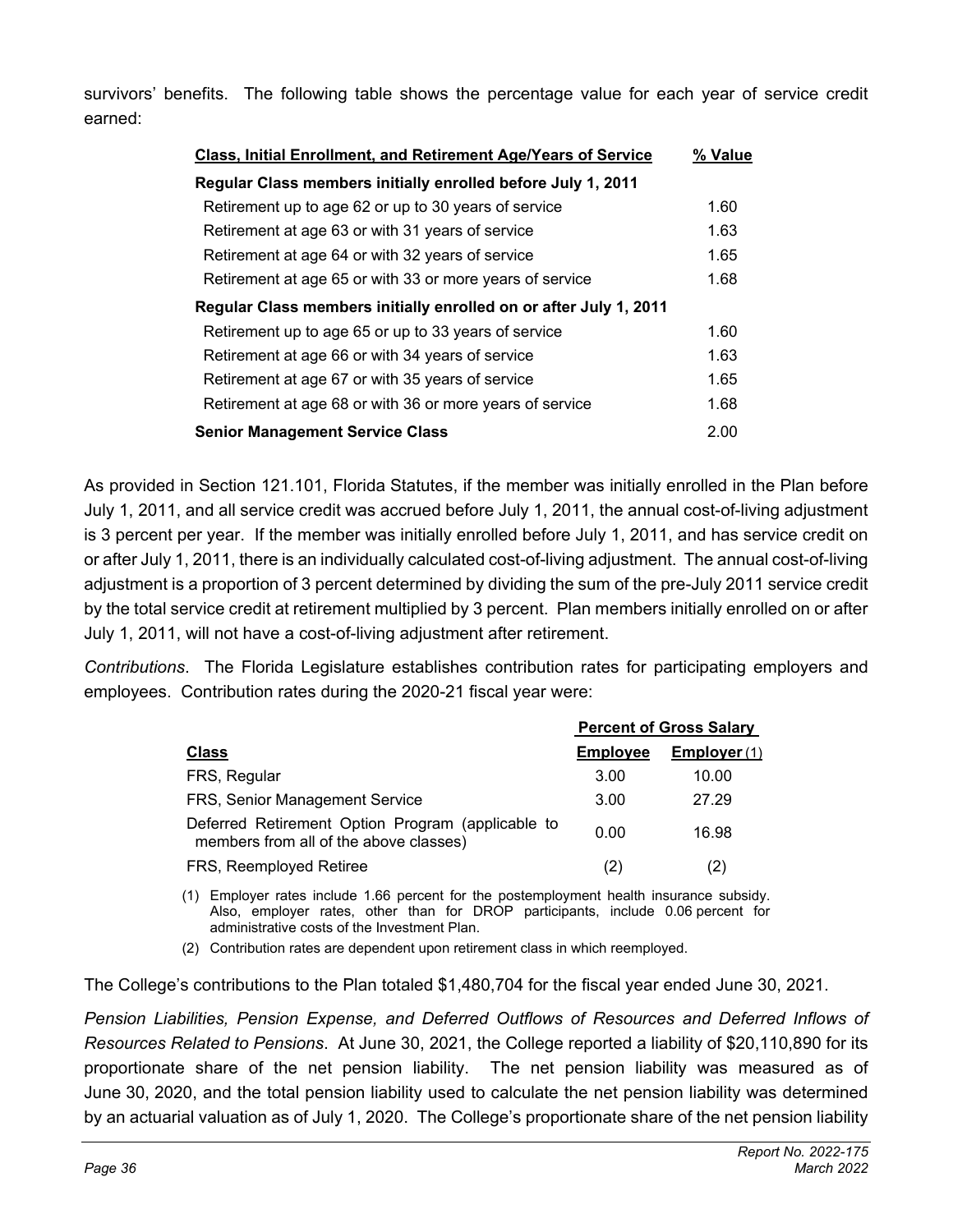was based on the College's 2019-20 fiscal year contributions relative to the total 2019-20 fiscal year contributions of all participating members. At June 30, 2020, the College's proportionate share was 0.046401028 percent, which was a decrease of 0.001359284 from its proportionate share measured as of June 30, 2019.

For the fiscal year ended June 30, 2021, the College recognized pension expense of \$4,095,041. In addition, the College reported deferred outflows of resources and deferred inflows of resources related to pensions from the following sources:

| <b>Description</b>                            | <b>Deferred Outflows</b><br>of Resources |           | <b>Deferred Inflows</b><br>of Resources |         |
|-----------------------------------------------|------------------------------------------|-----------|-----------------------------------------|---------|
| Differences between expected and              |                                          |           |                                         |         |
| actual experience                             | \$                                       | 769,685   | \$                                      |         |
| Change of assumptions                         |                                          | 3,640,711 |                                         |         |
| Net difference between projected and actual   |                                          |           |                                         |         |
| earnings on FRS Plan investments              |                                          | 1,197,422 |                                         |         |
| Changes in proportion and differences between |                                          |           |                                         |         |
| College FRS contributions and proportionate   |                                          |           |                                         |         |
| share of contributions                        |                                          | 170,883   |                                         | 805,826 |
| College FRS contributions subsequent to       |                                          |           |                                         |         |
| the measurement date                          |                                          | 1,480,704 |                                         |         |
| Total                                         | \$                                       | 7.259.405 | S                                       | 805.826 |

The deferred outflows of resources totaling \$1,480,704, resulting from College contributions subsequent to the measurement date will be recognized as a reduction of the net pension liability in the fiscal year ending June 30, 2022. Other amounts reported as deferred outflows of resources and deferred inflows of resources related to pensions will be recognized in pension expense as follows:

| <b>Fiscal Year Ending June 30</b> | <b>Amount</b> |  |
|-----------------------------------|---------------|--|
| 2022                              | 948.340<br>\$ |  |
| 2023                              | 1,618,644     |  |
| 2024                              | 1,436,190     |  |
| 2025                              | 831.348       |  |
| 2026                              | 138,353       |  |
| Total                             | 4,972,875     |  |

*Actuarial Assumptions*. The total pension liability in the July 1, 2020, actuarial valuation was determined using the following actuarial assumptions, applied to all periods included in the measurement:

| Inflation                 | 2.40 percent                                                                 |
|---------------------------|------------------------------------------------------------------------------|
| Salary increases          | 3.25 percent, average, including inflation                                   |
| Investment rate of return | 6.80 percent, net of pension plan investment<br>expense, including inflation |

Mortality rates were based on the PUB-2010 base table, projected generationally with Scale MP-2018.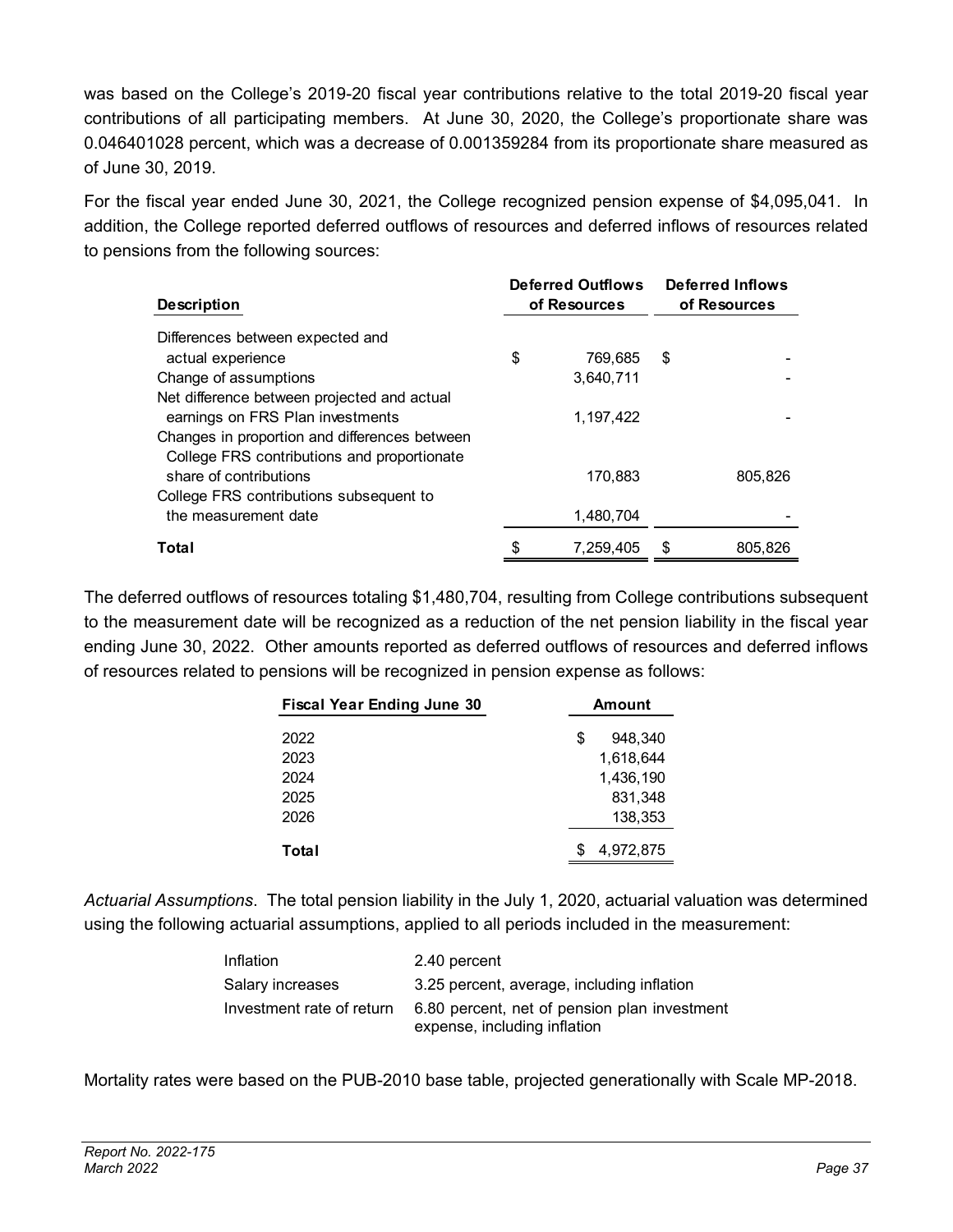The actuarial assumptions used in the July 1, 2020, valuation were based on the results of an actuarial experience study for the period July 1, 2013, through June 30, 2018.

The long-term expected rate of return on pension plan investments was not based on historical returns, but instead is based on a forward-looking capital market economic model. The allocation policy's description of each asset class was used to map the target allocation to the asset classes shown below. Each asset class assumption is based on a consistent set of underlying assumptions and includes an adjustment for the inflation assumption. The target allocation and best estimates of arithmetic and geometric real rates of return for each major asset class are summarized in the following table:

| <b>Asset Class</b>           | <b>Target</b><br>Allocation (1) | Annual<br><b>Arithmetic</b><br>Return | Compound<br>Annual<br>(Geometric)<br>Return | <b>Standard</b><br><b>Deviation</b> |
|------------------------------|---------------------------------|---------------------------------------|---------------------------------------------|-------------------------------------|
| Cash                         | 1.0%                            | 2.2%                                  | 2.2%                                        | 1.2%                                |
| <b>Fixed Income</b>          | 19.0%                           | 3.0%                                  | 2.9%                                        | 3.5%                                |
| <b>Global Equity</b>         | 54.2%                           | 8.0%                                  | 6.7%                                        | 17.1%                               |
| Real Estate (Property)       | 10.3%                           | 6.4%                                  | 5.8%                                        | 11.7%                               |
| <b>Private Equity</b>        | 11.1%                           | 10.8%                                 | 8.1%                                        | 25.7%                               |
| <b>Strategic Investments</b> | 4.4%                            | 5.5%                                  | 5.3%                                        | 6.9%                                |
| Total                        | 100.0%                          |                                       |                                             |                                     |
| Assumed inflation - Mean     |                                 |                                       | 2.4%                                        | 1.7%                                |

(1) As outlined in the Plan's investment policy.

*Discount Rate*. The discount rate used to measure the total pension liability was 6.80 percent. The Plan's fiduciary net position was projected to be available to make all projected future benefit payments of current active and inactive employees. Therefore, the discount rate for calculating the total pension liability is equal to the long-term expected rate of return. The discount rate used in the 2020 valuation was updated from 6.90 percent to 6.80 percent.

*Sensitivity of the College's Proportionate Share of the Net Pension Liability to Changes in the Discount Rate*. The following presents the College's proportionate share of the net pension liability calculated using the discount rate of 6.80 percent, as well as what the College's proportionate share of the net pension liability would be if it were calculated using a discount rate that is 1 percentage point lower (5.80 percent) or 1 percentage point higher (7.80 percent) than the current rate:

|                                                               | $1\%$           | <b>Current</b>       | 1%              |
|---------------------------------------------------------------|-----------------|----------------------|-----------------|
|                                                               | <b>Decrease</b> | <b>Discount Rate</b> | <b>Increase</b> |
|                                                               | $(5.80\%)$      | $(6.80\%)$           | $(7.80\%)$      |
| College's proportionate share<br>of the net pension liability | \$32,113,711    | \$20,110,890         | \$10,086,081    |

*Pension Plan Fiduciary Net Position*. Detailed information about the Plan's fiduciary net position is available in the separately issued FRS Pension Plan and Other State Administered Systems Annual Comprehensive Financial Report.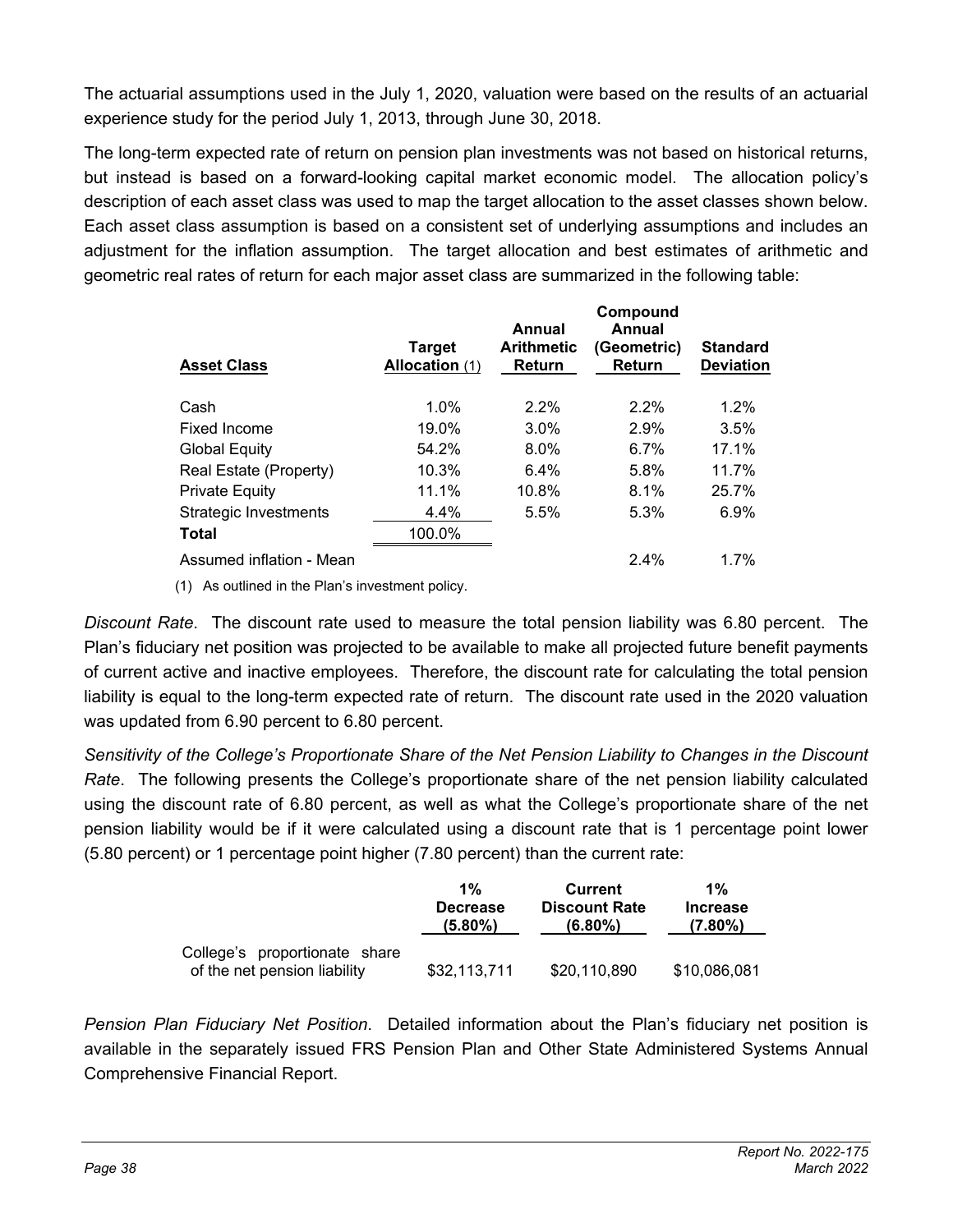### **HIS Pension Plan**

*Plan Description*. The HIS Pension Plan (HIS Plan) is a cost-sharing multiple-employer defined benefit pension plan established under Section 112.363, Florida Statutes. The benefit is a monthly payment to assist retirees of State-administered retirement systems in paying their health insurance costs and is administered by the Florida Department of Management Services, Division of Retirement.

*Benefits Provided*. For the fiscal year ended June 30, 2021, eligible retirees and beneficiaries received a monthly HIS payment of \$5 for each year of creditable service completed at the time of retirement with a minimum HIS payment of \$30 and a maximum HIS payment of \$150 per month, pursuant to Section 112.363, Florida Statutes. To be eligible to receive a HIS benefit, a retiree under a State-administered retirement system must provide proof of health insurance coverage, which can include Medicare.

*Contributions*. The HIS Plan is funded by required contributions from FRS participating employers as set by the Florida Legislature. Employer contributions are a percentage of gross compensation for all active FRS members. For the fiscal year ended June 30, 2021, the contribution rate was 1.66 percent of payroll pursuant to Section 112.363, Florida Statutes. The College contributed 100 percent of its statutorily required contributions for the current and preceding 3 years. HIS Plan contributions are deposited in a separate trust fund from which HIS payments are authorized. HIS Plan benefits are not guaranteed and are subject to annual legislative appropriation. In the event the legislative appropriation or available funds fail to provide full subsidy benefits to all participants, benefits may be reduced or canceled.

The College's contributions to the HIS Plan totaled \$359,834 for the fiscal year ended June 30, 2021.

*Pension Liabilities, Pension Expense, and Deferred Outflows of Resources and Deferred Inflows of Resources Related to Pensions*. At June 30, 2021, the College reported a net pension liability of \$7,696,450 for its proportionate share of the net pension liability. The current portion of the net pension liability is the College's proportionate share of benefit payments expected to be paid within 1 year, net of the College's proportionate share of the HIS Plan's fiduciary net position available to pay that amount. The net pension liability was measured as of June 30, 2020, and the total pension liability used to calculate the net pension liability was determined by an actuarial valuation as of July 1, 2020. The College's proportionate share of the net pension liability was based on the College's 2019-20 fiscal year contributions relative to the total 2019-20 fiscal year contributions of all participating members. At June 30, 2020, the College's proportionate share was 0.063031152 percent, which was a decrease of 0.001513648 from its proportionate share measured as of June 30, 2019.

For the fiscal year ended June 30, 2021, the College recognized pension expense of \$542,239. In addition, the College reported deferred outflows of resources and deferred inflows of resources related to pensions from the following sources: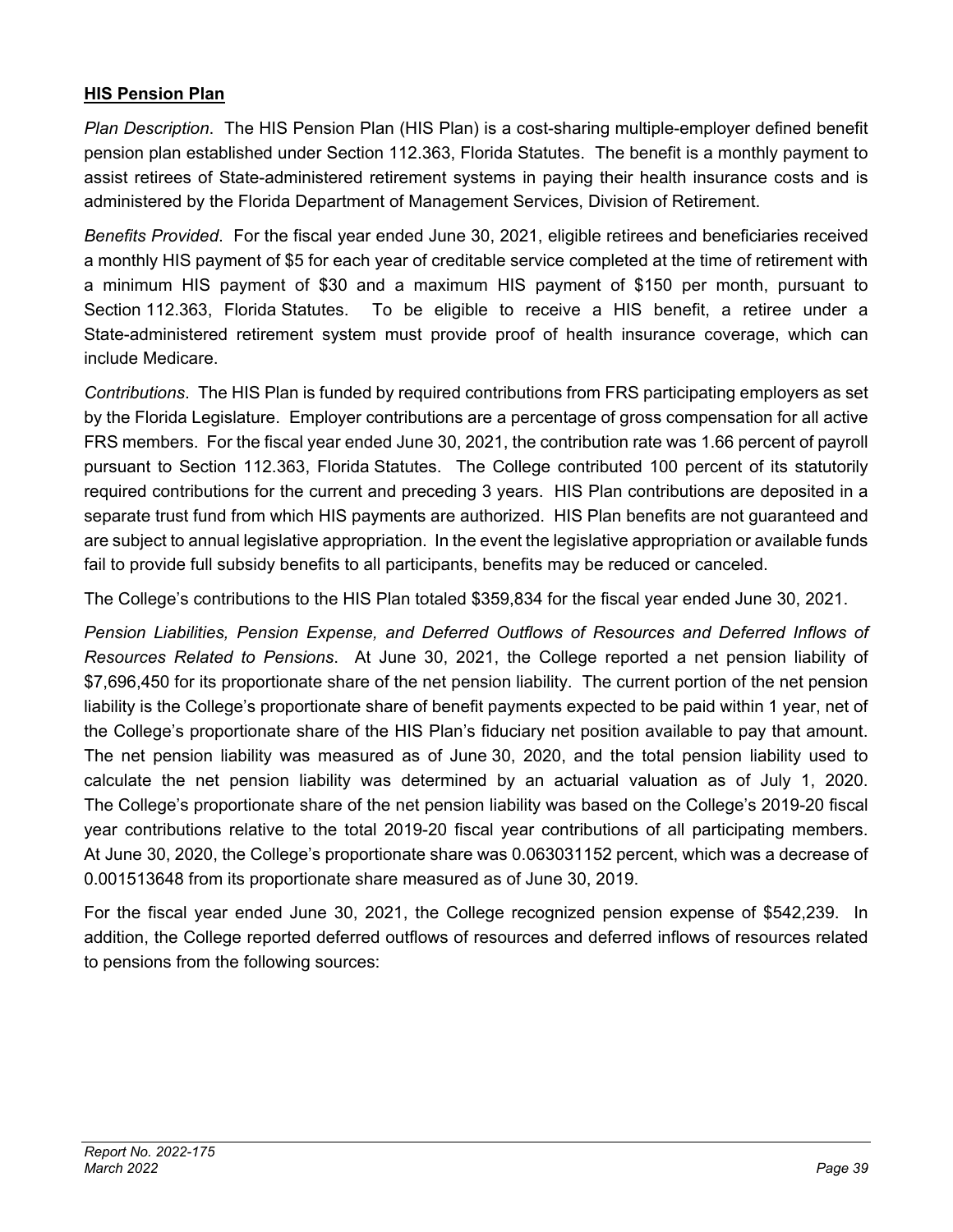| <b>Description</b>                                                              | <b>Deferred Outflows</b><br>of Resources |           | <b>Deferred Inflows</b><br>of Resources |         |
|---------------------------------------------------------------------------------|------------------------------------------|-----------|-----------------------------------------|---------|
| Differences between expected and actual                                         |                                          |           |                                         |         |
| experience                                                                      | \$                                       | 314,813   | \$                                      | 5.937   |
| Change of assumptions                                                           |                                          | 827,539   |                                         | 447.492 |
| Net difference between projected and actual<br>earnings on HIS Plan investments |                                          | 6.145     |                                         |         |
| Changes in proportion and differences between                                   |                                          |           |                                         |         |
| College HIS contributions and proportionate<br>share of HIS contributions       |                                          | 149.773   |                                         | 437.372 |
| College contributions subsequent to the<br>measurement date                     |                                          | 359,834   |                                         |         |
| Total                                                                           | \$                                       | 1,658,104 | \$                                      | 890,801 |

The deferred outflows of resources totaling \$359,834, resulting from College contributions subsequent to the measurement date will be recognized as a reduction of the net pension liability in the fiscal year ending June 30, 2022. Other amounts reported as deferred outflows of resources and deferred inflows of resources related to pensions will be recognized in pension expense as follows:

| <b>Fiscal Year Ending June 30</b> | Amount    |         |
|-----------------------------------|-----------|---------|
| 2022                              | \$        | 143,842 |
| 2023                              |           | 67,620  |
| 2024                              | (38, 326) |         |
| 2025                              |           | 64,728  |
| 2026                              |           | 92,011  |
| Thereafter                        |           | 77,594  |
| Total                             | \$        | 407,469 |

*Actuarial Assumptions.* The total pension liability at July 1, 2020, actuarial valuation was determined using the following actuarial assumptions, applied to all periods included in the measurement:

| Inflation           | 2.40 percent                               |
|---------------------|--------------------------------------------|
| Salary increases    | 3.25 percent, average, including inflation |
| Municipal bond rate | 2.21 percent                               |

Mortality rates were based on the PUB-2010 base table, projected generationally with Scale MP-2018. This is a change from the prior year mortality assumption which was based on the Generational RP-2000 with Projection Scale BB tables.

While an experience study had not been completed for the HIS Plan, the actuarial assumptions that determined the total pension liability for the HIS Plan were based on certain results of the most recent experience study for the FRS Plan.

*Discount Rate*. The discount rate used to measure the total pension liability was 2.21 percent. In general, the discount rate for calculating the total pension liability is equal to the single rate equivalent to discounting at the long-term expected rate of return for benefit payments prior to the projected depletion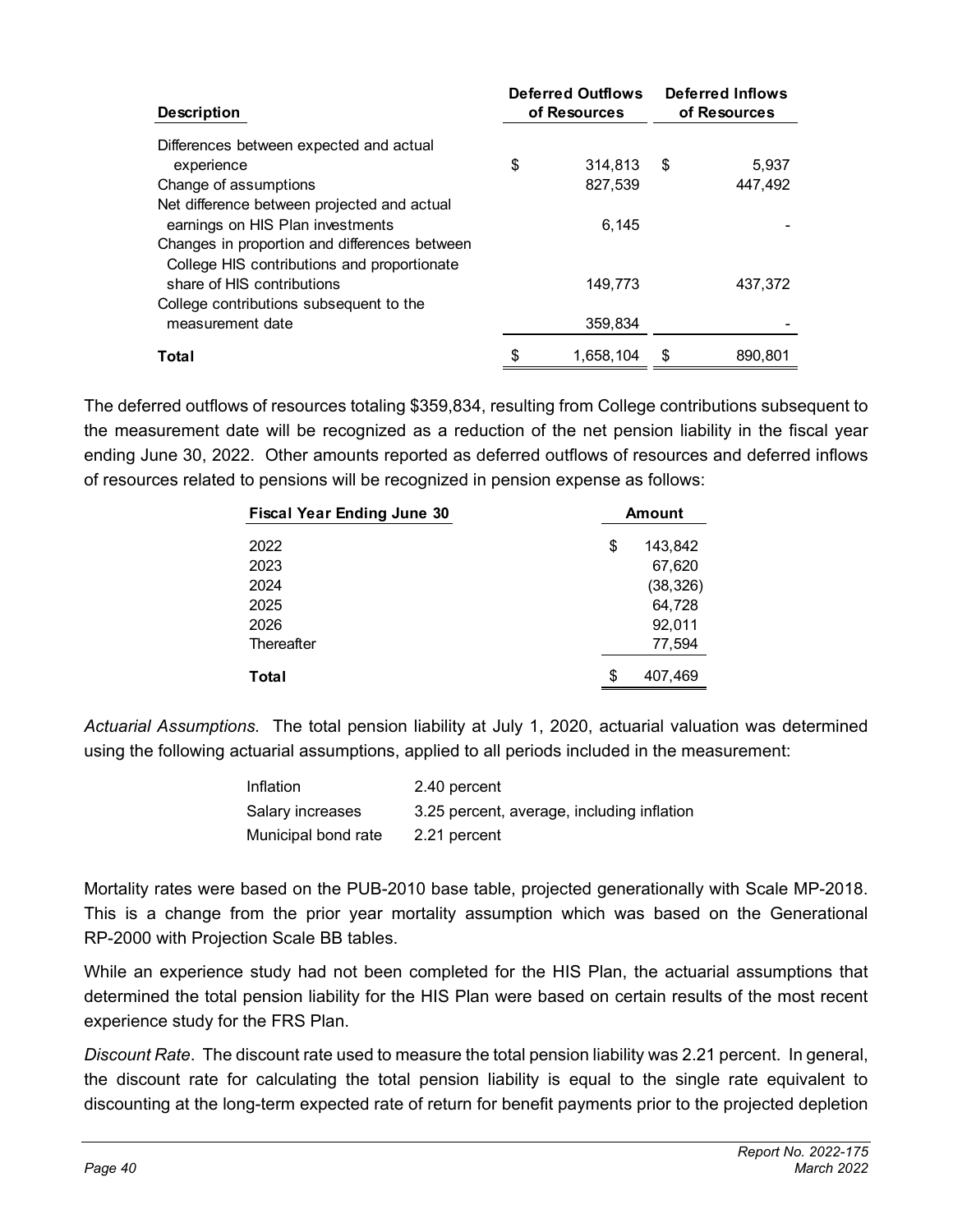date. Because the HIS benefit is essentially funded on a pay-as-you-go basis, the depletion date is considered to be immediate, and the single equivalent discount rate is equal to the municipal bond rate selected by the plan sponsor. The Bond Buyer General Obligation 20-Bond Municipal Bond Index was adopted as the applicable municipal bond index. The discount rate used in the 2020 valuation was updated from 3.50 percent to 2.21 percent.

*Sensitivity of the College's Proportionate Share of the Net Pension Liability to Changes in the Discount Rate*. The following presents the College's proportionate share of the net pension liability calculated using the discount rate of 2.21 percent, as well as what the College's proportionate share of the net pension liability would be if it were calculated using a discount rate that is 1 percentage point lower (1.21 percent) or 1 percentage point higher (3.21 percent) than the current rate:

|                                                               | 1%              | Current              | 1%              |
|---------------------------------------------------------------|-----------------|----------------------|-----------------|
|                                                               | <b>Decrease</b> | <b>Discount Rate</b> | <b>Increase</b> |
|                                                               | $(1.21\%)$      | $(2.21\%)$           | $(3.21\%)$      |
| College's proportionate share<br>of the net pension liability | \$8,896,234     | \$7,696,450          | \$6,713,614     |

*Pension Plan Fiduciary Net Position*. Detailed information about the HIS Plan's fiduciary net position is available in the separately issued FRS Pension Plan and Other State Administered Systems Annual Comprehensive Financial Report.

### **10. Retirement Plans – Defined Contribution Pension Plans**

**FRS Investment Plan**. The SBA administers the defined contribution plan officially titled the FRS Investment Plan (Investment Plan). The Investment Plan is reported in the SBA's annual financial statements and in the State's Annual Comprehensive Financial Report.

As provided in Section 121.4501, Florida Statutes, eligible FRS members may elect to participate in the Investment Plan in lieu of the FRS defined benefit plan. College employees already participating in the State College System Optional Retirement Program or DROP are not eligible to participate in the Investment Plan. Employer and employee contributions are defined by law, but the ultimate benefit depends in part on the performance of investment funds. Service retirement benefits are based upon the value of the member's account upon retirement. Benefit terms, including contribution requirements, are established and may be amended by the Florida Legislature. The Investment Plan is funded with the same employer and employee contributions rates, that are based on salary and membership class (Regular Class, Senior Management Service Class, etc.), as the FRS defined benefit plan. Contributions are directed to individual member accounts and the individual members allocate contributions and account balances among various approved investment choices. Costs of administering the Investment Plan, including the FRS Financial Guidance Program, are funded through an employer contribution of 0.06 percent of payroll and by forfeited benefits of Investment Plan members. Allocations to the Investment Plan member accounts during the 2020-21 fiscal year were as follows: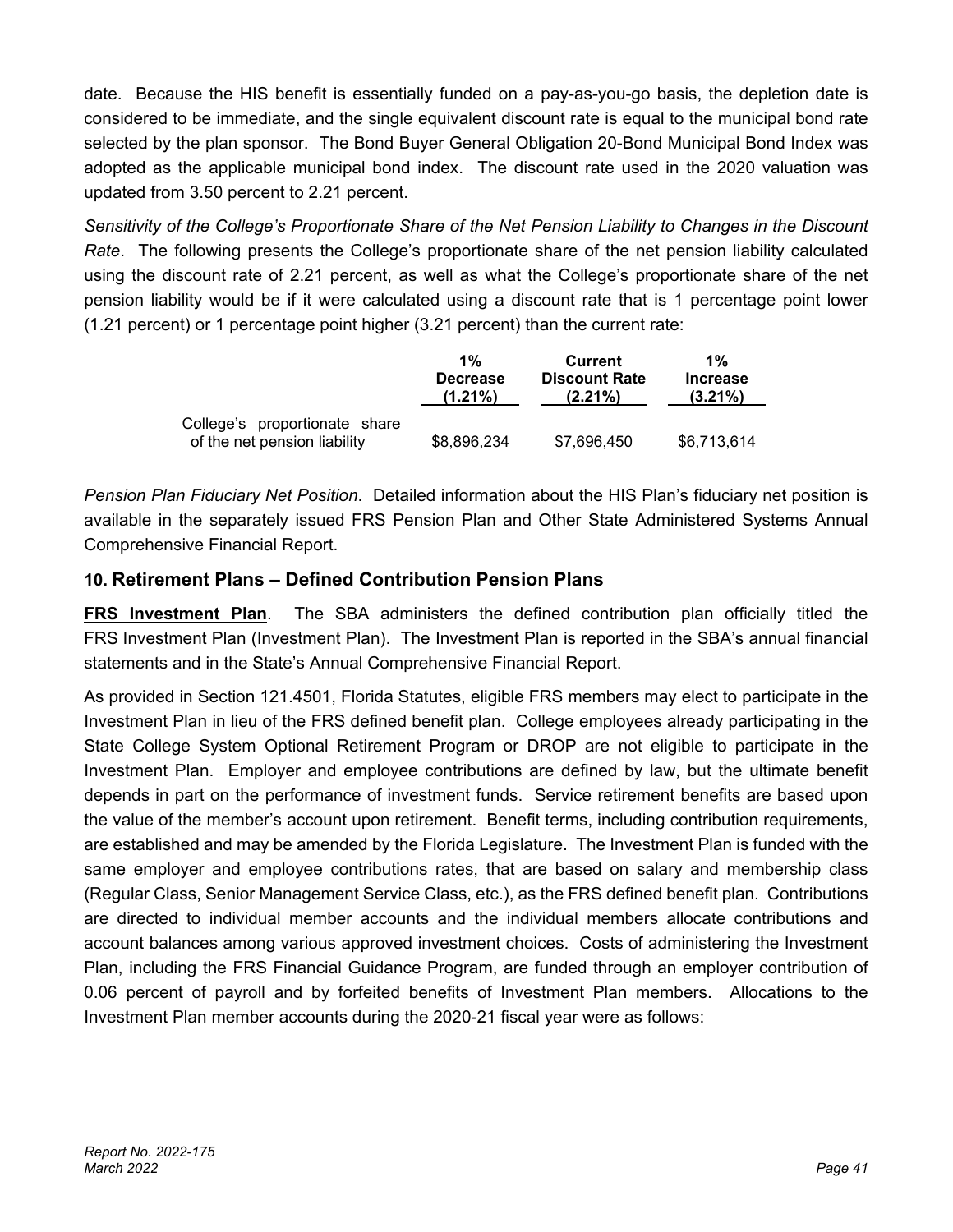|                                | <b>Percent of</b> |  |
|--------------------------------|-------------------|--|
|                                | Gross             |  |
| <b>Class</b>                   | Compensation      |  |
| FRS, Regular                   | 6.30              |  |
| FRS, Senior Management Service | 7.67              |  |

For all membership classes, employees are immediately vested in their own contributions and are vested after 1 year of service for employer contributions and investment earnings regardless of membership class. If an accumulated benefit obligation for service credit originally earned under the FRS Pension Plan is transferred to the Investment Plan, the member must have the years of service required for FRS Pension Plan vesting (including the service credit represented by the transferred funds) to be vested for these funds and the earnings on the funds. Nonvested employer contributions are placed in a suspense account for up to 5 years. If the employee returns to FRS-covered employment within the 5-year period, the employee will regain control over their account. If the employee does not return within the 5-year period, the employee will forfeit the accumulated account balance. For the fiscal year ended June 30, 2021, the information for the amount of forfeitures was unavailable from the SBA; however, management believes that these amounts, if any, would be immaterial to the College.

After termination and applying to receive benefits, the member may roll over vested funds to another qualified plan, structure a periodic payment under the Investment Plan, receive a lump-sum distribution, leave the funds invested for future distribution, or any combination of these options. Disability coverage is provided in which the member may either transfer the account balance to the FRS Pension Plan when approved for disability retirement to receive guaranteed lifetime monthly benefits under the FRS Pension Plan, or remain in the Investment Plan and rely upon that account balance for retirement income.

The College's Investment Plan pension expense totaled \$747,236 for the fiscal year ended June 30, 2021.

**State College System Optional Retirement Program**. Section 1012.875, Florida Statutes, provides for an Optional Retirement Program (Program) for eligible college instructors and administrators. The Program is designed to aid colleges in recruiting employees by offering more portability to employees not expected to remain in the FRS for 8 or more years.

The Program is a defined contribution plan, which provides full and immediate vesting of all contributions submitted to the participating companies on behalf of the participant. Employees in eligible positions can make an irrevocable election to participate in the Program, rather than the FRS, and purchase retirement and death benefits through contracts provided by certain insurance carriers. The employing college contributes 5.15 percent of the participant's salary to the participant's account and 3.44 percent to cover the unfunded actuarial liability of the FRS pension plan, for a total of 8.59 percent, and employees contribute 3 percent of the employee's salary. Additionally, the employee may contribute, by payroll deduction, an amount not to exceed the percentage contributed by the college to the participant's annuity account. The contributions are invested in the company or companies selected by the participant to create a fund for the purchase of annuities at retirement.

The College's contributions to the Program totaled \$72,005 and employee contributions totaled \$25,147 for the 2020-21 fiscal year.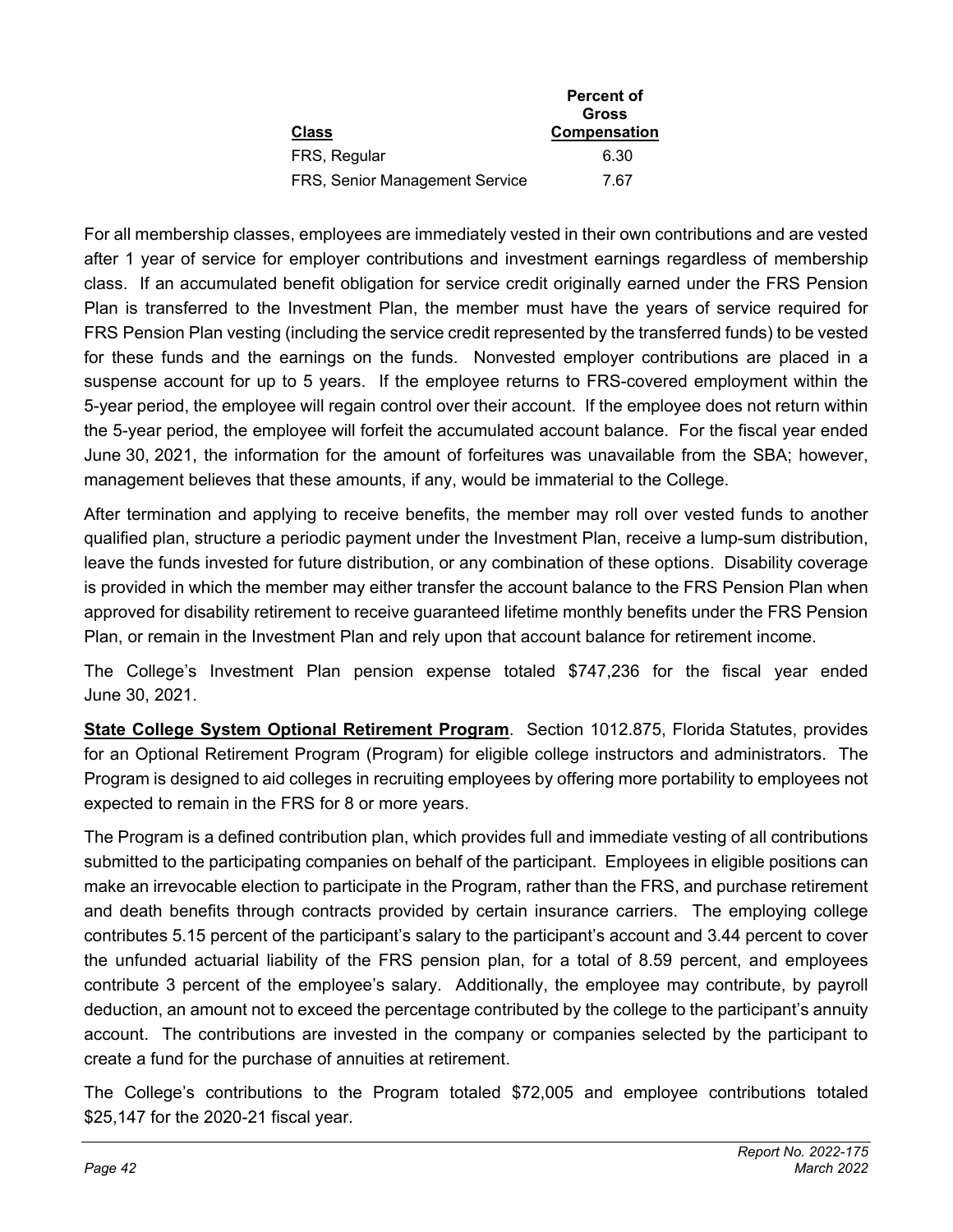### **11. Construction Commitments**

| <b>Project Description</b>                                            | Total<br><b>Commitment</b>               | <b>Completed</b><br>to Date          | <b>Balance</b><br><b>Committed</b>    |
|-----------------------------------------------------------------------|------------------------------------------|--------------------------------------|---------------------------------------|
| <b>Health Sciences Building</b><br>Dental Remodel<br>ESPC Project (1) | 4,565,872<br>\$.<br>52.250<br>12,855,072 | 3.366.806<br>S<br>3.694<br>5,471,391 | 1,199,066<br>S<br>48.556<br>7,383,681 |
| Total                                                                 | \$17,473,194                             | 8,841,891<br>\$.                     | 8,631,303<br>S                        |

The College's major construction commitments at June 30, 2021, were as follows:

(1) Energy Savings Performance Contract (ESPC).

### **12. Risk Management Programs**

The College is exposed to various risks of loss related to torts; theft of, damage to, and destruction of assets; errors and omissions; injuries to employees; and natural disasters. The College provided coverage for these risks primarily through the Florida College System Risk Management Consortium (Consortium), which was created under authority of Section 1001.64(27), Florida Statutes, by the boards of trustees of the Florida public colleges for the purpose of joining a cooperative effort to develop, implement, and participate in a coordinated Statewide college risk management program. The Consortium is self-sustaining through member assessments (premiums) and purchases excess insurance through commercial companies for claims in excess of specified amounts. Excess insurance from commercial companies provided coverage of up to \$110 million to February 28, 2021, and up to \$100 million from March 1, 2021, for property insurance. Insurance coverage obtained through the Consortium included fire and extended property, general and automobile liability, workers' compensation, health, life, and other liability coverage. Settled claims resulting from these risks have not exceeded commercial coverage in any of the past 3 fiscal years.

### **13. Functional Distribution of Operating Expenses**

The functional classification of an operating expense (instruction, academic support, etc.) is assigned to a department based on the nature of the activity, which represents the material portion of the activity attributable to the department. For example, activities of an academic department for which the primary departmental function is instruction may include some activities other than direct instruction such as public service. However, when the primary mission of the department consists of instructional program elements, all expenses of the department are reported under the instruction classification. The operating expenses on the statement of revenues, expenses, and changes in net position are presented by natural classifications. The following are those same expenses presented in functional classifications as recommended by NACUBO: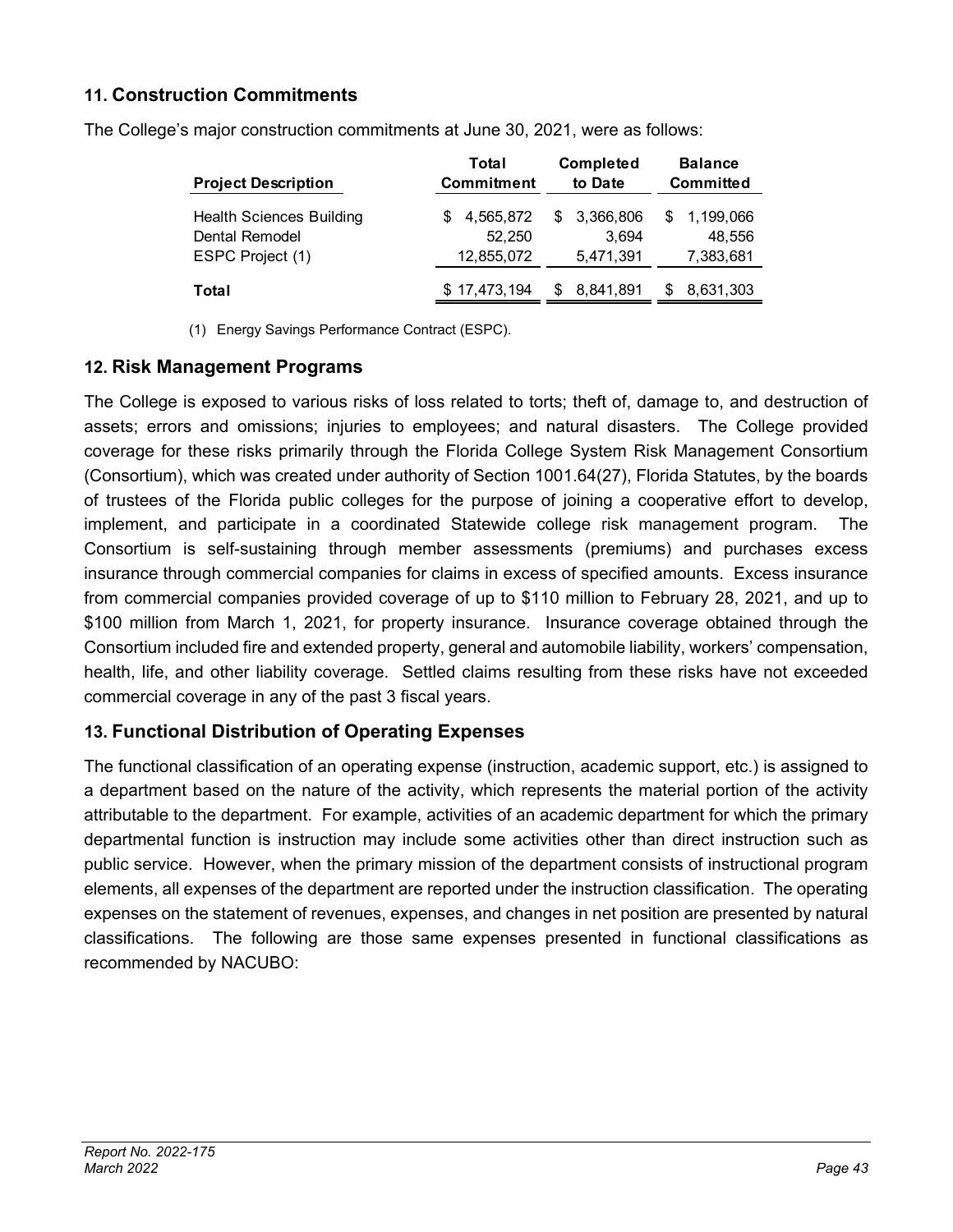| <b>Functional Classification</b>   | <b>Amount</b> |
|------------------------------------|---------------|
| Instruction                        | \$20,720,599  |
| Academic Support                   | 3,476,982     |
| <b>Student Services</b>            | 4,889,182     |
| Institutional Support              | 16,469,197    |
| Operation and Maintenance of Plant | 8,783,017     |
| Scholarships and Waivers           | 9,662,067     |
| Depreciation                       | 4,155,873     |
| <b>Auxiliary Enterprises</b>       | 332,259       |
| <b>Total Operating Expenses</b>    | \$68,489,176  |

### **14. Blended Component Unit**

The College has one blended component unit as discussed in Note 1. The following financial information is presented for the College's blended component unit:

### **Condensed Statement of Net Position**

|                                       | <b>Blended</b><br>Component<br>Unit                             |    |                          |    |                                |  |
|---------------------------------------|-----------------------------------------------------------------|----|--------------------------|----|--------------------------------|--|
|                                       | <b>The Appleton</b><br><b>Cultural Center, Inc.</b><br>12-31-20 |    | College<br>$6 - 30 - 21$ |    | Total<br>Primary<br>Government |  |
| Assets:                               |                                                                 |    |                          |    |                                |  |
| <b>Current Assets</b>                 | \$<br>187.169                                                   | \$ | 24,668,267               | \$ | 24,855,436                     |  |
| <b>Noncurrent Assets</b>              | 600,000                                                         |    | 98,699,564               |    | 99,299,564                     |  |
| <b>Total Assets</b>                   | 787,169                                                         |    | 123,367,831              |    | 124, 155, 000                  |  |
| <b>Deferred Outflows of Resources</b> |                                                                 |    | 9,280,259                |    | 9,280,259                      |  |
| Liabilities:                          |                                                                 |    |                          |    |                                |  |
| <b>Current Liabilities</b>            |                                                                 |    | 5,681,177                |    | 5,681,177                      |  |
| <b>Noncurrent Liabilities</b>         |                                                                 |    | 41,859,654               |    | 41,859,654                     |  |
| <b>Total Liabilities</b>              |                                                                 |    | 47,540,831               |    | 47,540,831                     |  |
| <b>Deferred Inflows of Resources</b>  |                                                                 |    | 1,712,987                |    | 1,712,987                      |  |
| <b>Net Position:</b>                  |                                                                 |    |                          |    |                                |  |
| Investment in Capital Assets          |                                                                 |    | 88,644,056               |    | 88,644,056                     |  |
| Restricted - Nonexpendable            | 600,000                                                         |    |                          |    | 600,000                        |  |
| Restricted - Expendable               | 187,169                                                         |    | 12,340,250               |    | 12,527,419                     |  |
| Unrestricted                          |                                                                 |    | (17, 590, 034)           |    | (17, 590, 034)                 |  |
| <b>Total Net Position</b>             | \$<br>787,169                                                   | \$ | 83,394,272               | \$ | 84, 181, 441                   |  |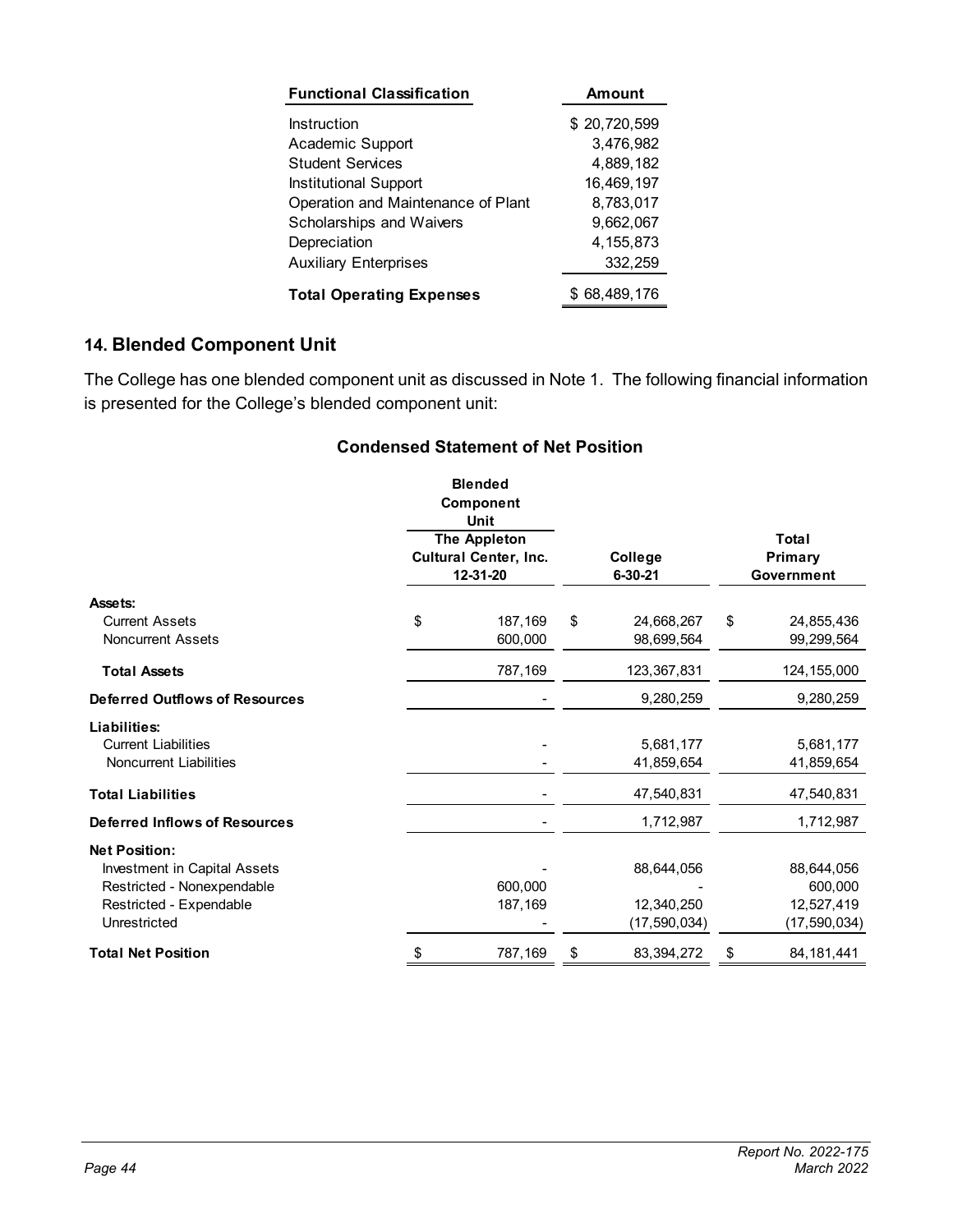### **Condensed Statement of Revenues, Expenses, and Changes in Net Position**

|                                                                                             | <b>Blended</b><br>Component<br>Unit<br><b>The Appleton</b><br><b>Cultural Center, Inc.</b><br>12-31-20 | College<br>6-30-21                                  | Total<br><b>Primary</b><br>Government               |
|---------------------------------------------------------------------------------------------|--------------------------------------------------------------------------------------------------------|-----------------------------------------------------|-----------------------------------------------------|
| <b>Operating Revenues</b><br><b>Depreciation Expense</b><br><b>Other Operating Expenses</b> | \$<br>21.201<br>(4,261)                                                                                | \$<br>14.752.437<br>(4, 155, 873)<br>(64, 329, 042) | \$<br>14,773,638<br>(4, 155, 873)<br>(64, 333, 303) |
| <b>Operating Income (Loss)</b><br>Nonoperating Revenues<br><b>Other Revenues</b>            | 16,940                                                                                                 | (53, 732, 478)<br>49,308,242<br>2,364,228           | (53, 715, 538)<br>49,308,242<br>2,364,228           |
| Increase (Decrease) in Net Position<br>Net Position, Beginning of year                      | 16.940<br>770,229                                                                                      | (2,060,008)<br>85,454,280                           | (2,043,068)<br>86,224,509                           |
| <b>Net Position, End of Year</b>                                                            | \$<br>787.169                                                                                          | \$<br>83.394.272                                    | \$<br>84, 181, 441                                  |

### **Condensed Statement of Cash Flows**

|                                              | <b>Blended</b><br>Component<br>Unit                      |                    |                                |
|----------------------------------------------|----------------------------------------------------------|--------------------|--------------------------------|
|                                              | The Appleton<br><b>Cultural Center, Inc.</b><br>12-31-20 | College<br>6-30-21 | Total<br>Primary<br>Government |
| Net Cash Provided (Used) by:                 |                                                          |                    |                                |
| <b>Operating Activities</b>                  | \$<br>4,969                                              | \$<br>(45,600,032) | \$<br>(45, 595, 063)           |
| <b>Noncapital Financing Activities</b>       |                                                          | 49,817,766         | 49,817,766                     |
| Capital and Related Financing Activities     |                                                          | 6,986,120          | 6,986,120                      |
| <b>Investing Activities</b>                  | (4,969)                                                  | 330.464            | 325,495                        |
| Net Increase in Cash and Cash Equivalents    |                                                          | 11,534,318         | 11,534,318                     |
| Cash and Cash Equivalents, Beginning of Year | 100                                                      | 18,238,688         | 18,238,788                     |
| Cash and Cash Equivalents, End of Year       | \$<br>100                                                | \$<br>29,773,006   | \$<br>29.773.106               |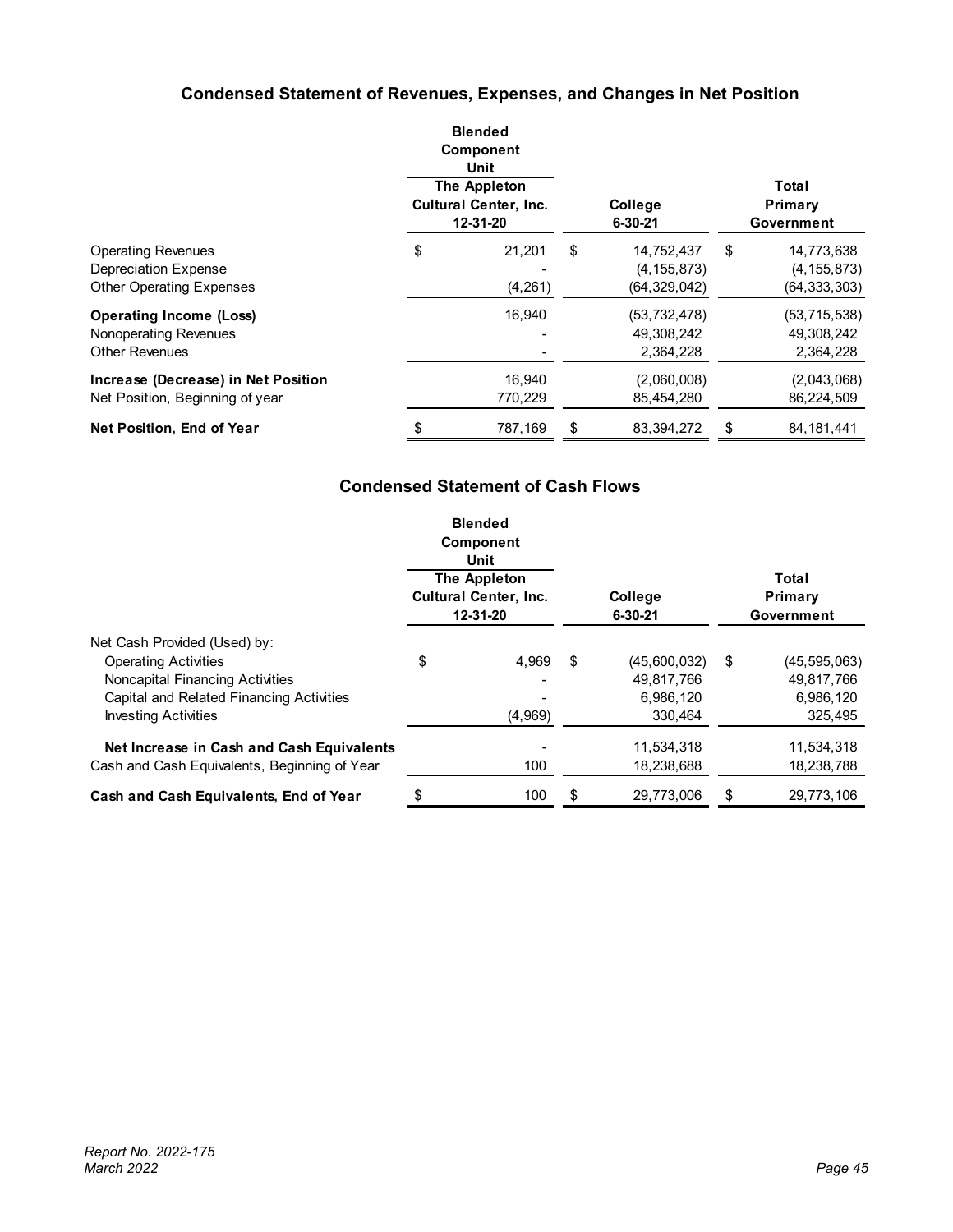# <span id="page-50-0"></span>*OTHER REQUIRED SUPPLEMENTARY INFORMATION*

|                                                                            | 2020            | 2019          | 2018          | 2017          |
|----------------------------------------------------------------------------|-----------------|---------------|---------------|---------------|
| <b>Total OPEB Liability</b>                                                |                 |               |               |               |
| Service cost                                                               | \$<br>56,186    | \$<br>28,455  | \$<br>28,667  | \$<br>221,084 |
| <b>Interest</b>                                                            | 33,844          | 19,836        | 17,976        | 15,293        |
| Difference between expected and                                            |                 |               |               |               |
| actual experience                                                          |                 | 148,139       |               |               |
| Changes of assumptions or other inputs                                     | 35,085          | 234,267       | (9,689)       | (17, 959)     |
| <b>Benefit Payments</b>                                                    | (34, 581)       | (30, 393)     | (28, 320)     | (32, 226)     |
| Net change in total OPEB liability                                         | 90,534          | 400,304       | 8,634         | 186,192       |
| Total OPEB Liability - beginning                                           | 927,921         | 527,617       | 518,983       | 524,082       |
| <b>Total OPEB Liability - ending</b>                                       | 1,018,455<br>\$ | 927,921<br>\$ | \$<br>527,617 | 710,274<br>S  |
| Covered-Employee Payroll                                                   | \$17,708,513    | \$17,708,513  | \$18,345,342  | \$17,918,365  |
| <b>Total OPEB Liability as a percentage</b><br>of covered-employee payroll | 5.75%           | 5.24%         | 2.88%         | 3.96%         |

### **Schedule of Changes in the College's Total Other Postemployment Benefits Liability and Related Ratios**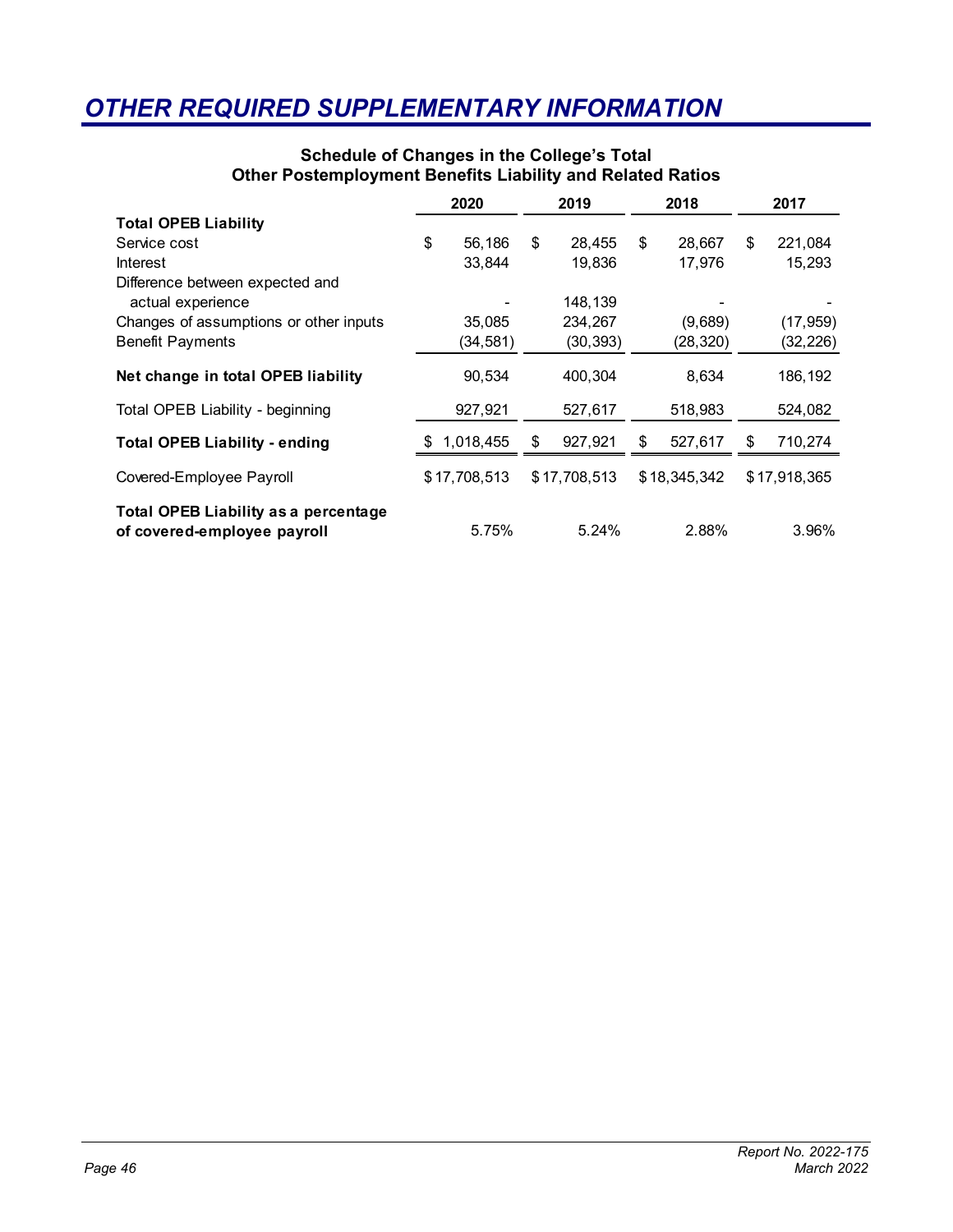THIS PAGE INTENTIONALLY LEFT BLANK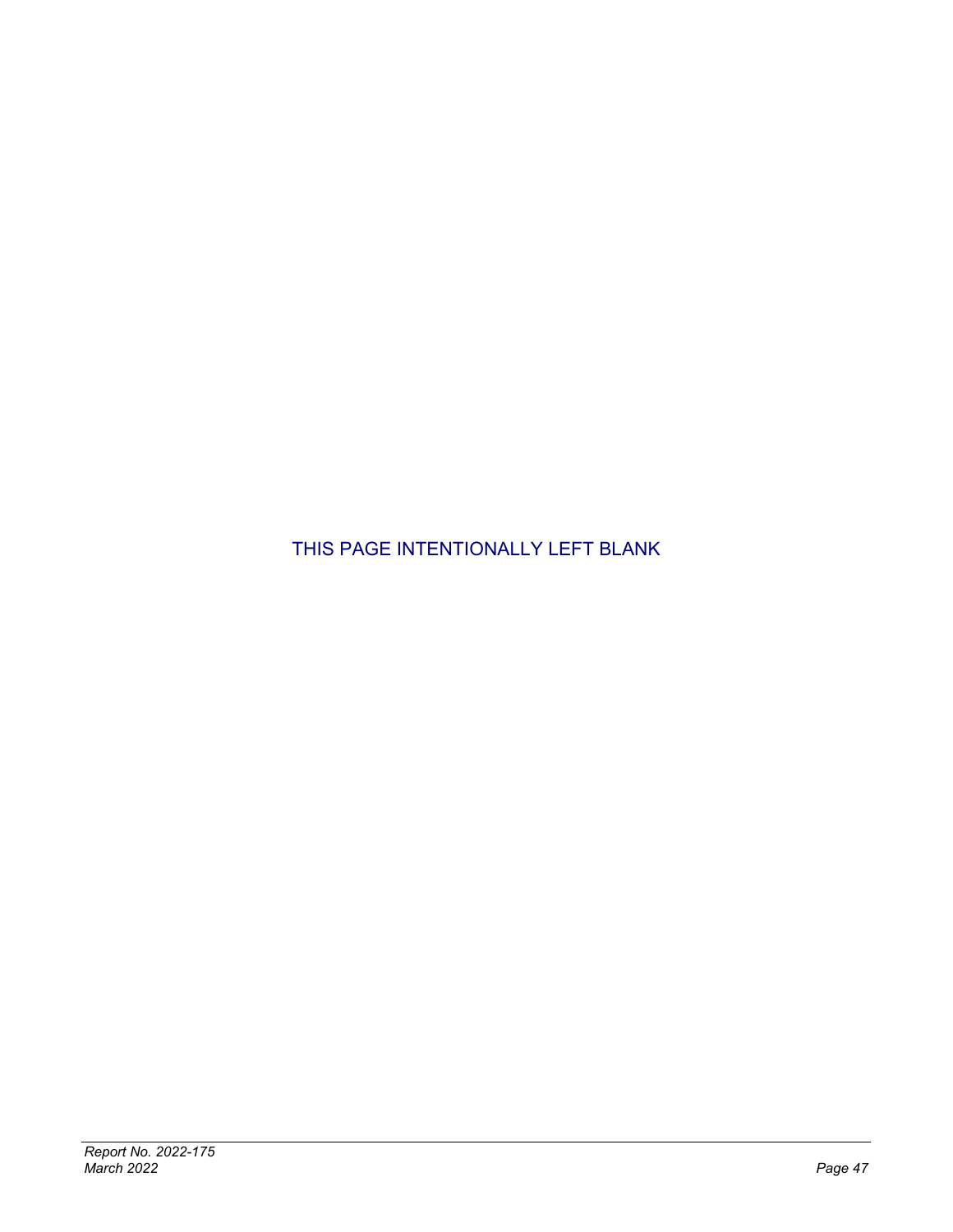### **Schedule of the College's Proportionate Share of the Net Pension Liability – Florida Retirement System Pension Plan**

<span id="page-52-0"></span>

|                                                                                                             | 2020(1)             | 2019(1)       | 2018(1)       | 2017         |
|-------------------------------------------------------------------------------------------------------------|---------------------|---------------|---------------|--------------|
| College's proportion of the FRS<br>net pension liability<br>College's proportionate share of                | 0.046401028%        | 0.047760312%  | 0.049091976%  | 0.047529748% |
| the FRS net pension liability                                                                               | \$<br>20,110,890 \$ | 16,447,987 \$ | 14,786,758 \$ | 14,058,982   |
| College's covered payroll (2)                                                                               | \$<br>22,759,760 \$ | 22,411,336 \$ | 22,149,225 \$ | 21,851,774   |
| College's proportionate share of<br>the FRS net pension liability as a<br>percentage of its covered payroll | 88.36%              | 73.39%        | 66.76%        | 64.34%       |
| FRS Plan fiduciary net position as<br>a percentage of the FRS total<br>pension liability                    | 78.85%              | 82.61%        | 84.26%        | 83.89%       |

(1) The amounts presented for each fiscal year were determined as of June 30.

(2) Covered payroll includes defined benefit plan actives, investment plan members, State college system optional retirement plan members, and members in DROP because total employer contributions are determined on a uniform basis (blended rate) as required by Part III of Chapter 121, Florida Statutes.

### **Schedule of College Contributions – Florida Retirement System Pension Plan**

|                                                                             | 2021(1)             | 2020(1)                  | 2019(1)          | 2018(1)          |
|-----------------------------------------------------------------------------|---------------------|--------------------------|------------------|------------------|
| Contractually required FRS<br>contribution                                  | \$<br>1,480,704 \$  | 1,455,947                | 1,496,907        | 1,399,082        |
| FRS contributions in relation to the<br>contractually required contribution | (1,480,704)         | (1,455,947)              | (1,496,907)      | (1,399,082)      |
| FRS contribution deficiency<br>(excess)                                     | \$                  | $\overline{\phantom{0}}$ |                  |                  |
| College's covered payroll (2)                                               | \$<br>22,514,996 \$ | 22,759,760               | \$<br>22,411,336 | \$<br>22,149,225 |
| FRS contributions as a percentage<br>of covered payroll                     | 6.58%               | 6.40%                    | 6.68%            | 6.32%            |

(1) The amounts presented for each fiscal year were determined as of June 30.

(2) Covered payroll includes defined benefit plan actives, investment plan members, State college system optional retirement plan members, and members in DROP because total employer contributions are determined on a uniform basis (blended rate) as required by Part III of Chapter 121, Florida Statutes.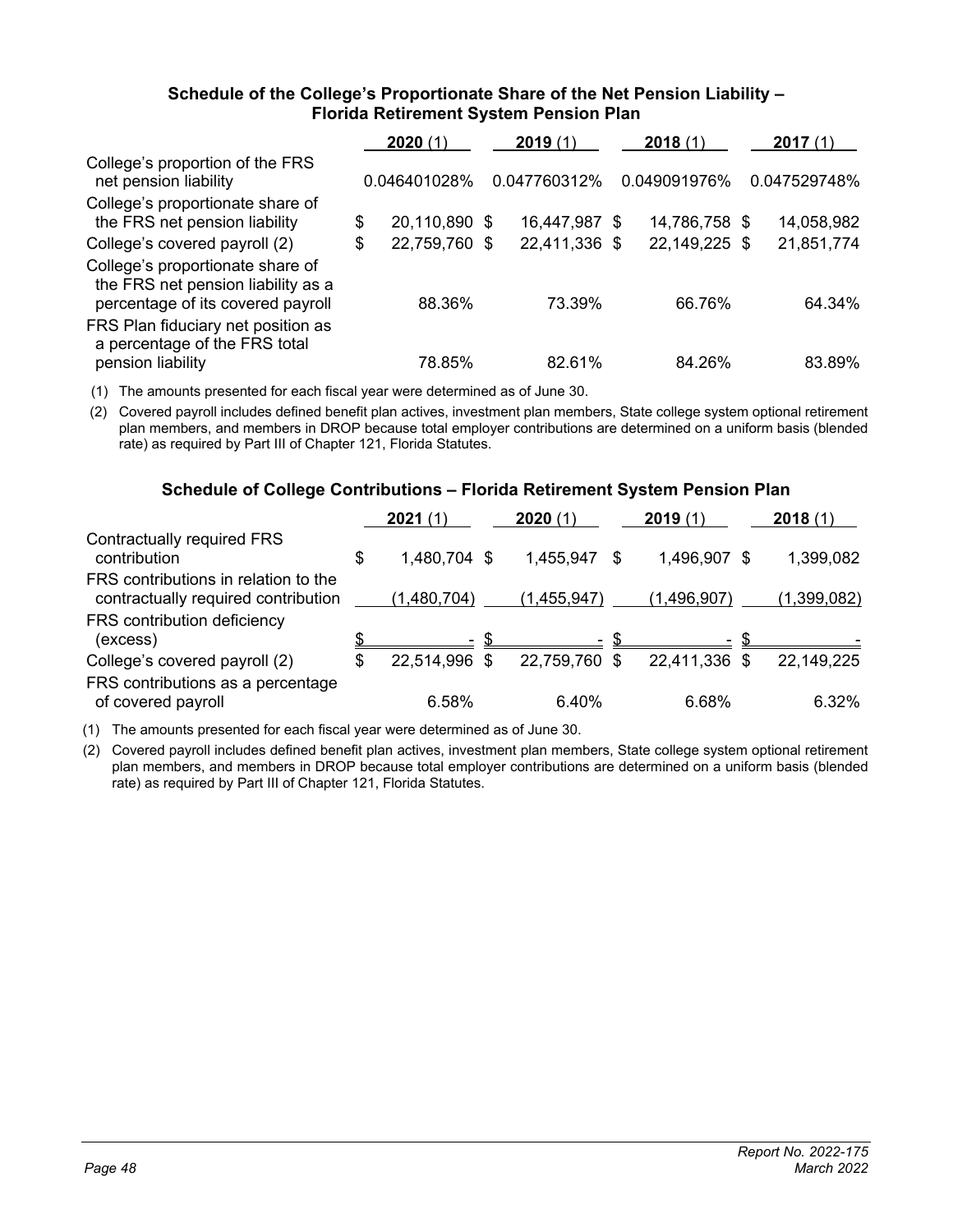|    | 2016(1)       | 2015(1)       | 2014(1)       | 2013 (1      |
|----|---------------|---------------|---------------|--------------|
|    | 0.051305639%  | 0.055016381%  | 0.051934163%  | 0.048830117% |
| \$ | 12,954,714 \$ | 7,106,103 \$  | 3,168,748 \$  | 8,405,836    |
| \$ | 22,807,049 \$ | 23,014,311 \$ | 21,522,050 \$ | 22,593,907   |
|    | 56.80%        | 30.88%        | 14.72%        | 37.20%       |
|    | 84.88%        | 92.00%        | 96.09%        | 88.54%       |

| 2017 (1             | 2016(1)       | 2015(1)       | 2014 (        |
|---------------------|---------------|---------------|---------------|
| \$<br>1,240,947 \$  | 1,398,855 \$  | 1,341,346 \$  | 1,134,579     |
| (1,240,947)         | (1,398,855)   | (1,341,346)   | (1, 134, 579) |
| \$<br>21,851,774 \$ | 22,807,049 \$ | 23,014,311 \$ | 21,522,050    |
|                     |               |               |               |
| 5.68%               | 6.13%         | 5.83%         | 5.27%         |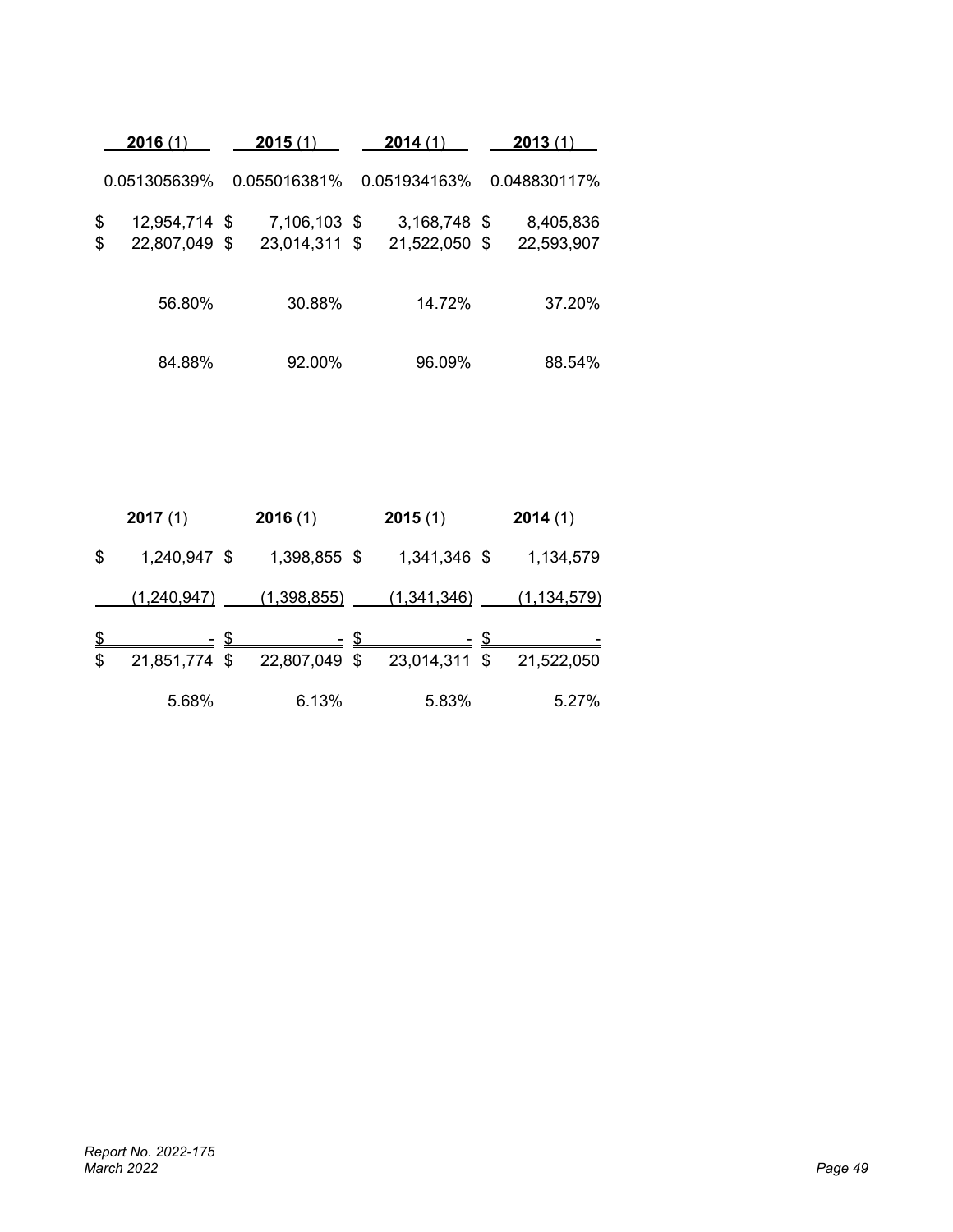### **Schedule of the College's Proportionate Share of the Net Pension Liability – Health Insurance Subsidy Pension Plan**

<span id="page-54-0"></span>

|                                                                                                             | 2020(1)             | 2019(1)       | 2018(1)       | 2017 (1      |
|-------------------------------------------------------------------------------------------------------------|---------------------|---------------|---------------|--------------|
| College's proportion of the HIS net<br>pension liability<br>College's proportionate share of                | 0.063031152%        | 0.064544800%  | 0.065467818%  | 0.063877649% |
| the HIS net pension liability                                                                               | \$<br>7,696,450 \$  | 7,221,917 \$  | 6,929,187 \$  | 6,830,101    |
| College's covered payroll (2)                                                                               | \$<br>21,894,017 \$ | 21,628,840 \$ | 21,387,590 \$ | 21,111,407   |
| College's proportionate share of<br>the HIS net pension liability as a<br>percentage of its covered payroll | 35.15%              | 33.39%        | 32.40%        | 32.35%       |
| HIS Plan fiduciary net position as<br>a percentage of the HIS total<br>pension liability                    | 3.00%               | 2.63%         | 2.15%         | 1.64%        |

(1) The amounts presented for each fiscal year were determined as of June 30.

(2) Covered payroll includes defined benefit plan actives, investment plan members, and members in DROP.

### **Schedule of College Contributions – Health Insurance Subsidy Pension Plan**

|                                                                    | 2021(1)             | 2020(1)    | 2019(1)             | 2018(1)    |
|--------------------------------------------------------------------|---------------------|------------|---------------------|------------|
| Contractually required HIS<br>contribution                         | \$<br>359,834 \$    | 366,818 \$ | 359,039 \$          | 355,034    |
| HIS contributions in relation to the<br>contractually required HIS |                     |            |                     |            |
| contribution                                                       | (359,834)           | (366, 818) | (359,039)           | (355,034)  |
| HIS contribution deficiency                                        |                     |            |                     |            |
| (excess)                                                           |                     |            |                     |            |
| College's covered payroll (2)                                      | \$<br>21,676,758 \$ | 21,894,017 | \$<br>21,628,840 \$ | 21,387,590 |
| HIS contributions as a percentage<br>of covered payroll            | 1.66%               | 1.68%      | 1.66%               | 1.66%      |

(1) The amounts presented for each fiscal year were determined as of June 30.

(2) Covered payroll includes defined benefit plan actives, investment plan members, and members in DROP.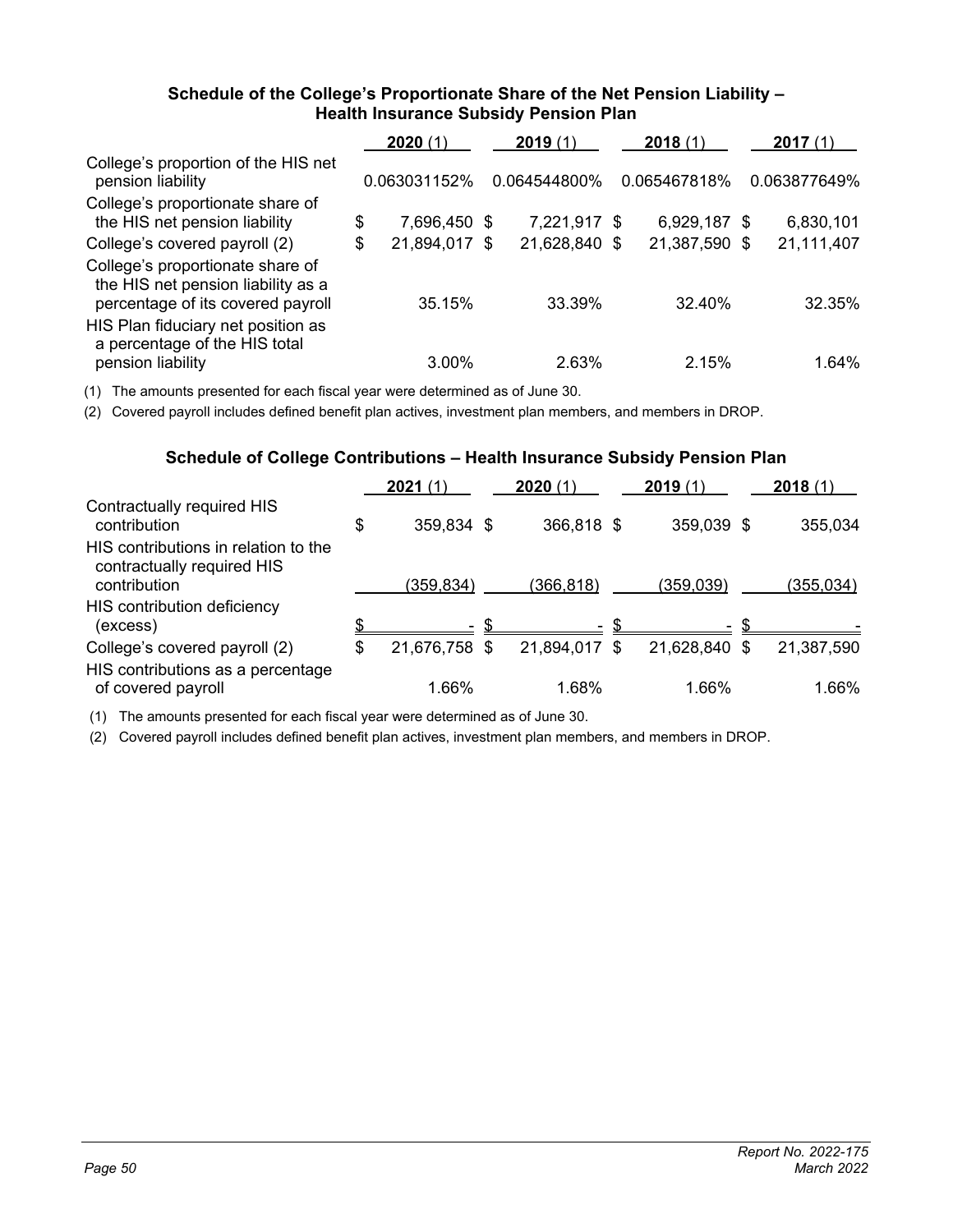|          | 2016(1)                       | 2015(1)                       | 2014(1)                       | 2013 (1                 |
|----------|-------------------------------|-------------------------------|-------------------------------|-------------------------|
|          | 0.068424178%                  | 0.069100414%                  | 0.065385575%                  | 0.069790609%            |
| \$<br>\$ | 7,974,554 \$<br>21,965,149 \$ | 7,047,155 \$<br>21,971,078 \$ | 6,113,711 \$<br>20,483,450 \$ | 6,076,190<br>21,448,007 |
|          | 36.31%                        | 32.07%                        | 29.85%                        | 28.33%                  |
|          | $0.97\%$                      | 0.50%                         | 0.99%                         | 1.78%                   |

| 2017(1)             | 2016(1)       | 2015(1)       | 2014(1)          |
|---------------------|---------------|---------------|------------------|
| \$<br>338,039 \$    | 350,646 \$    | 264,145 \$    | 223,989          |
| (338,039)           | (350, 646)    | (264, 145)    | <u>(223,989)</u> |
|                     | - \$          | - \$          |                  |
| \$<br>21,111,407 \$ | 21,965,149 \$ | 21,971,078 \$ | 20,483,450       |
| 1.60%               | 1.60%         | 1.20%         | 1.09%            |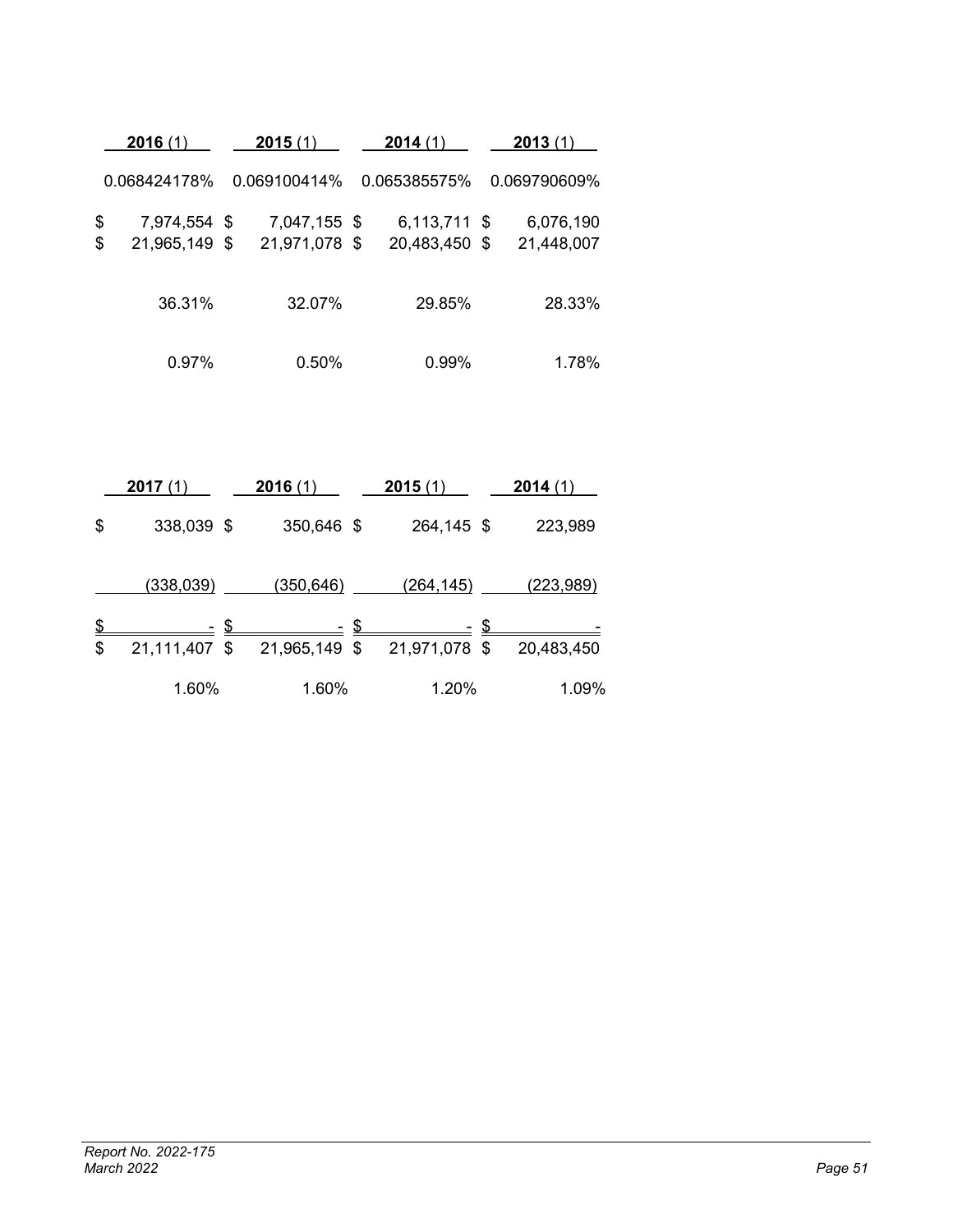### <span id="page-56-0"></span>**1. Schedule of Changes in the College's Total Other Postemployment Benefits Liability and Related Ratios**

No assets are accumulated in a trust that meet the criteria in paragraph 4 of GASB Statement No. 75 to pay related benefits.

*Changes of Assumptions*. The Municipal Bond Rate used to determine total OPEB liability decreased from 3.50 percent to 2.21 percent.

### **2. Schedule of Net Pension Liability and Schedule of Contributions – Florida Retirement System Pension Plan**

*Changes of Assumptions.* The long-term expected rate of return was decreased from 6.90 percent to 6.80 percent.

### **3. Schedule of Net Pension Liability and Schedule of Contributions – Health Insurance Subsidy Pension Plan**

*Changes of Assumptions.* The municipal rate used to determine total pension liability decreased from 3.50 percent to 2.21 percent, and the active member mortality assumption was updated.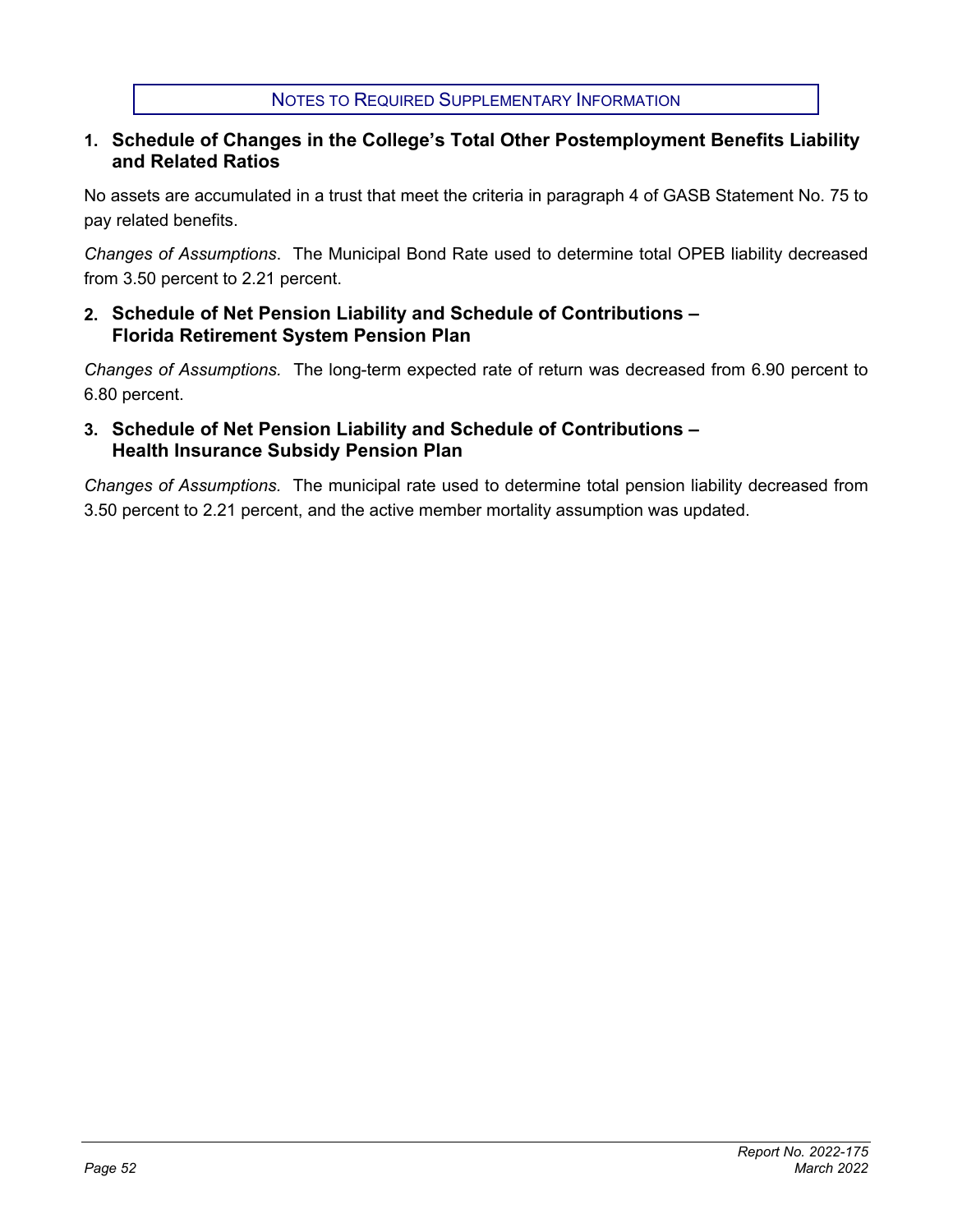<span id="page-57-0"></span>

Sherrill F. Norman, CPA Auditor General

# **AUDITOR GENERAL STATE OF FLORIDA**

Claude Denson Pepper Building, Suite G74 111 West Madison Street Tallahassee, Florida 32399-1450



Phone: (850) 412-2722 Fax: (850) 488-6975

The President of the Senate, the Speaker of the House of Representatives, and the Legislative Auditing Committee

### **INDEPENDENT AUDITOR'S REPORT ON INTERNAL CONTROL OVER FINANCIAL REPORTING AND ON COMPLIANCE AND OTHER MATTERS BASED ON AN AUDIT OF FINANCIAL STATEMENTS PERFORMED IN ACCORDANCE WITH** *GOVERNMENT AUDITING STANDARDS*

We have audited, in accordance with the auditing standards generally accepted in the United States of America and the standards applicable to financial audits contained in *Government Auditing Standards* issued by the Comptroller General of the United States, the financial statements of the College of Central Florida, a component unit of the State of Florida, and its discretely presented component unit as of and for the fiscal year ended June 30, 2021, and the related notes to the financial statements, which collectively comprise the College's basic financial statements, and have issued our report thereon dated March 23, 2022, included under the heading **INDEPENDENT AUDITOR'S REPORT**. Our report includes a reference to other auditors who audited the financial statements of the blended and discretely presented component units, as described in our report on the College's financial statements. This report does not include the results of the other auditors' testing of internal control over financial reporting or compliance and other matters that are reported on separately by those auditors.

### **Internal Control Over Financial Reporting**

In planning and performing our audit of the financial statements, we considered the College's internal control over financial reporting (internal control) as a basis for designing audit procedures that are appropriate in the circumstances for the purpose of expressing our opinions on the financial statements, but not for the purpose of expressing an opinion on the effectiveness of the College's internal control. Accordingly, we do not express an opinion on the effectiveness of the College's internal control.

A *deficiency in internal control* exists when the design or operation of a control does not allow management or employees, in the normal course of performing their assigned functions, to prevent, or detect and correct, misstatements on a timely basis. A *material weakness* is a deficiency, or a combination of deficiencies, in internal control such that there is a reasonable possibility that a material misstatement of the College's financial statements will not be prevented, or detected and corrected on a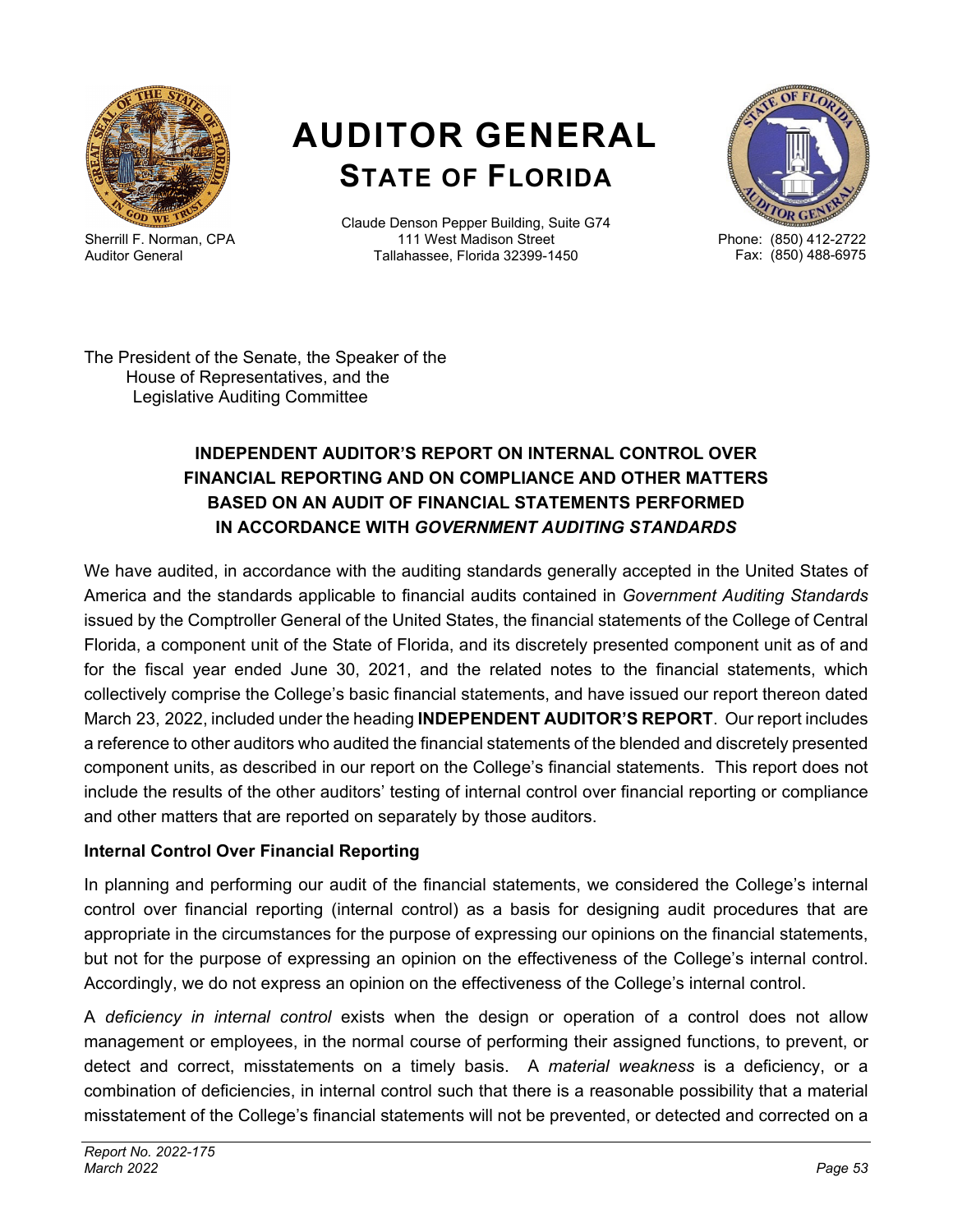<span id="page-58-0"></span>timely basis. A *significant deficiency* is a deficiency, or a combination of deficiencies, in internal control that is less severe than a material weakness, yet important enough to merit attention by those charged with governance.

Our consideration of internal control was for the limited purpose described in the first paragraph of this section and was not designed to identify all deficiencies in internal control that might be material weaknesses or significant deficiencies and therefore, material weaknesses or significant deficiencies may exist that were not identified. Given these limitations, during our audit we did not identify any deficiencies in internal control that we consider to be material weaknesses. We did identify a certain deficiency in internal control, described in the accompanying *FINDING AND RECOMMENDATION* section of this report as Financial Statement Finding No. 2021-001 that we consider to be a significant deficiency.

### **Compliance and Other Matters**

As part of obtaining reasonable assurance about whether the College's financial statements are free from material misstatement, we performed tests of its compliance with certain provisions of laws, rules, regulations, contracts, and grant agreements, noncompliance with which could have a direct and material effect on the financial statements. However, providing an opinion on compliance with those provisions was not an objective of our audit and, accordingly, we do not express such an opinion. The results of our tests disclosed no instances of noncompliance or other matters that are required to be reported under *Government Auditing Standards*.

### **College's Response to Finding**

The College's response to the finding identified in our audit is included as College's Response in Financial Statement Finding No. 2021-001. The College's response was not subjected to the auditing procedures applied in the audit of the financial statements and, accordingly, we express no opinion on it.

### **Purpose of this Report**

The purpose of this report is solely to describe the scope of our testing of internal control and compliance and the results of that testing, and not to provide an opinion on the effectiveness of the College's internal control or on compliance. This report is an integral part of an audit performed in accordance with *Government Auditing Standards* in considering the College's internal control and compliance. Accordingly, this communication is not suitable for any other purpose.

Respectfully submitted,

Sherrill F. Norman, CPA Tallahassee, Florida March 23, 2022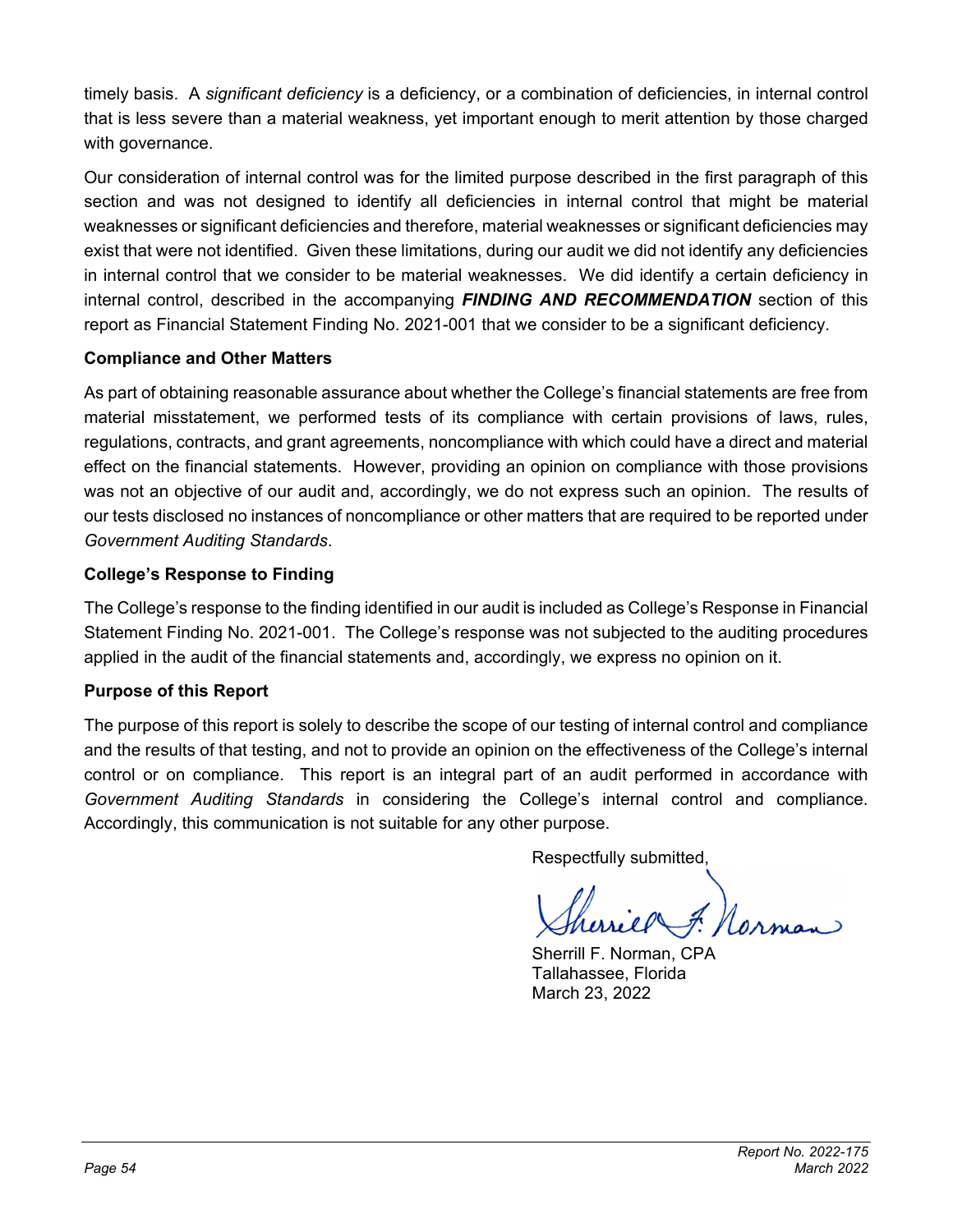# <span id="page-59-0"></span>*FINDING AND RECOMMENDATION*

### SIGNIFICANT DEFICIENCY

### **FINANCIAL REPORTING**

| <b>Finding Number</b>                                                       | 2021-001                                                                                                                                                                                                                                                                                                                                                                                                                                                                                                                                                                                            |
|-----------------------------------------------------------------------------|-----------------------------------------------------------------------------------------------------------------------------------------------------------------------------------------------------------------------------------------------------------------------------------------------------------------------------------------------------------------------------------------------------------------------------------------------------------------------------------------------------------------------------------------------------------------------------------------------------|
| <b>Opinion Unit</b><br><b>Financial Statements</b><br><b>Account Titles</b> | College of Central Florida<br>Cash with Escrow Agent, Accounts Receivable, Lease-Purchase Payable,<br>Nondepreciable Capital Assets, Construction Contracts Payable, Retainage<br>Payable, and Other Accounts.                                                                                                                                                                                                                                                                                                                                                                                      |
| <b>Adjustment Amounts</b>                                                   | Adjustments to debit:<br>Cash with Escrow Agent - \$8,076,917;<br>Nondepreciable Capital Assets, Construction in Progress - \$1,020,799; and<br>Lease-Purchase Payable, Current - \$315,157<br>Adjustments to credit:<br>Lease-Purchase Payable, Noncurrent - \$6,963,241;<br>Accounts Receivable - \$652,669;<br>Construction Contracts Payable - \$1,622,712;<br>Retainage Payable - \$172,547; and<br>Other Accounts - \$1,704.                                                                                                                                                                  |
| <b>Statistically Valid Sample</b><br><b>Prior Year Finding</b>              | Not Applicable<br>Not Applicable                                                                                                                                                                                                                                                                                                                                                                                                                                                                                                                                                                    |
| <b>Finding</b>                                                              | College procedures need improvement to ensure that construction contracting<br>and related activities are properly recorded in College accounting records and<br>reported in the annual financial statements report (AFR) submitted to the Florida<br>Department of Education.                                                                                                                                                                                                                                                                                                                      |
| <b>Criteria</b>                                                             | State Board of Education Rule 6A-14.072, Florida Administrative Code, requires<br>the College to keep financial records according to the Department of Education<br>publication "Accounting Manual for Florida's Public Community Colleges, 2007"<br>(Manual). The Manual requires the College to comply with generally accepted<br>accounting principles by appropriately recording and reporting construction<br>contracting and related activities.                                                                                                                                              |
| <b>Condition</b>                                                            | In September 2020, the College entered into a lease-purchase agreement<br>(Agreement) for \$10.1 million to finance a guaranteed energy savings<br>performance contract (Project). The Lessor deposited \$10.1 million into an<br>escrow account on behalf of the College upon execution of the contract; however,<br>the College did not record the Cash with Escrow Agent or Lease-Purchase<br>Payable related to the Project in the accounting records. At June 30, 2021, the<br>escrow agent held College funds totaling \$8,076,717, which the College had not<br>recorded and did not report. |
|                                                                             | Additionally, at June 30, 2021, College personnel did not properly record and<br>report the Construction Contracts Payable or related Retainage Payable owed to<br>the contractor for the work completed on the Project, totaling \$1,622,712 and<br>\$172,547, respectively.                                                                                                                                                                                                                                                                                                                       |
| Cause                                                                       | College personnel did not have training to sufficiently understand the accounting<br>entries related to the energy savings performance contract and the corresponding<br>construction activities.                                                                                                                                                                                                                                                                                                                                                                                                   |
|                                                                             | In response to our inquiry, College personnel indicated that they treated the<br>Agreement as a legally binding liability only as the work was completed for the<br>Project and did not view the cash in escrow as College restricted funds.<br>Additionally, College personnel indicated that due to the COVID-19 pandemic and                                                                                                                                                                                                                                                                     |